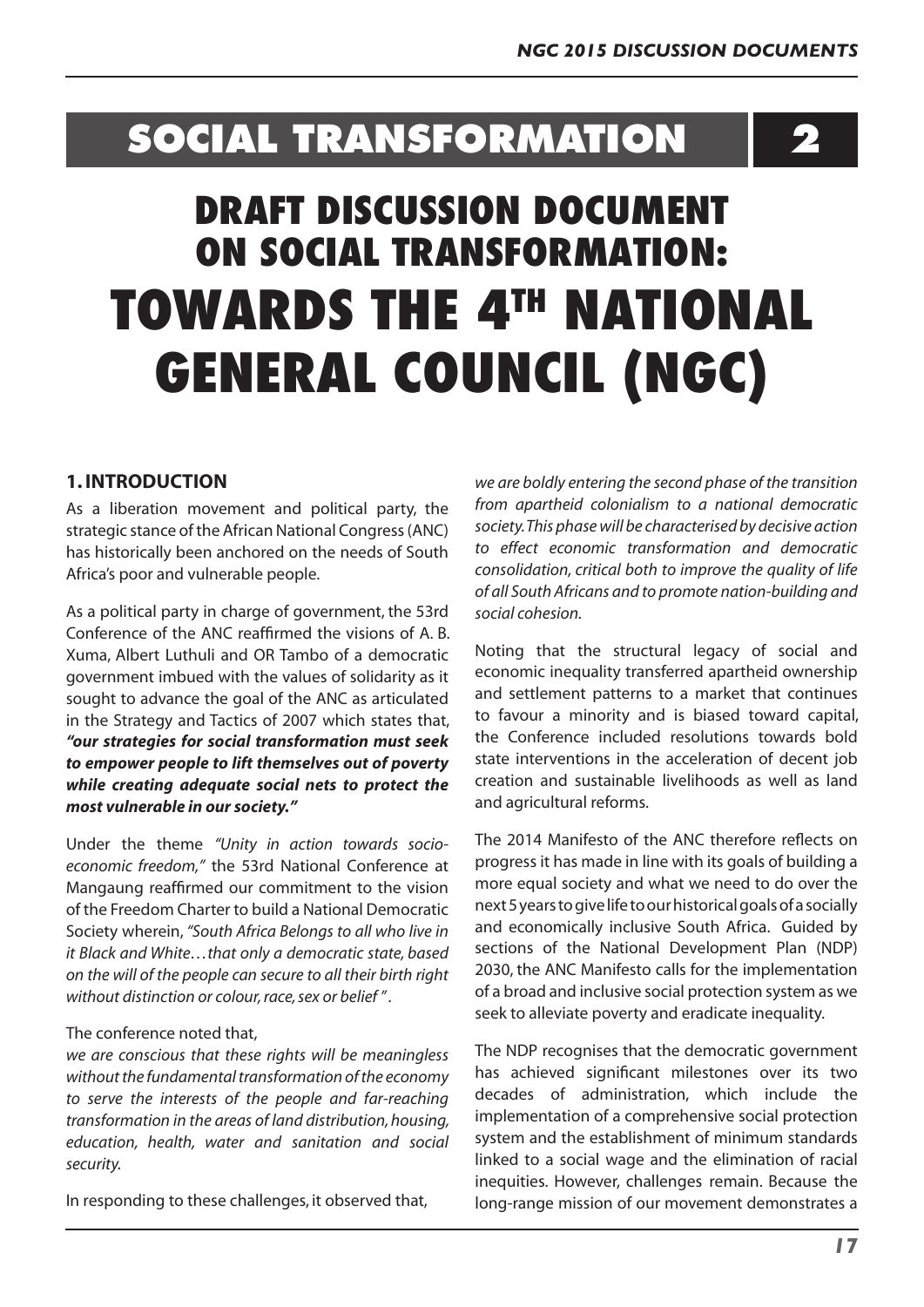continuum of historical inequalities since 1994, there are specific priorities in the period since the 53rd Conference that require more direct engagement with the strategic challenges ranged before us.

Specifically, current fiscal constraints and downward adjustments to the growth rate mean going beyond reliance on the State to relieve poverty and address inequality and economic exclusion through social grants and social services. It also means introducing more sustainable measures to radically transform systems of production and ownership so as to create employment opportunities on a large scale and increase the economic power of the poor and vulnerable.

This discussion document will therefore outline the key elements of the social protection system introduced or expanded since the advent of democracy and discuss the areas that need to be taken forward over the next 30 years to build an inclusive society. We recognise that these efforts cannot bear fruit if carried out by government and the ANC alone. Based on this reality, we therefore commit ourselves to building strong partnerships with community organisations and social movements, trade unions, religious bodies, business organisations, women and youth structures as well as other organisations to ensure that, in actual practice, South Africans – black and white – act as their own liberators.

The aim of this discussion document is to review progress towards the implementation of policy decisions taken at the 53rd National Conference in 2012. As such, the analysis here helps crystallise ANC policy resolutions on social transformation and provides a platform for more in-depth engagement with the challenges and opportunities facing our movement aimed at ensuring that we move with speed in implementing our agenda for radical social and economic transformation. The specific goals over the next 5 years will be clearly outlined as part of a proposed programme of action for the next term of government.

Part 1 of this discussion document provides an overview of the *Policy Context of Resolutions* taken at the 53rd National Conference as we seek to implement our programme of radical social and economic transformation. The economic and social context helps us understand the balance of forces in society, as well as potential obstacles and opportunities towards implementing our agenda of radical social and economic transformation. Part 2 reflects on progress since the 53rd National Conference in 2012 towards the implementation of resolutions and the context in which we seek to build a national democratic society.

# **PART 1: POLICY CONTEXT OF THE 4TH NGC**

The foundation of our movement's programmes and policy interventions is ANC Conference Resolutions, which are generally guided by the ANC's *Strategy and Tactics,* along with the *ANC Constitution* and the *Freedom Charter*, and derive from the overriding national imperative of transforming the economy and eradicating racial inequality and poverty. The ANC Constitution sets out the mission and character of the ANC, how the organisation functions, how we relate to each other, the rights and duties of members, how decisions are taken, and how structures at all levels should work.The Freedom Charter is our vision for the society we seek to build from which our goals and all other policies and actions derive.

The ultimate goal of our movement is articulated in *Strategy and Tactics* as "the creation of a united, democratic, non-racial, non-sexist and prosperous South Africa." Our tasks are elaborated as eliminating the three interrelated contradictions and legacies of "(a) national oppression based on race; (b) superexploitation of black workers; and (c) the triple oppression of women based on their race, class and gender."

To give effect to our goal of social and economic transformation, resolutions taken at the 53rd National Conference of the ANC refer to our strategy and tactics – our programmes and means (in response to the balance of forces) – by which we pursue our vision and goals over time.

To successfully pursue our vision and goals between conferences, the NGC assesses progress made in, and recommends actions towards overcoming obstacles to, implementing resolutions of the National Conference. The 4th National General Council is held nearly two years after the 53rd National Conference at Mangaung in December 2012. During this period, a number of critical developments have posed challenges to the implementation of our policies as part of our ongoing assessment of the balance of forces and the domestic and global conditions in which we carry out the programme set out in Strategy and Tactics.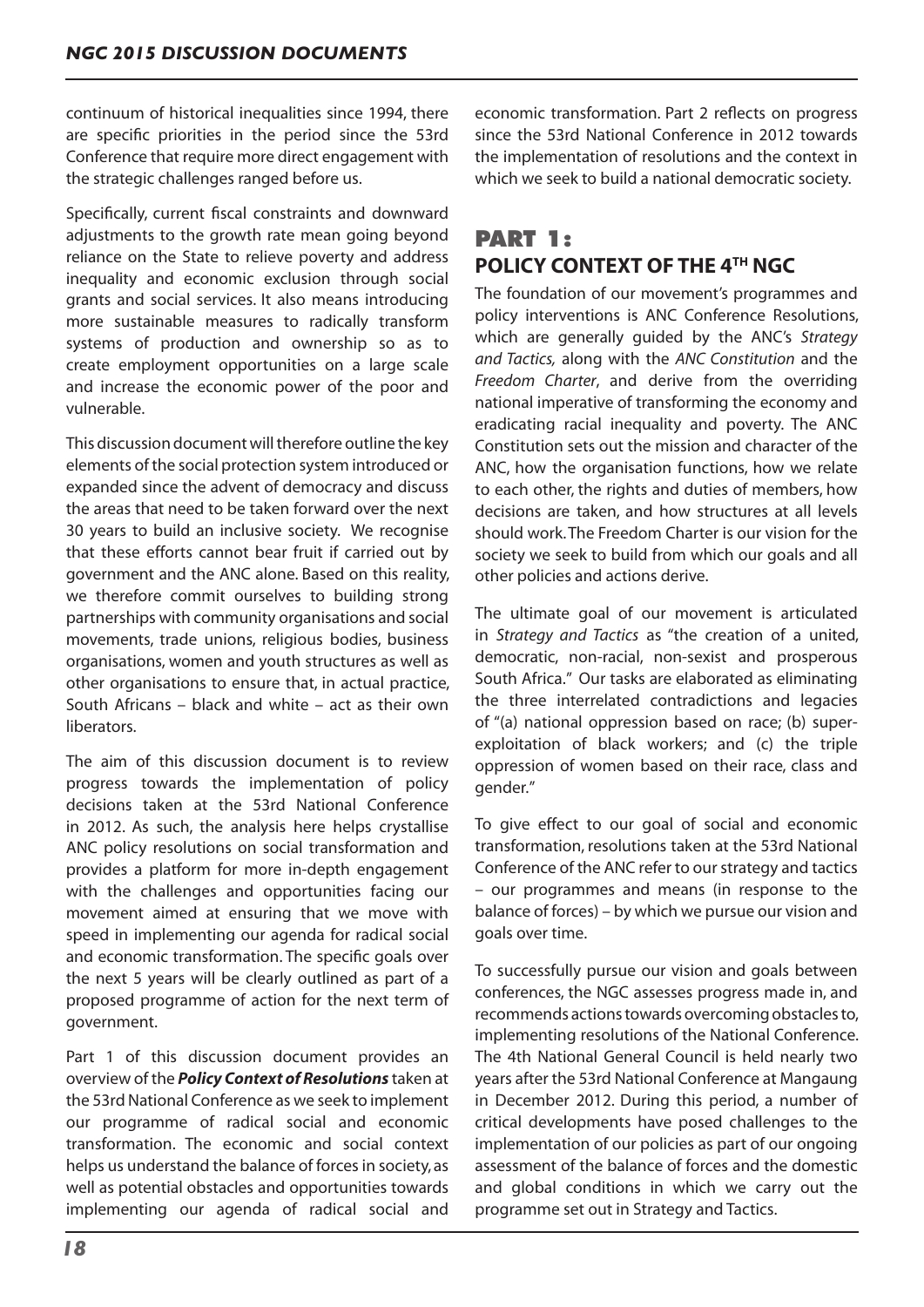This discussion on the balance of forces is ongoing, raising issues and posing questions, with a view to provide a backdrop to the reviews we will be conducting at the NGC.What follows is an overview of the context in which our policies and programmes are framed, followed by progress made in implementing resolutions taken at Mangaung.

# **2. ANC STRATEGY AND TACTICS**

Drawing on strategy and tactics adopted at the 52nd National Conference in Polokwane (2007), which recognised that we were already emerging out of the 1st phase of transition, Strategy and Tactics 2012 noted that although we are still in a transition, the task is no longer simply to consolidate and expand the hold of the democratic forces on levers of state power, but to decisively tackle the task of building a National Democratic Society.

Consistent with this challenge, Strategy and Tactics confirmed the strategic approach of the 52nd National Conference as encapsulating the transition to a National Democratic Society and re-affirmed the centrality of the Freedom Charter as our lodestar. Consistent with this characterisation of the present phase, the document noted that the socio-economic character of the National Democratic Society is based on the resolution of historical injustices and building a democracy with social content,which includes:

- *"A political and socioeconomic system which places the needs of the poor and social issues such as health care, education, basic services and a social security floor at the top of the national agenda;*
- Accelerated growth and development in a mixed *economy which includes state and private capital as well as co-operative, worker-based, community and other forms of social ownership of the means of production;*
- An active developmental and leadership role of *the state in the economy and the pursuit of full employment;*
- *A democratic developmental state that leads accelerated and sustainable change through interactive, intensive and sustainable transformation of the structural causes of economic exclusion and social underdevelopment, including the spatial imbalances inherited from the apartheid era;*
- The quest for equality and protection of the human *dignity of all;*
- Sustainable utilisation of natural endowments and *the protection and regeneration of the environment as an inheritance of current and future generations; and*
- Strong partnership with the trade union movement *and other mass and sectoral formations."*

In a nutshell, engagement with these challenges relates to the overriding challenge of overcoming the economic and social status of the majority of poor, mainly black citizens and their differential inclusion in the post-liberation order in which the deeper structural features of race-based inequality have as yet not been completely dismantled.

# **3. THE 2ND PHASE OF THE TRANSITION TOWARDS RADICAL ECONOMIC TRANSFORMATION**

The outcomes of the 53rd National Conference were therefore informed by the fact that this phase of the transition requires that we embark on a programme of radical social and economic transformation, which includes the promotion of social cohesion as the main focus of poverty alleviation interventions.

This decision was based on the fact that priorities from the ANC's 2009 election manifesto still remained, including creating decent work and sustainable livelihoods, education, health, rural development, food security and land reform, as well as the fight against crime and corruption. Whilst we noted that over the past eighteen years we have made significant progress in fighting poverty and building a national democratic society, much more is required to radically transform the economy, education, health, delivery of social services and build a socially inclusive South African society.

The interventions required to speed up change, especially with regard to economic and social transformation, can be understood as marking a second phase of the transition to a National Democratic Society characterised by a concerted drive to effect thorough-going economic transformation to eradicate poverty and to reduce inequality. As noted in Strategy and Tactics,"*The primary focus in this regard should be higher rates of economic growth and social inclusion, reflected primarily in massive job creation skills development, the provision of quality public goods and services and the expansion of small, medium enterprises*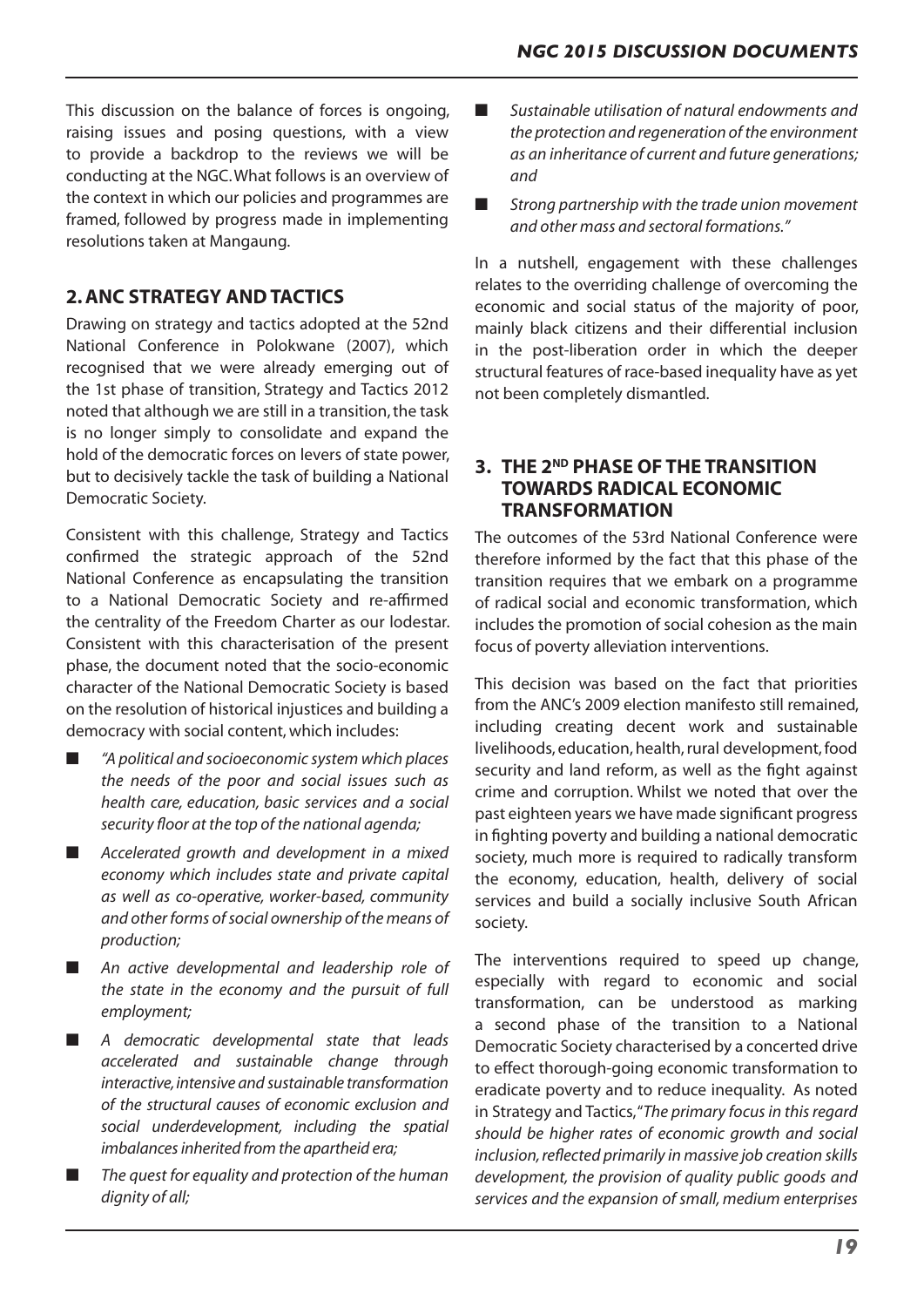*and cooperatives. This requires deliberate efforts, among others, to build infrastructure, diversify the industrial base, expand employment opportunities, to develop a national system of innovation to grow our knowledge-based sectors, intensify programmes to ensure environmental sustainability, develop human resources, and implement urgent programmes to eliminate youth and women marginalisation."*

The policy resolution on the 2nd phase of the transition also notes that programmes to extend access to land as an asset and resource for economic activity and sustainable livelihoods, and basic services such as education, health, water, electricity, sanitation and housing should be intensified. While universal access should receive urgent attention, emphasis in this phase should also be placed on the quality of these services. Social grants should reach all who are eligible; and decisive measures should be taken to provide sustainable livelihoods.

# **4. THE NATIONAL DEVELOPMENT PLAN: VISION 2030**

At a macro-economic policy level, the 53rd National Conference embraced Vision 2030 and the NDP *"as a critical basis for united action by all South Africans to build a truly united, non-racial, non-sexist, democratic and prosperous society,"* noting that "*in many respects, the National Development Plan accords with the objectives of the ANC and its own elaboration of the second phase of the transition to a National Democratic Society."*

Inbroadterms,the NDPemphasizesfivekeydimensions of a more holistic approach to a developmental policy framework, namely (1) inclusive social and economic development; (2) sustainable investment and growth; (3) decent jobs and sustainable livelihoods; (4) a capable state; and (5) expanding opportunities.

Designed as a set of broad programmatic interventions, the plan is a roadmap to build a socially cohesive society. It states that, *"South Africa needs to reduce poverty and inequality by broadening opportunity and employment through economic inclusion, education and skills, and specific redress measures; promote mutual respect and inclusiveness by acting on the constitutional imperative that South Africa belongs to all who live in it, and that all are equal before the law; and deepen the appreciation of citizens' responsibilities and obligations towards one another."*

Hence the NDP specifically requires interventions towards policy instruments and agreements on moving to the next phase (ending 2017) of the new growth path, and proposes a system-wide roadmap for the prioritization of actions that lift key constraints to economic expansion, including a monitoring framework and indicators to evaluate development progress in future.

Consistent with this strategic and programmatic focus, the 53rd National Conference agreed that in order to realize the strategic goals of the NDP, the ANC must continue to mobilize society behind the vision of building a national democratic society by strengthening the alignment between economic growth, development and nation building, generating a virtuous circle.

# **5. OUR 2014 MANIFESTO PRIORITIES**

Under the theme *"Together we move South Africa forward,"* the ANC's 2014 Election Manifesto enjoins us to undertake the following priority interventions over the next five years:

- *"Establish capacity in the state to do long-term planning, drawing where necessary on expertise that exists in wider society.*
- Promote local procurement by directing the *state to progressively buy at least 75% of its goods and services from South African producers and support small enterprises, co-operatives and broad-based empowerment.*
- *Accelerate the roll-out of the massive economic and social infrastructure programme – especially in energy, transport, ICT and water – to unlock economic opportunities, create jobs and improve people's quality of life.*
- ■ *Empower, educate and create jobs for youth through job placement and internship schemes, allocating 60% of employment in infrastructure and other projects for youth, and promoting youth employment and training incentive schemes.*
- **Promote investment and access to credit in the** *productive economy from the financial sector, including development finance institutions, through bolder and far-reaching reforms.*
- *Consolidate the public works programme, creating six million work opportunities by 2019.*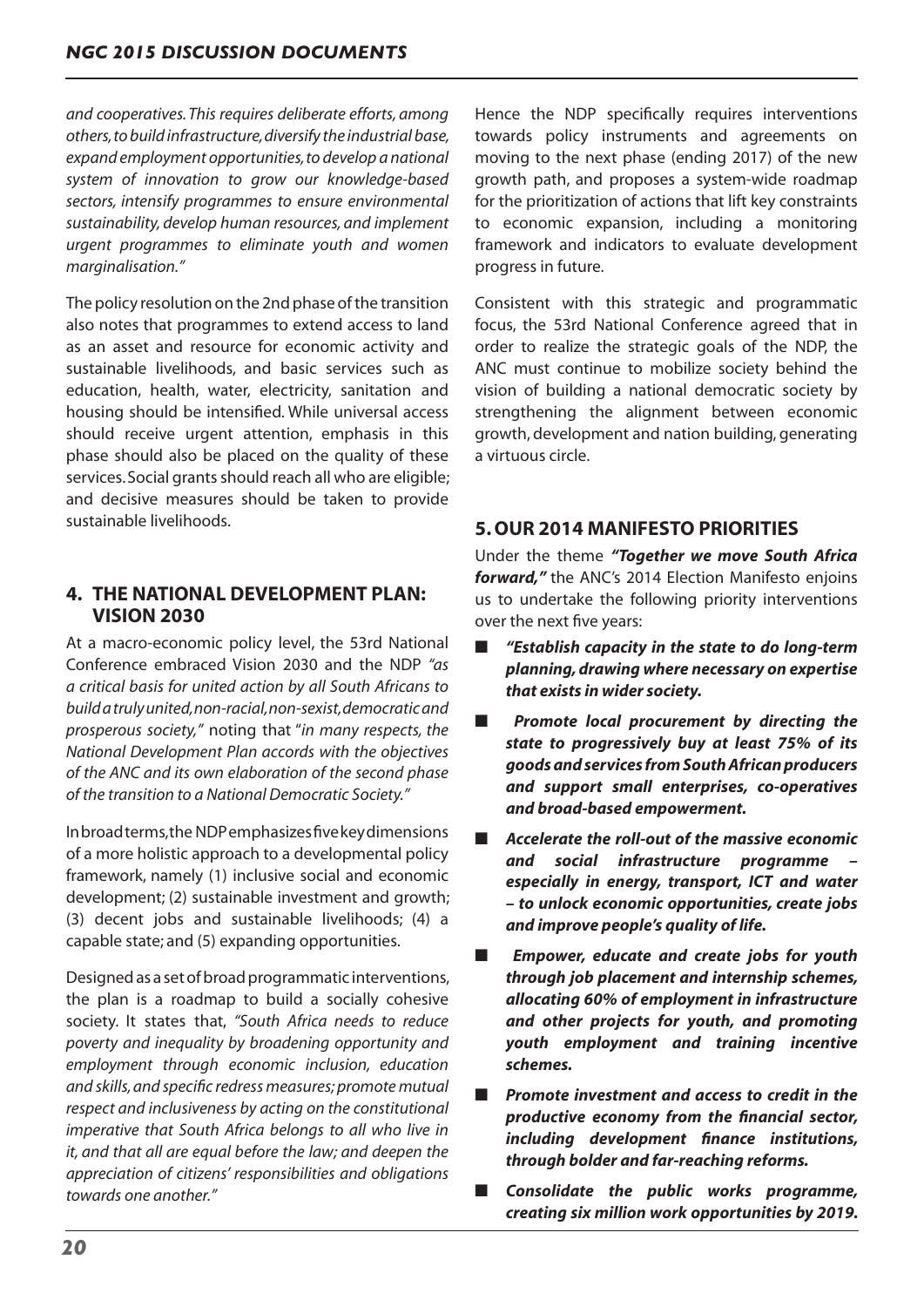*Many of which will be of long duration*

- *Investigate the modality for the introduction of a national minimum wage as one of the key mechanisms to reduce income inequality.*
- ■ *Enforce measures to eliminate abusive work practices in atypical work and labour broking.*
- *Promote decent work and strengthen measures to speed up employment equity.*
- *Implement rural development focusing on meeting basic needs, land reform and rural enterprise development, supported by localised markets, credit facilities and economic infrastructure.*
- *Increase investment in agricultural infrastructure in support of small-holder farmer development, prioritising former homeland communal areas.*
- *Expand the Food for All programme as part of the national integrated food and nutrition policy for procuring and distributing affordable essential foodstuffs directly to poor communities.*
- *Accelerate the settlement of remaining land claims submitted before the cut-off date of 1998, and re-open the period for lodgement of claims for restitution of land for a period of five years, starting in 2014.*
- *Provide one million housing opportunities for qualifying households in urban and rural settlements over the next five years.*
- *Accelerate provision of basic services and infrastructure in all existing informal settlements.*
- ■ *Increase the supply of affordable housing through mobilisation of housing allowances for teachers, nurses, police officers, office workers and many others in the gap market.*
- Connect an additional 1.6 million homes to the *electricity grid over the next five years.*
- **Continue work to achieve universal access to** *running water and decent sanitation."*

# **6. CHANGES IN THE BALANCE OF FORCES SINCE MANGAUNG**

In the years since the 53rd National Conference in 2012. a number of events and developments have occurred, which impacted on our people and our movement and have shaped the national debate about the state of the nation.The inauguration of the 2nd phase of the transition towards radical economic transformation coincides with tough economic challenges that have not only constrained funds available for the delivery of tangible results to our people but demonstrated the need for radical innovations in the design and implementation of policies and programmes. These include:

- The contested fifth non-racial general elections in 2014 and the coming to power of the fifth ANC government.
- The economic impact of rising interest rates, an increasingly volatile rand, a downward revision of the growth rate, a double deficit in terms of the current account and budget deficit, the downgrading of the country's credit rating on the capacity of the state to meet its developmental mandate.
- Service delivery protests that started but a few months after the general elections in 2008 and continued in various forms since then.
- The challenges of aligning programmes around the policy of radical economic transformation and our Manifesto priorities.

The problem is that business as usual funding models and programmes do not yet come close to compensating for the steep slide in revenue. In light of this, the impact on efforts to implement our election priorities is bound to be challenging.There will almost certainly be less funding available as budgets are revised downwards.Furthermore,declining household budgets will likely have a negative effect across all sectors as consumer spending tightens.

With growing structural inequality a major policy challenge, critical importance therefore attaches to the desire to match resources with opportunities for the poor and vulnerable by aligning programmes with outcomes envisaged in the NDP, the Medium Term Strategy Framework (MTSF), and more recently government's programme of radical economic transformation.

#### As the NDP recognises.

*Uniting South Africa is both an essential input into the process of reducing poverty and inequality and a direct outcome of successful poverty reduction. To build a socially cohesive society, South Africa needs to reduce poverty and inequality by broadening opportunity and*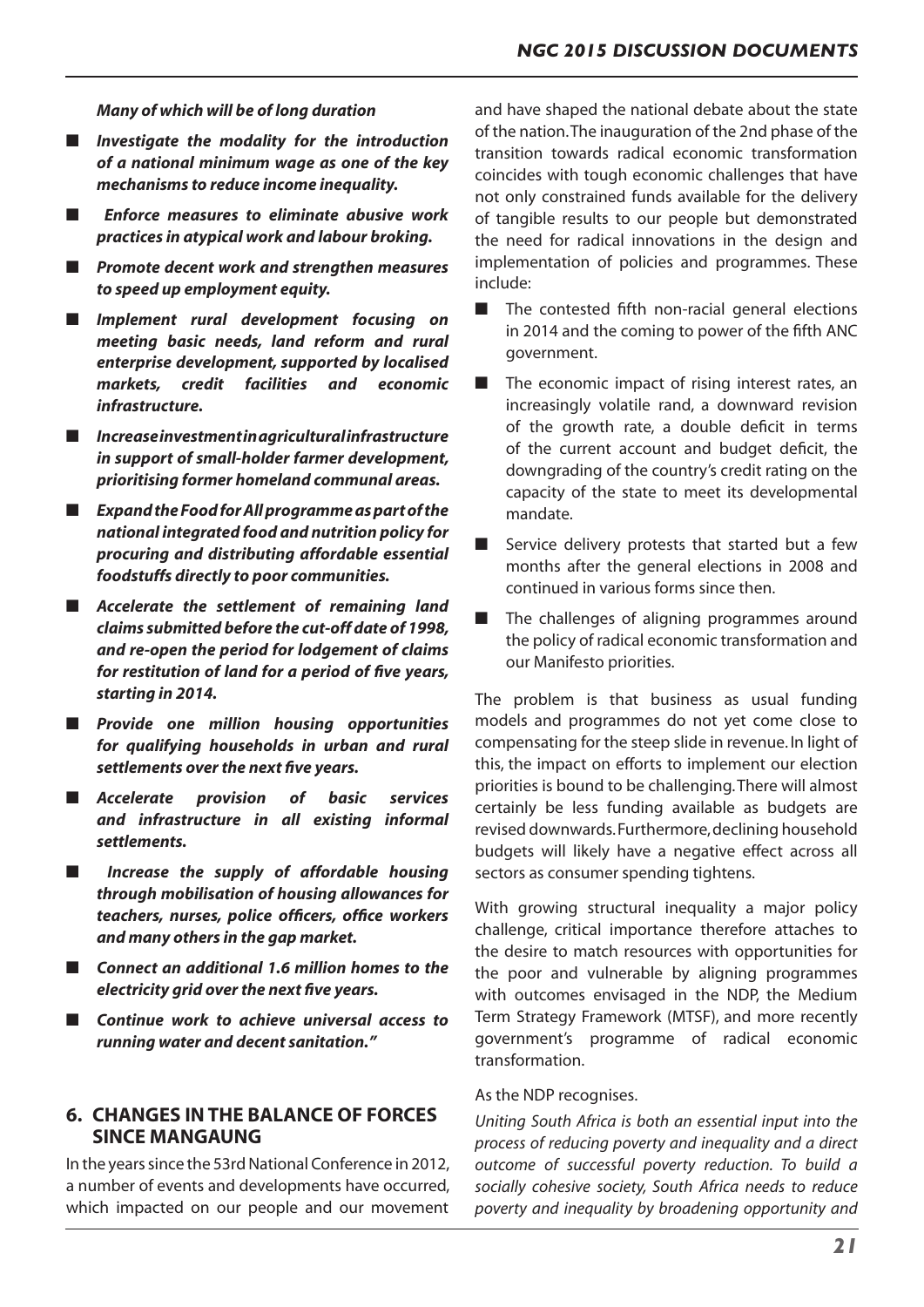*employment through economic inclusion, education and skills, and specific redress measures; promote mutual respect and inclusiveness by acting on the constitutional imperative that South Africa belongs to all who live in it, and that all are equal before the law; and deepen the appreciation of citizens' responsibilities and obligations towards one another.*

# **PART 2: SOCIAL TRANSFORMATION SINCE 2012 – PROGRESS AND CHALLENGES**

Our task for social transformation is about advancing the goal of the ANC, as articulated in Strategy and Tactics of 2007, which states that, *"our strategies for social transformation must seek to empower people to lift themselves out of poverty while creating adequate social nets to protect the most vulnerable in our society."*

Although faced with difficulties,the process of aligning policy to our goals has been managed well, and the 5th administration hit the ground running. In just over a year since assuming office, the reconfiguration of national and provincial government is near complete. These include the consolidation of coordination and planning capacity in the form of the Cluster system and the Planning Framework and Commission, as well as the capacity and framework for managing performance across government.

The ANC 2014 manifesto priorities – education and health; safety, security and the fight against corruption; decent work and a growing economy; and rural and agricultural development – are also central to the macro-organisation of government, the budget and to the communication of government.These priorities speak to what a developmental state should be about – that is, capable of delivering effective basic services and leveraging national development. The extent to which we are able to deliver on our election mandate is therefore part of the litmus test for progress in building a national democratic society.

What follows is a comprehensive assessment of our achievements and challenges since the 53rd National Conference.

# **7. ON SOCIAL COHESION AND NATION-BUILDING**

In preparation for the 53rd National Conference of the ANC,we did an analysis of progresstowards building a national democratic society. Our observation was that we are still largely characterized by racial and ethnic divisions which have systematically excluded the majority of South Africans from full and unhindered participation in all aspects of national life, and have left deep and persistent social, cultural and economic divisions and inequalities in society.This is despite the fact that South Africa is a unitary and sovereign state based on democracy, the rule of law, the pursuit of equal human rights,non-racialism,non-sexism and the equality of all persons,as articulated in our constitution which defines the kind of society we seek to create.

We noted that despite the above, significant strides have been made in building a socially inclusive society over the past twenty years of Freedom and Democracy. This is evident, for example, in the building of human settlements of integrated communities.

Our immediate task going forward is to continue to build the ANC as the embodiment of our society by mobilizing society in its entirety to work together to build a caring nation proud of its heritage, based on shared values and a vision informed by the following principles:

- Constitutional democracy;
- Ubuntu
- Human rights and equality
- Non-racialism, non-tribalism and non-sexism
- Inclusivity and social justice
- Redress and transformation
- Intercultural and community cooperation
- Social solidarity
- Empowered, fair, inclusive and active citizenship
- Civic responsibility
- Unity in diversity
- National consciousness and identity.

This will include working towards the implementation of the recommendations of the National Development Plan, Vision 2030 as our blueprint for reducing unemploymentandinequalityandeliminatingpoverty. We have already noted that the inauguration of the 2nd phase of the transition towards radical economic transformation coincides with tough economic constraints on funds available for the delivery of tangible results to our people but demonstrates the need for radical innovations in the design and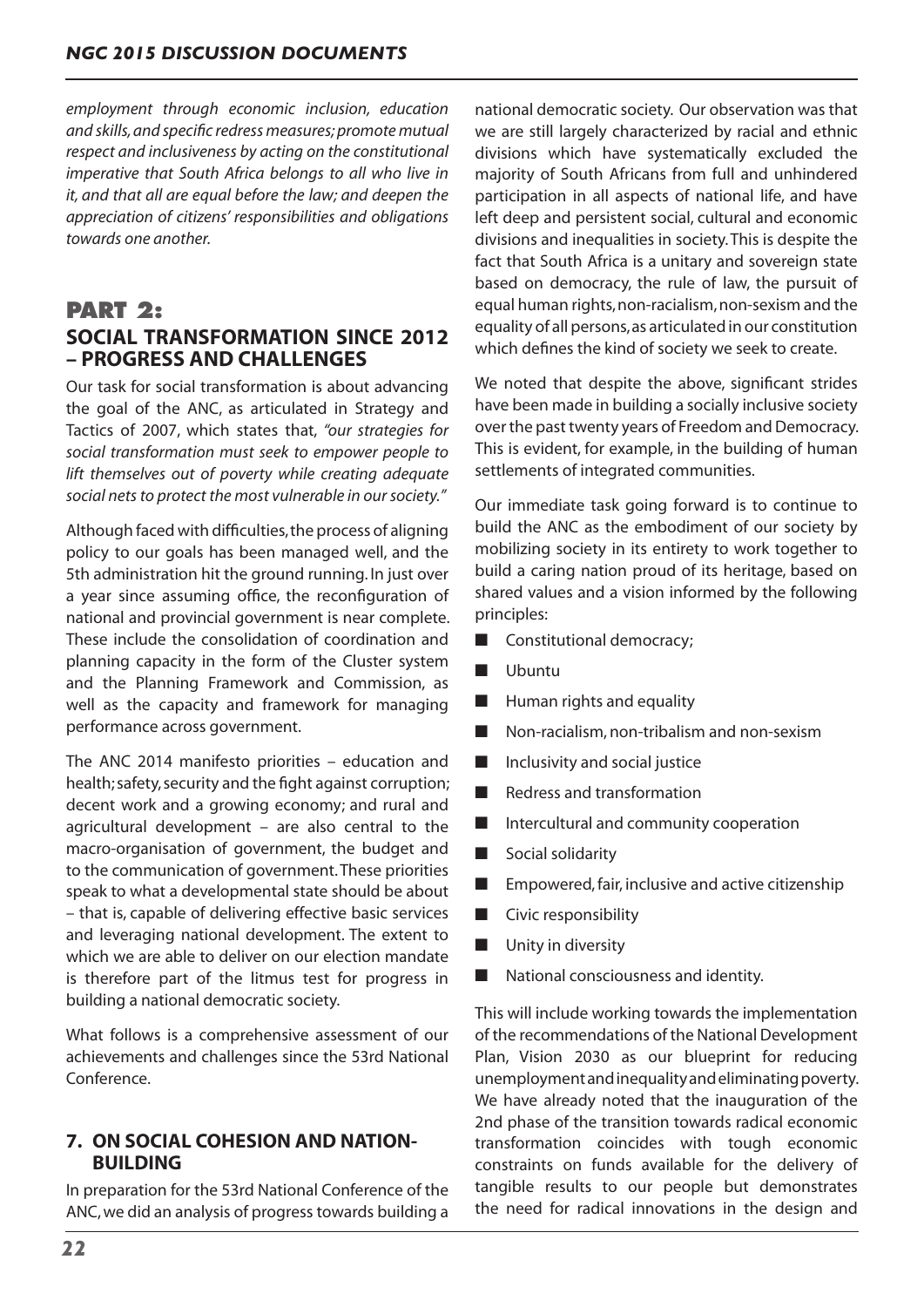implementation of policies and programmes. Central to this task is developing radical programmes that are inclusive;addressingeconomicandsocialdevelopment; delivering social development programmes;delivering quality education and healthcare; embarking on a radical human settlement programme; embarking on an inclusive land and rural development programme; building safer communities; responding to challenges of immigration; strengthening and promoting arts, culture, all official languages, heritage development and preservation including the promotion and preservation of progressive indigenous cultures and knowledge systems that are not in conflict with the constitution; and enhancing technological innovation, research and development.

*Given these challenges the question for discussion going forward is what more do we need to do to promote the Charter of Positive Values adopted by the Moral Regeneration Movement in 2008?*

*What more should we do to continue to fight all forms of discrimination, which are threats to social cohesion and nation building?*

## **8. ON REDUCING INEQUALITY AND ELIMINATING POVERTY**

As indicated above our aim is to eliminate poverty and inequality. Whilst in over the past twenty years of Freedom and Democracy, significant strides have been made in building a socially inclusive society, made progress in reducing poverty, closing the gap between the poor and the rich. However, despite this progress in fighting and reducing poverty, inequality and unemployment, we still face challenges of race, gender and slow economic growth which results in many excluded from the economy.

Hence in order to respond to the above challenges, we will have to strengthen our resolve of the implementation of the National Development Plan, Vision 2030 and this will include the development of a comprehensive anti-poverty strategy that will help eliminate poverty and reduce inequality in society.

In response to challenges of the social wage, at the 2007 ANC 52nd National Conference we took a decision to equalize the pensionable age for the older persons.This has assisted in responding to some of the immediate challenges when it comes to ensuring that man especially those that need to be assisted by the state are able to contribute towards the development

and growth of families.Thus far and in particular since Polokwane we have completed the Consolidated Government Document; that sets targets, coverage of social assistance and social insurance.We have also been able to target more than 15 million people in this country benefit from social grants which allows the care-givers of children, the aged and those with disabilities to fulfill their basic needs and sustain their households.Hence,more than 94 % of our people have access to water, 84% have access to sanitation, 81 % of our people have electricity 71% of South Africans have refuse removed from their homes and that we have supplied more than 3 million of households with formal dwellings.

In response to the challenges of poverty, inequality and unemployment, since 2007, we have developed a framework Comprehensive Social Security strategy, which includes the following key elements; the expansion of the assets base of the poor through housing, small business and land reform programs. This strategy is back on the agenda of NEDLAC and will be debated and finalized by Social Partners.

We have increased the capacity of the state to ensure the acceleration of the implementation of the comprehensive social security strategy; to ensure the provision of free basic servicesfor the poor,quality free education for poor households, passenger transport subsidies;weincreaseaccesstosocialgrantstochildren and older persons as outlined in the Consolidated Government Document on Comprehensive Social Security.

In an attempt to answer the key question of what else should be done in the medium to long-term to decisively reduce poverty, unemployment and inequality,we make the proposals below.

- We need greater coordination of all anti-poverty interventions especially those with the greatest potential of creating jobs, transferring skills, building and maintaining community facilities, creating sustainable livelihoods including selfemployment and small businesses, reducing food in securing as well as transferring incomes. Greater coordination, especially by the Presidency, should ensure monitoring and oversight, quality control and shape a systematic way of communicating the impact of the ANC's anti-poverty policies.
- In this connection, short-term strategies for employment creation should be mainstreamed into a range of programmes across government.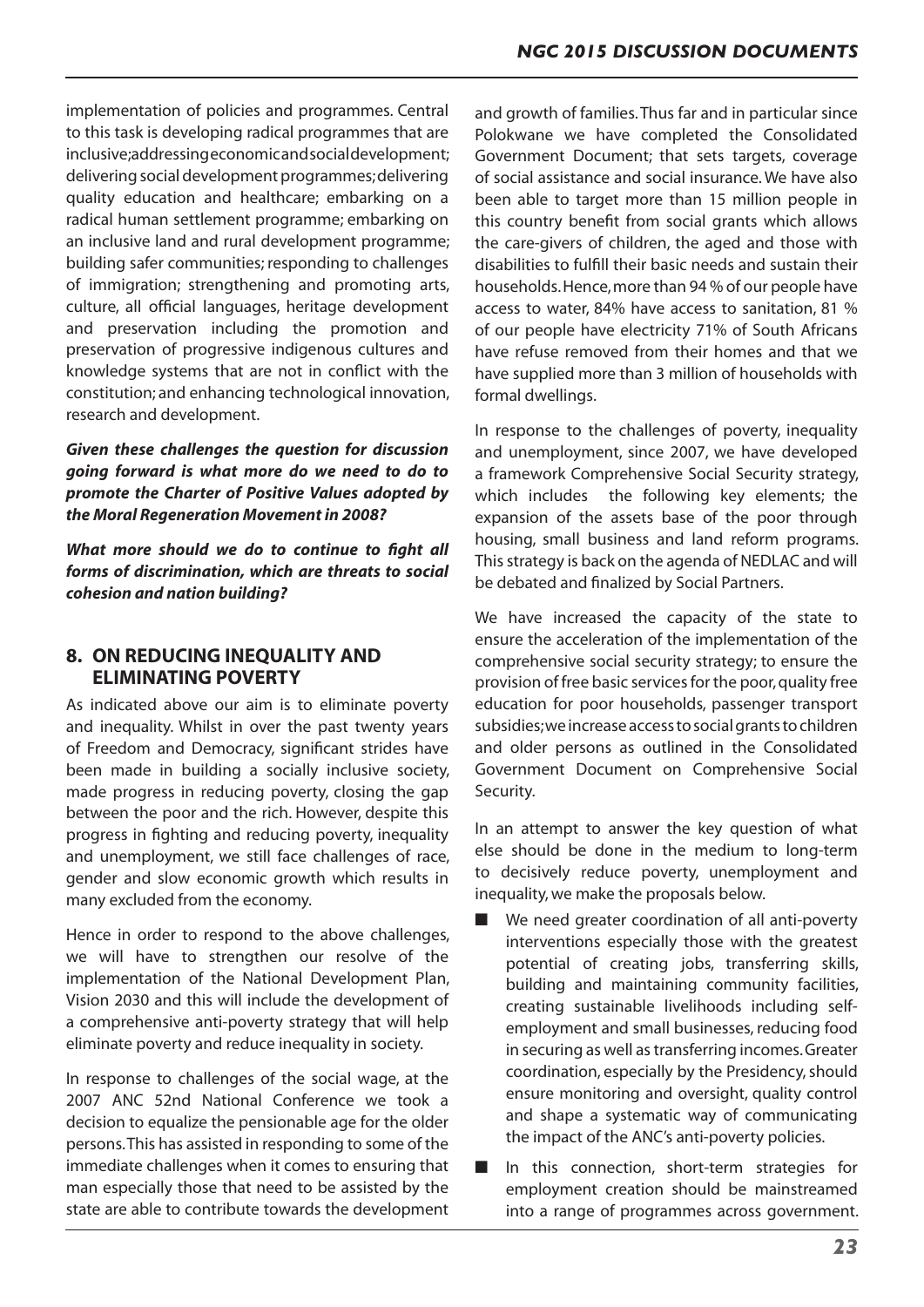The role of the Inter Ministerial Committee (IMC), chaired by the Deputy President, is not to duplicate or substitute for existing mechanisms of oversight and accountability across the spectrum of such strategies, but rather, to focus its energy and political authority on where IMClevel intervention is most able to add value and innovate, trouble-shoot, eliminate bottlenecks to implementation and mediate inter-governmental disputes.

- Enabling rapid scaling up of programmes. There is an urgency to create jobs. But rapid scaling up introduces higher programme risks. It requires rapid expansion in governance, delivery systems and capacity and often also in payment systems. All of these can require qualitative changes in institutional arrangements and in existing procedures. This certainly heightens the risks; but a narrow focus on the risks of scaling up can result in understating the societal risks of failing to do so. The IMC's role is to provide strategic oversight intended to manage and minimize the risks – without shirking the need to them.
- Coordinating multiple stakeholders is needed to fast-track implementation. Programmes that involve multiple governmental stakeholders face particular difficulties in implementation. Intergovernmental co-ordination is difficult, because of the way mandates, accountability and fiduciary responsibilities are structured in government. This is a crucial context in which the IMC is able to provide strategic oversight, secure high-level agreements and unblock institutional roadblocks that may exist on the path to implementation.
- Building accords has become more necessary in order to expand buy-in and support for our programmes. The focus on multiple stakeholders is not, however, only within government. The IMC should also focus on building partnerships outside of government where these enhance job creation prospects – especially with labour, business and communities. The ANC values the role of social partners in creating livelihood opportunities and reducing poverty. Our leadership therefore, should actively broaden the scale and scope support in order to extend reach to as many South Africans as possible.
- Focusing on the most marginalized is essential to maximize the impact of our programmes. When overall strategies for employment start to open new

opportunities, those 'closest'to such opportunities – spatially and in terms of their profiles, skills and experience – will be absorbed first. Enhanced coordination should have a dual focus on shortterm employment creation as well as on addressing poverty. This means the leadership should pay particular attention to strategies that enable the inclusion of the poor,who are otherwise likely to be excluded from mainstream programmes because of poorsocial capital.

Innovation has to inform our poverty interventions going forward. While enhancing the quality of existing programmes, we should continuously innovate and identify new avenues and sectors to expand opportunities. For example. South Africa faces such challenges as mine dumps which are hazardous to our communities. Short term jobs can be created by working with the mining sector, bring in cadets who can assist with land rehabilitation.The mining sector will have to cover most of the costs of this work whilst government, through EPWP instruments, can cater for training and other related elements of such a programme.

Apart from Social Security (i.e. grants), the Social Wage (i.e. free basic services, housing, free scholar transport, no fee schools, school feeding scheme, land reform etc.), the government should enhance the quality and raise the profile of the following programmes which constitute the core of our anti-poverty strategies:

- i. The Expanded Public Works Programme (EPWP)
- ii. Community Works Programme (CWP)
- iii. National Rural Youth Service Corps (NARYSEC)
- iv. The National Youth Service Programme (NYS)
- v. National Human Settlements Youth Brigade (NHSYB)
- vi. Community Development Workers
- vii. Military Skills Development System (MSDS)

For youth people in particular, it is essential that people going through these programmes exit with portable skills which help them access further learning, small business and employment opportunities. These programmes have been proven to work, as stated in the 20 Year Review. The task now is to expand them, enhance quality and ensure greater coordination and branding.

Finally, government should be urged to fast track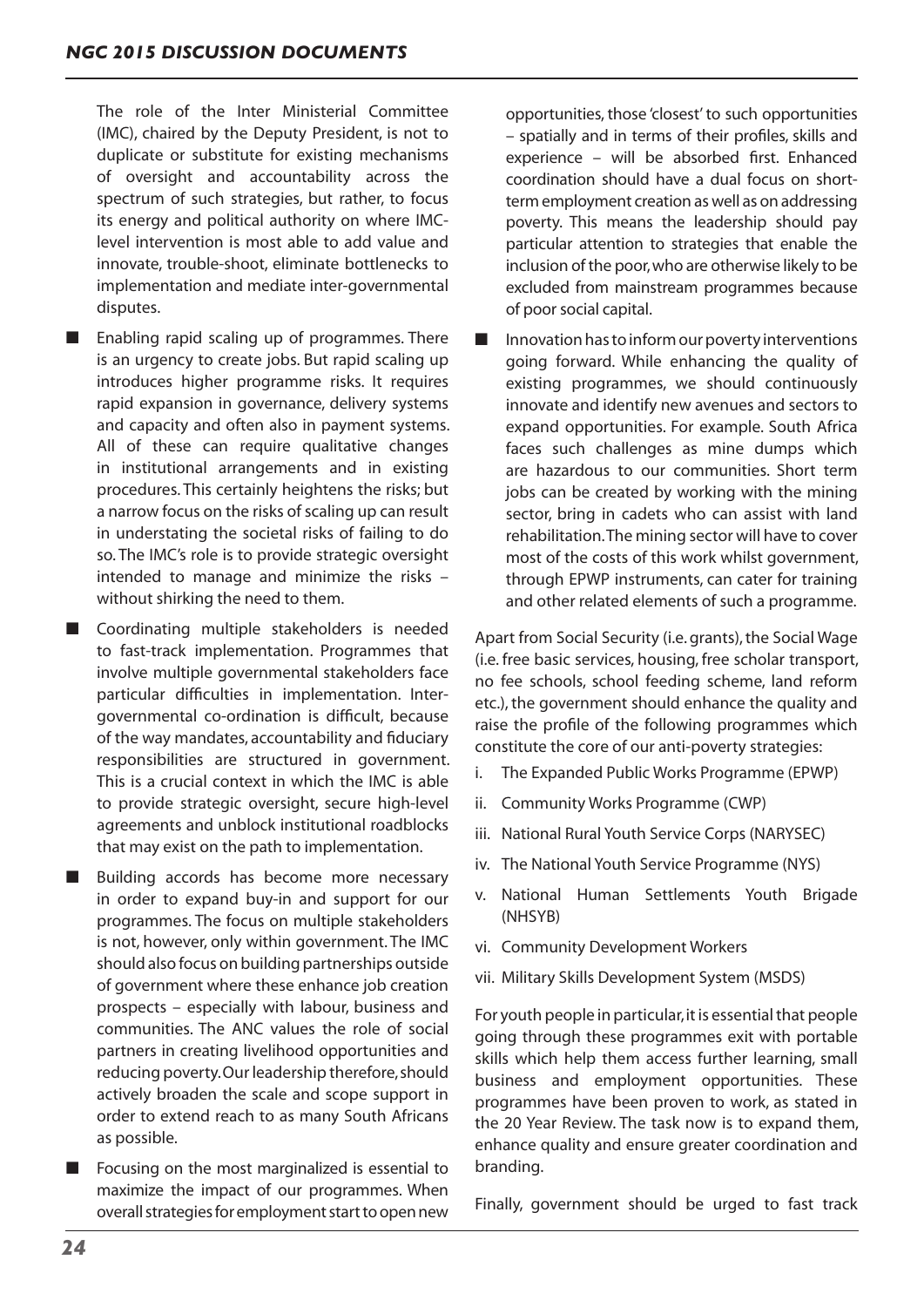the finalization of the Comprehensive Anti-Poverty Strategy with the buy-in of social partners.

# *8.1 The ANC Government's Achievements in Transforming Social Protection*

Over the last twenty years, the ANC government has worked consistently to develop a social protection system that is developmental and meets the needs of the most vulnerable people. With respect to income support for poor people, the ANC government, as required by the constitution, has been consistent in the progressive realisation of South African's social assistance needs. For example, the number of grantees accessing their constitutionally guaranteed entitlements grew from 2, 4 million people in 1996 to about 16 million in 2014.

Since our Polokwane conference we have completed the Consolidated Government Document that sets targets and coverage of social assistance and social insurance programmes. We have also been able to target more than 15 million people in this country who now benefit from social grants which allow caregivers of children, the aged and those with disabilities to fulfill their basic needs and sustain their households. More than 94 % of our people have access to water, 84% have access to sanitation, 81 % have electricity, and 71% have refuse removed from their homes. We have also supplied more than 3 million households with formal dwellings.

Since 2007 we have developed a framework for a Comprehensive Social Security strategy, which includes the expansion of the asset base of the poor through housing, small business and land reform programmes.

We have increased the capacity of the state to ensure the acceleration of the implementation of the comprehensive social security strategy to ensure the provision of free basic services to the poor, quality free education for poor households, and passenger transport subsidies. We have increased access to social grants to children and older persons as outlined in the Consolidated Government Document on Comprehensive Social Security.

While South Africa's abilities to improve access to unconditional transfers to millions of its citizens has been impressive and is being studied as a model by other developing countries, its impressive impacts have largely been unappreciated domestically. Social

grants have created household income security, thereby helping families cope with vulnerability. The net effect is that human development indicators have improved and risks have been mitigated.

Studies undertaken by the Economic Policy Research Institute (EPRI) comparing poverty data between 1993 and 2013 found that Social Grants reduced the number of South Africans living in poverty significantly. If the strictest poverty measure is used;40% of South Africans would be living in poverty without cash transfers. Government transfers are responsible for reducing this number to 25% . As well as reducing absolute poverty rates, as measured by income measures, social grants have also been instrumental in reducing inequality.

Given that the growth in social grants has been the highest in relation to the Child Support Grant (CSG), the Department of Social Development, SASSA and UNICEF published the outcome of a peer reviewed impact study in 2012. The study found that children who access the CSG early perform better at school. A noteworthy finding was that their performance in mathematics was better than peers in poor households that did not access social grants. Girls who enrolled in the CSG from an early age attained marks one-quarter of a grade higher than those who enrolled in the CSG at age six.

The CSG also has had considerable impacts on health. For boys who received the grant from an early age, the likelihood of illness is 10% lower than for boys who were enrolled at a later age. Adolescent health is also positively affected, particularly in terms of reducing risky behaviours across both genders. Alcohol and drug use decreased among recipients, as the CSG provided protection against drug use and also discouraged youth from engaging in reckless sexual encounters at an early age.

Moreover, the CSG has increased the employability of South Africans. Statistics from South African Labour Force Surveys and an analysis conducted by EPRI of three independent datasets are consistent in their findings. Most notably, there is no evidence that the CSG creates perverse labour market incentives or unproductive dependencies on grants by households. The evidence not only refutes the dependency hypothesis but also provides important evidence that the CSG can contribute to labour market engagement, particularlyforgroupswithinthecountrythatoftenface significant risks and vulnerabilities. In particular, youth, women,and especially single women – including single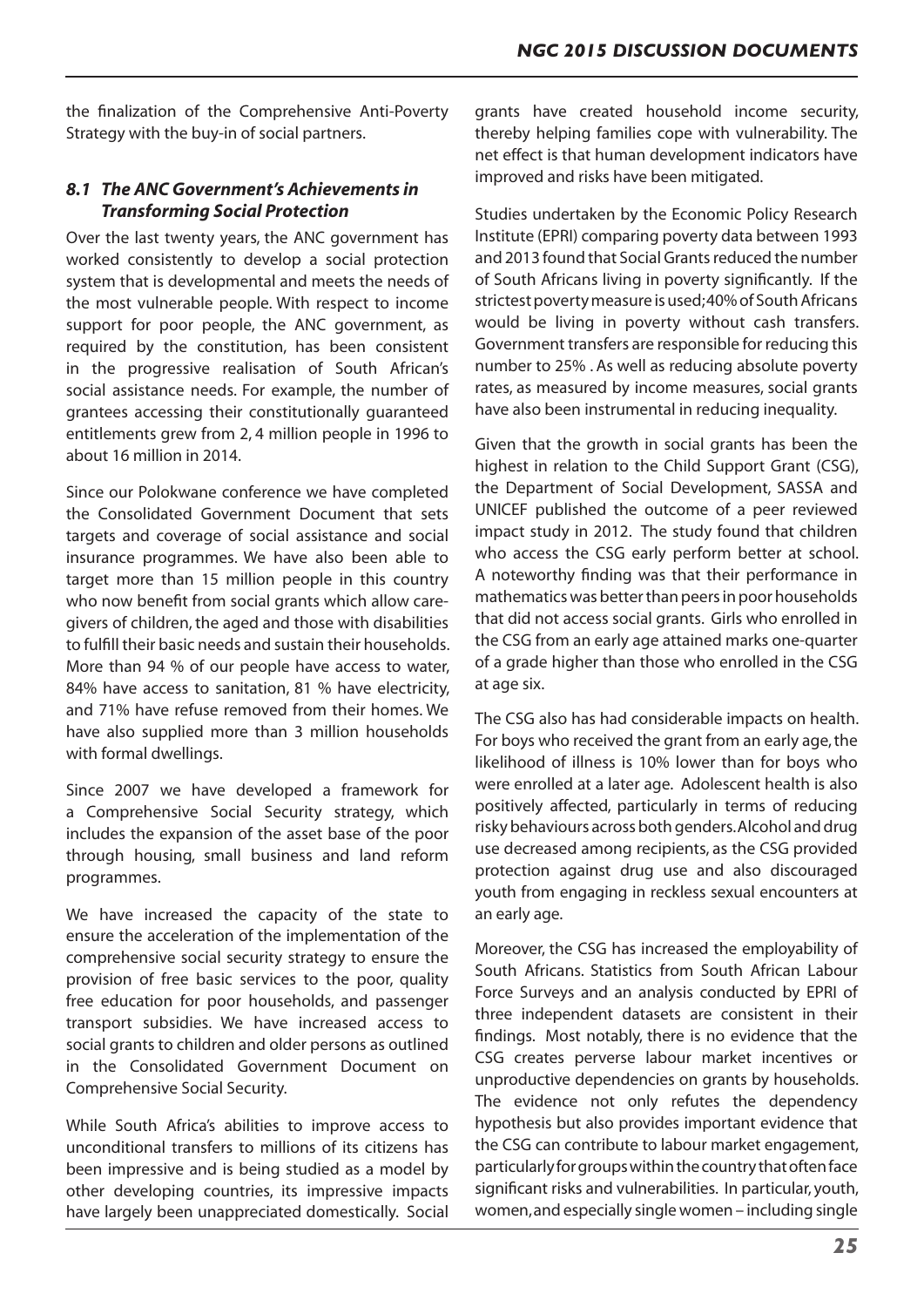mothers – are most likely to respond positively to Child Support Grants by successfully finding employment.

Internationally, the grant has been recognised by the World Bank as amongst the best unconditional transfers in the world. In a recent report entitled The State of Social Safety Nets 2014, the World Bank ranks the CSG amongst the the top five programmes across the world in terms of abslotute number coverage as well as percentage of the population coverage. The Child Support Grant was ranked the largest social safety net in the continent.

In its effort to improve the payment of Social Grants, the South African Social Security Agency (SASSA) has reduced the cost of service delivery and improved the efficiency of the system. This was accomplished by improving grant application processes and implementing a new payment system which reduced the cost of paying grants by close to 50%. Between 2011 and 2013 the costs dropped from R3.5 billion to under R2 billion per annum. Fraud detection and prevention strategies have been institutionalised in the Agency, with thousands of ghost beneficiaries, including civil servants, prosecuted, and millions of Rands recovered from those who were ineligible.

Limited progress has been made in preventing large numbers of South Africans who retire into poverty after years of working. Close to 3 million do not have retirement benefits, resulting in large numbers of older persons who had jobs having to rely on the State Old Age Pension for income support. As a result, the establishment of a national retirement scheme will be one of the more pressing tasks facing the ANC government.

Over the past twenty years, the ANC government has made meaningful progressin expanding accessto ECD programmes. TheANCandnowgovernmentrecognises the importance of early childhood development. An ECD Diagnostic Review identified a range of challenges in the ECD sector and argues for universal provision of ECD support. The 53rd Conference of the ANC and the National Development Plan are therefore in sync in calling for the ECD programme to become a public repsobsility, with government, the private sector, NPOs and communities having a crucial role to play.

The National ECD Policy and a comprehensive programme that includes the 1000 days campaign will also include nutritional support to expectant mothers and children up to the age of five. To this end DSD

has audited 19 973 ECD sites to ensure continuous compliance to norms and standards.

An integrated social protection package for children will in essence be an investment in the country's future and ensure that the country is well placed to eradicate poor nutrition amongst children,improve psychosocial and cognitive development of children and improve educational outcomes.

The ANC-led government has passed essential pieces of legislation that will enable the implementation of the envisaged service package required for improved social protection of children. The Children's Amendment Act of 2007 provides for increased access to ECD services, increased reporting of child abuse, neglect and exploitation, and increased access to support services for vulnerable and orphaned children.

There has been progress in ensuring that people with disabilities are protected and supported. To this end, we have increased the Disability Grant and Care Dependency Grants beneficiary coverage to 1120419 and 120632 beneficiaries respectively. We have also been able to establish a Ministry that focuses on disabled in society.We have since drafted a Bill on Social Development Services to People with Disabilities.

Whilst there is progress in addressing challenges facing the disabled in society, there has been a lack of facilities to support the disabled in society, including the development of braille and sign language.

We continue to implement policies and programmes that are geared towards the protection and promotion of the rights of people with disabilities, including a campaign for the protection of the disabled in society. We must at the same time ensure that it is compulsory for all public buildings to have easy access for the disabled.

The Minister of Social Development has established a committee that will amongst other things ensure that our policies are integrated to promote the participation of people with disabilities at all levels of the movement and in all spheres of governance.

Whilst ensuring the continuation of mainstreaming disabled people and establishing full services in schools, we must prioritise the establishment of special needs schools for specific disabilities where the need arises. We must also develop mechanisms at the Early Childhood Development (ECD) level in order to detect the needs and challenges of a child at an early age.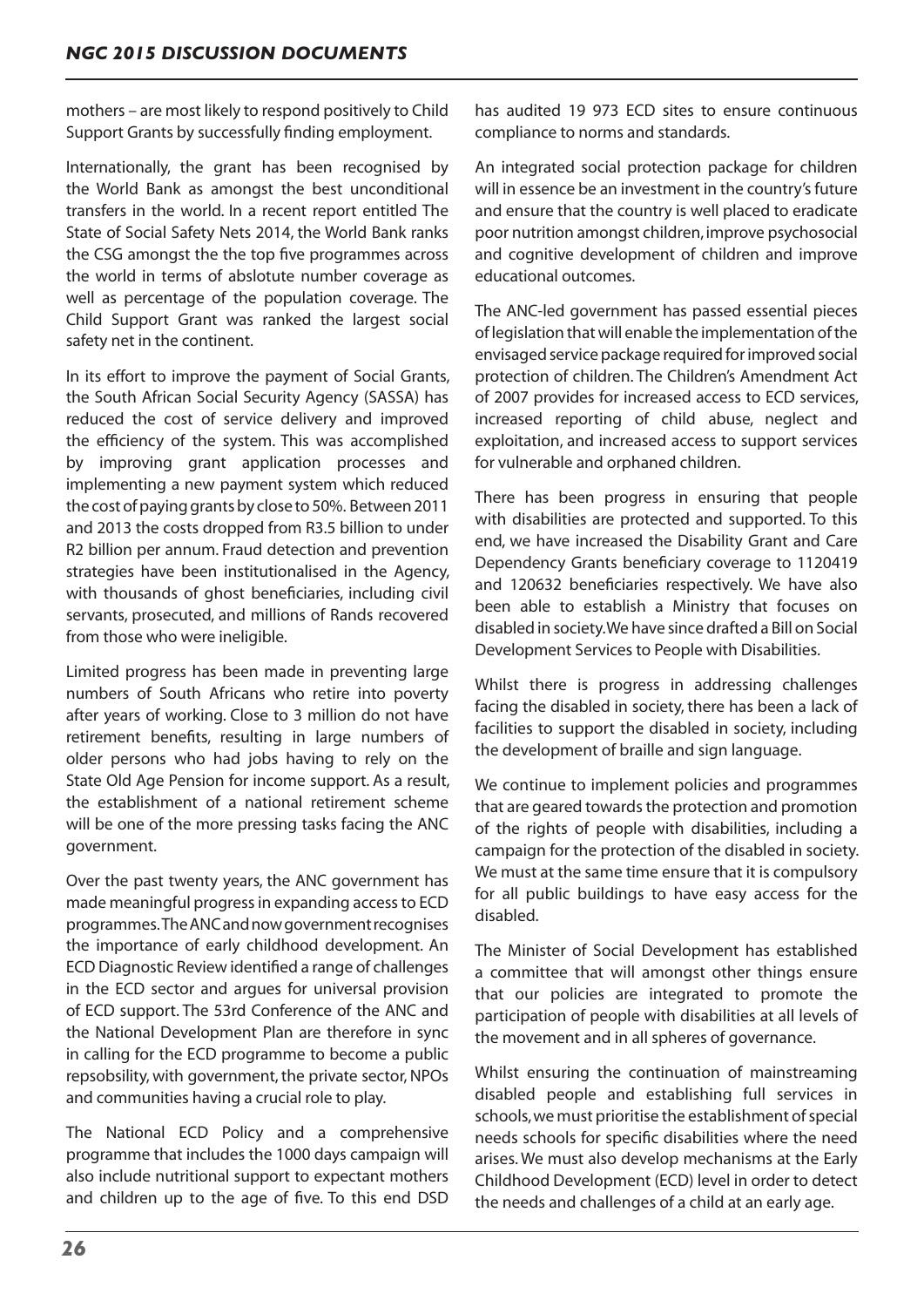The social and economic exclusion of Military Veterans, in particular the Non-Statutory Force (NSF), has not received priority attention from government departments. While the Department of Military Veterans has been established, there is a need to escalate the provision of a comprehensive basket of services (social and economic) by all state departments and parastatals.

## *8.2 Key actions and priorities for 2014-2019*

Reform the current social welfare system to deliver better results for vulnerable groups

The current state-NGOs partnership model of delivery of services is inadequately funded, and poorly structured and organised to respond to the increasingly complex social problems facing our society. A need exists to reform the model to deliver better results. Work in this area will include improved services to protect the constitutional rights of vulnerable groups through better determining and resourcing a defined package of social welfare services. A critical element of this restructuring exercise will be to strengthen the partnership between government, community organisations, civil society organisations and private sector organisations involved in the delivery of social services. Work will be done to restructure the partnership between stakeholders to develop a system which is socially equitable, financially viable, structurally efficient and effective in meeting the needs of the most disadvantaged sectors of the population. The involvement of communities in planning and delivering services will be prioritised. Policy and institutional changes will be made to ensure improved accountability by government, NGOs and private sector providers of social services to ensure that qualitative and dignified welfare services are provided to people.

# **Address the skills deficit in the social welfare sector**

The inability of South Africa's social welfare services to provide the quality of care required is reflected in the inadequate supply of social work, community development, and child and youth care professionals. There is an overreliance on professional social workers and a need to expand human resource capacity through the employment of other categories of social service personnel such as child and youth care workers, community development workers,social development workers, and volunteers.

In consultation with various stakeholders, including academic, formal and informal training institutions and organisations, and professional and allied associations, government must support the development of an appropriately trained pool of personnel at all levels, which includes both generic and specialised services. While there is a cadre of community development workers in the system, their training and capacity building environment is fragmented. This is exacerbated by the challenges in intergovernmental alignment around home and community based care activity, including overlapping mandates between the Departments of Health and Social Development.

Over the next five years, an ANC-led government will develop a workforce development strategy to train people in new approaches such as working in networks and partnerships; introducing new integrated posts in the welfare services sector; encouraging integrated education and training and the promotion of integrated approaches by professional training institutes;developing the sector'straining,recruitment and retention strategy that anticipates the number of graduates each year and deploys them to the areas where there are shortages; and creating opportunities for social welfare personnel in the public and private sectors to develop themselves.

# **Improve Social Protection for Children**

Children make up 31.3% of the population, and therefore require interlinking strategies to ensure that the adults of 2030 are active agents in implementing the vision for South Africa envisioned in the NDP. The ANC-led government will therefore accelerate the implementation of a Comprehensive ECD Programme, taking into consideration the proposals in the NDP. Policy changes will be made to ensure that there will be universal access for at least four (4) years of Early Childhood Development. The implementation of the Comprehensive Early Childhood Development will be accompanied by implementation programmes to support expecting mothers and children with nutritional and health outreach programmes at home, ECD facilities, schools and community centres.

While there is wide coverage and reach of the social assistance system, there are gaps, with some sections of people not accessing the benefits they qualify for. Lessons learned in the current administration highlight the unintended consequences of some of the approaches which require reviewing these to improve efficiency and fairness.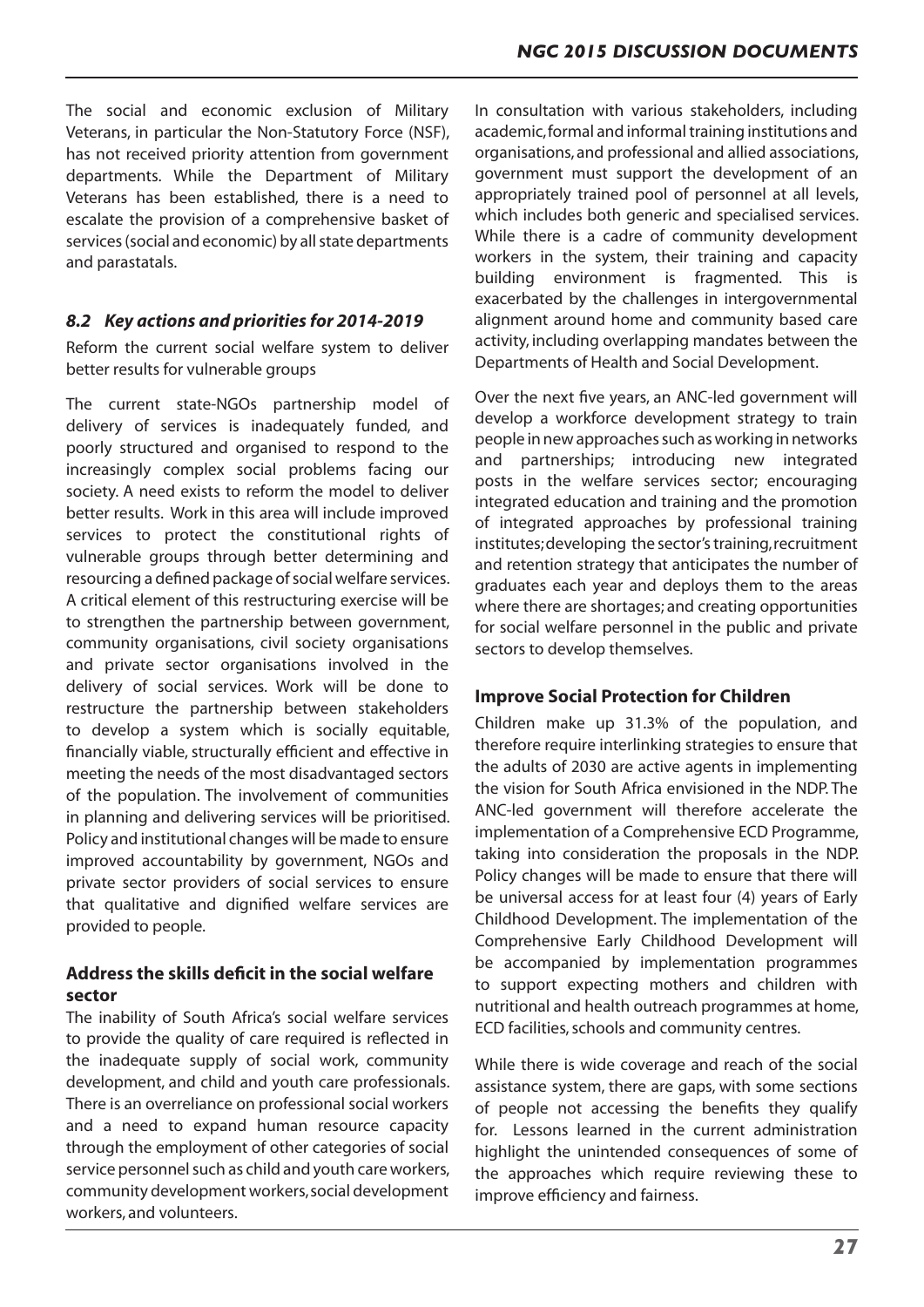# **Create a Universal Child Benefit Grant**

Given the positive impacts of the CSG, the ANC-led government will work towards universalising the Child Support Grant so that no deserving child is excluded. However, South Africa has approximately 1.5million double orphans and approximately 4million poor children who have mothers, but due to poverty and other social problems reside with their extended families. These are all children in need of foster care. The foster care system is cumbersome, with significant administrative delays that impact negatively on orphaned children's rights to adequate and timeous social assistance as is constitutionally required. Over the next five years,work will be done to review the CSG and FCG to align the benefits and create a universal child benefit.

# **Improve Social Protection Services for Youth**

Youth aged 15–24 years account for almost 20% of the country's population while those aged 15–34 years account for 37%. The majority of the youth are poor, with more than half of all 18–24 year olds living under the lower bound poverty line of R604 per month in 2011. More than two-thirds live under the higher bound poverty line of R1 113 per month and that about half are unemployed and about two-thirds are inactive. Employment projections show that even if average annual growth were to rise to 5%, unemployment amongst 15–24 year olds would be 44% and 31% by 2020 and 2030 respectively, in the absence of special other interventions. In addition, the youth are unduly burdened with all key social challenges including unemployment,substance abuse and HIV and AIDS.

The ANC-led government will continue to develop strategies to retain young people in schools until they complete secondary schooling. Government will strengthen and implement policies and programmes to eradicate drug abuse and alcohol related harms as a key component of youth development work and implement a rights-based comprehensive sexuality education in schools.

Access to Sexual and Reproductive Health Services and family planning for the youth will be improved, including the implementation of a schools health programme. This will include the provision of dignity packs to support the health and development needs of all young people, with special focus on the needs of adolescent girls. Amendments will be made to the Social Assistance Act to ensure that children over the

age of 18 who are still at school are able to continue accessing the Child Support Grant so that their basic needs can be met.

The ANC-led government will therefore ensure that its programmes and policies focus on developing skills that are required by the economy so that the youth can become part of the mainstream economy. This will include accelerating the development and implementation of Youth Incentive and Support Programmes and the development of policies and strategies to support job-seekers that are tied to compulsory learning and skills development as part of theComprehensive Social Security System.Post-school support will include improving programmes to train and skill unemployed young people. This will include creating opportunities for youth to volunteer in the military with the aim of learning life and vocational skills.

# **Expand access to Social Assistance and Social Insurance for Adults and Older Persons**

With respect to social assistance, the ANC-led governmentwilluniversalize the StateOldAge Pension over the next 5 years. This will ensure that no older persons are left vulnerable due to exclusions currently associated with the means tests that are applied. With respect to social insurance, South Africa still does not have a statutory pension system.The ANC government will therefore work towards implementing the proposals in the Consolidated Government Document on Comprehensive Social Security so as to affect retirement reform measures to improve the livelihoods of those who have had jobs after retirement. Work will also be done to improve the administration and efficiency of the current contributory systems such as the Compensation Fund the UIF, and COIDA to meet the needs of the many informal workers and those involved in seasonal employment and other forms of contract work.

The 53rd Conference of the ANC noted that the ANC's Polokwane Conference took key decisions on the welfare of veterans of the struggle, which relates to housing, health-care, education support, social security and other social services in relation to themselves and their families. Since then the Military Veterans Act has been passed which lays the basis for more comprehensive social protection measures for military veterans. Over the next 5 years the ANC-led government will implement the measures as outlined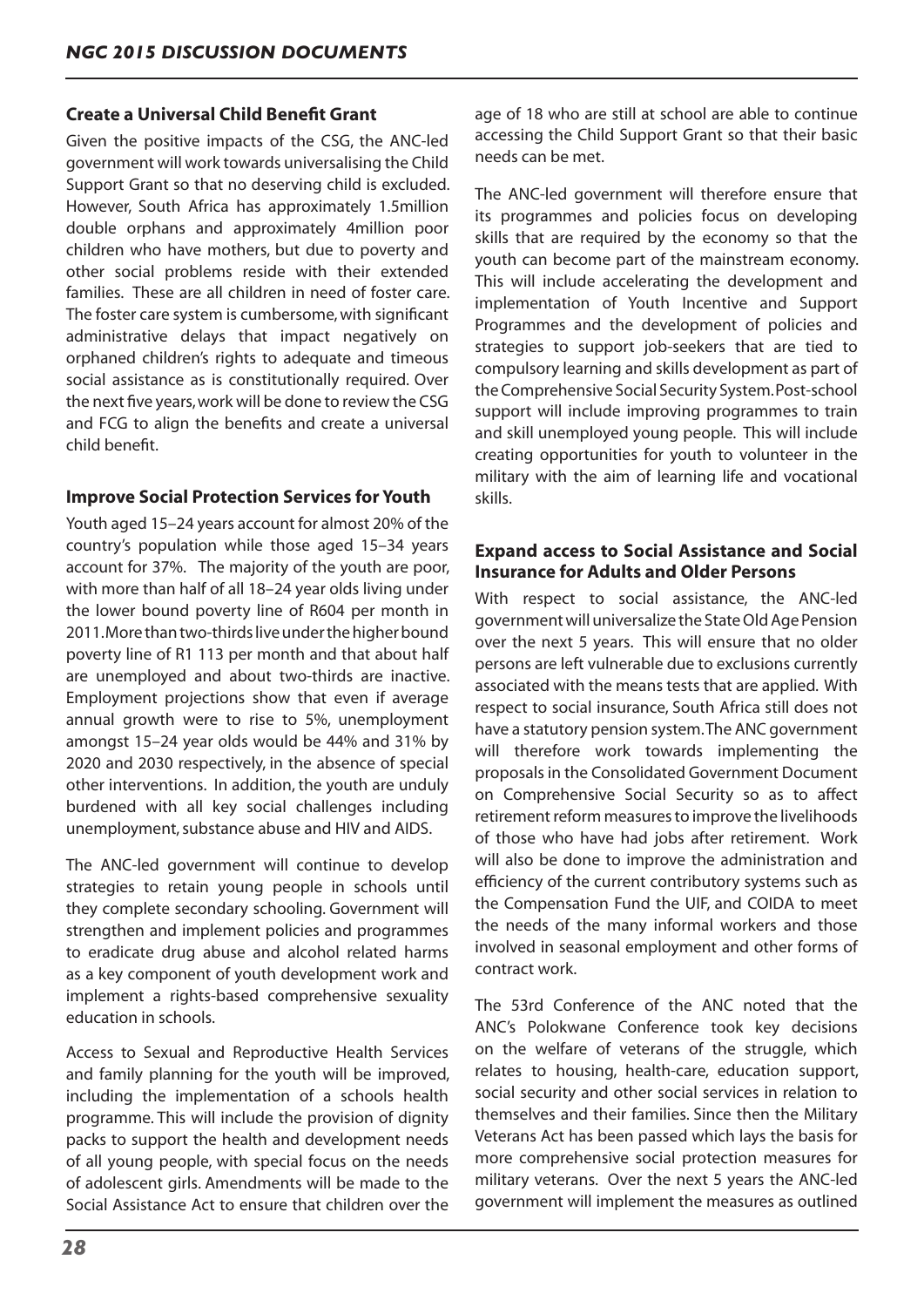in the Military Veterans Act and develop a programme focusing on a comprehensive social package for the military veterans, including social assistance measures.

# **Implement the Household Food and Nutrition Strategy**

Based on resolutions taken at the 53rd Conference of the ANC, a detailed Household Food and Nutrition Strategy was developed. The strategy seeks to integrate the production and consumption of food with a bias towards improving the productive capacities of families, small and mediums sized farms. The strategy will engage the whole of government in partnership with civil society. The Household Food and Nutrition Strategy has been approved by Cabinet and the ANCled government will accelerate the implementation of this strategy over the next 5 years.

# **9. ON HUMAN SETTLEMENTS AND A COMPREHENSIVE PLAN FOR HOUSING DELIVERY**

At its inception, the Housing Policy and Strategy (1994) focused on stabilising the environment to transform the extremely fragmented, complex and raciallybased financial and institutional framework inherited from the previous government, whilst simultaneously establishing new systems to ensure delivery to address the housing backlog. The significant achievements of this programme have been recognised both nationally and internationally. Significant socio-economic, demographic and policy shifts have also occurred over the past 10 years.

# *9.1 Achievements*

Since the hosting of the 53rd conference in December 2012 the following has been achieved:

# **Social Contract**

During 2014 each province was expected to host a Social Cohesion Summit (SCS) and a National Report Back Summit (NRBS) must be held.Each province must accelerate the change in improving the quality of life of all people within its own jurisdiction, with special attention on the needs of the youth, women and people with disabilities.

The National Department of Human Settlements (NDHS) has advised all Provincial Human Settlements Departments (PHSD) and Metropolitan Municipalities

– that is, Metros – to host a Social Housing Summit (SHS). Summits have been hosted in Metros such as Ekurhuleni, and the NDHS will be hosting its indaba in October 2014 and its entity National Home Builders Registration Council (NHBRC) will also be hosting a Summit in November 2014. The NDHS has sent a delegation to various countries to explore approaches to delivering sustainable human settlements.

# **Women, Youth and People with disabilities**

The NDHS, through its construction projects, is building capacity to drive the social transformation agenda. This includes absorbing youth and women into economic activities.

Taking into account the above, the NDHS has set the following targets so as to ensure that social transformation comes to fruition:

- A target of 30 % of women contractors has been set;
- A target of 2% of people with disabilities has been set; and
- A target for youth contractors has been set.

Over and above the targets as scheduled supra, women, people with disabilities and the aged are the focal point of all national housing policy programmerelated interventions. The NDHS also has a target of delivering a housing assistance programme to about five thousand eight hundred and fifty four (5 854) Military veterans. This is aimed at alleviating poverty and dealing with the challenge of unemployment.

## **Built Environment Skills Development**

The NDHS has employed built environment professionals as part of Professional Resource Team (PRT) companies and other professionals and contractors in order to boost the skills required by the economy. A group of built environment professionals (Total number of interns) has been paired with professionals operating in the built environment.

Further, build environment professionals that are already in the employ of the NDHS have been encouraged to register with relevant councils that regulate their professions. For instance, the Development Planners and Town and Regional Planners have been encouraged to register with the South African Council for Planners(SACPLAN). This has been undertaken to ensure that professional practice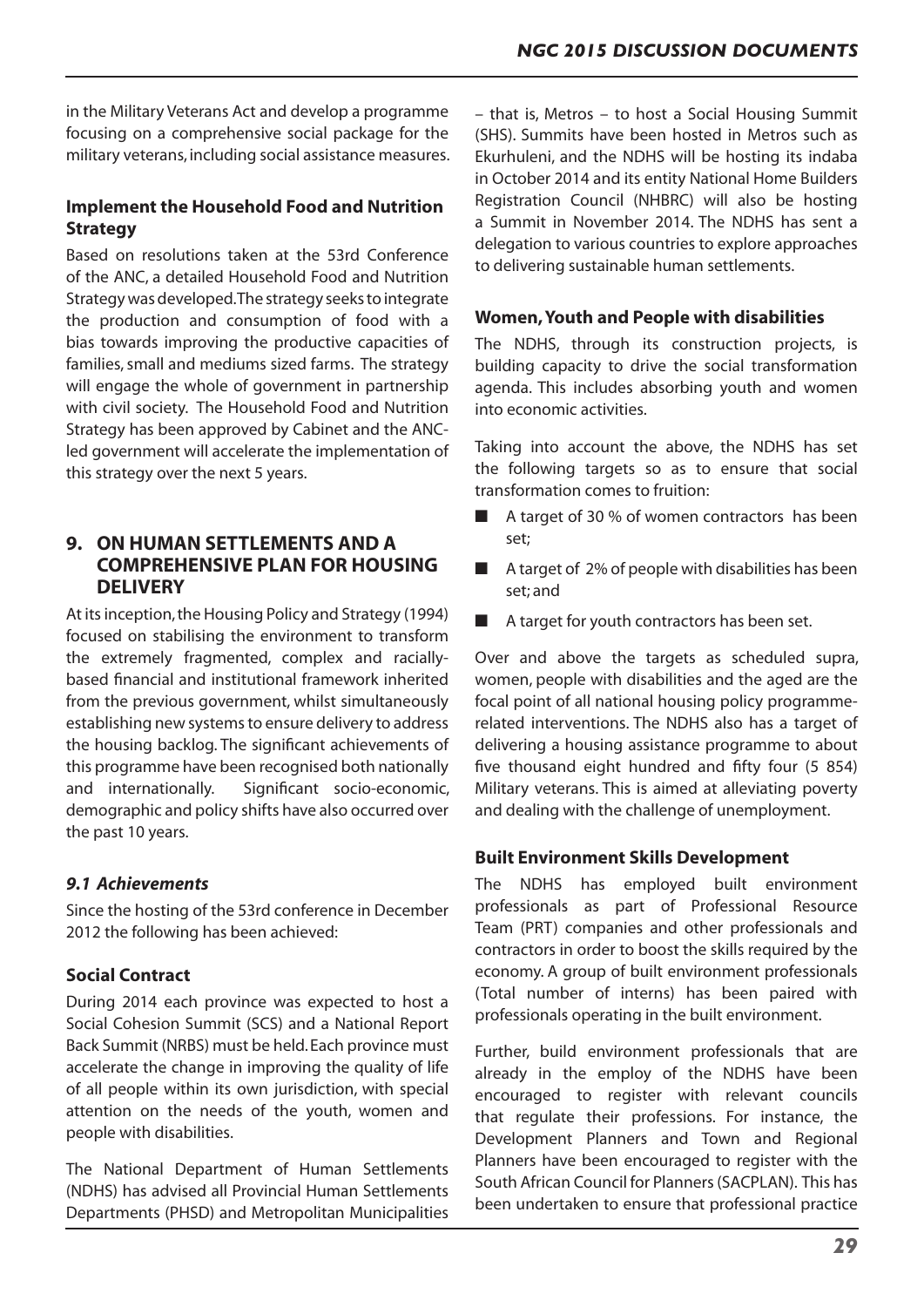is enhanced in the undertaking survive delivery related duties and responsibilities.

Moreover, the Human Resource Development (HRD) programme is to be utilised to ensure that the professionalisation of the sector is accelerated. This will occur in the form of encouraging staff members to acquire scholarships that will assist them in obtaining built environment-related skills that can aid the sector to augment service delivery.

# **Research and Development**

Further investment is being made by the NDHS in Research and Development (R&D) of Alternative Technology (AT). About ten percent (10 %) of human settlement development projects and contracts must be given to Alternative Building Technology (ABT).The NDHS has signed a Memorandum of Understanding (MOU) with the Council for Science and Industrial Research (CSIR) and Human Sciences Research Council (HSRC) with the intention of partnering with key stakeholders, including universities, in the delivery of policy and research that support the delivery of sustainable human settlements.

# **Social Net**

The housing or human settlement grant is still aimed at the poorest of the poor earning between R0 and R3500 and the gap market earning between R3501 and R15 000. The government is still operating on a policy of a 70/30 split in the development of social housing projects. The country has developed Community Residential Units (CRUs) for the qualifying beneficiaries. The NDHS aims to partner with the private sector and develop more affordable rental units, especially in urban areas which are experiencing an influx.

# *9.2 Challenges*

Poverty manifests itself in different ways. In Towards a 10 year Review, poverty is understood to involve three critical dimensions: income, human capital (services and opportunity) and assets. A composite analysis of indicators in these three categories assists in compiling a broad picture of the experience of poverty in terms of deprivation of basic needs and the vulnerability, powerlessness and experience of exclusion which accompanies lived poverty. Housing primarily contributes towards the alleviation of asset poverty.This contribution is to be strengthened in the new human settlements plan through supporting the

development of sustainable human settlements and the development of housing assets.

After the 1994 elections,Government committed itself to developing more livable, equitable and sustainable cities. Key elements of this framework included pursuing a more compact urban form, facilitating higher densities, mixed land use development, and integrating land use and public transport planning,so astoensuremorediverseandresponsiveenvironments whilst reducing travelling distances. Despite all these well-intended measures, the inequalities and inefficiencies of the apartheid space economy, has lingered on.

# *9.3 Our new strategy and vision*

Whilst ANC-led government believes that the fundamentals of the policy remains relevant and sound, a new plan is required to redirect and enhance existingmechanismstomovetowardsmoreresponsive and effective delivery. The social transformation committee decided to recall the Breaking New Ground document for discussion given that it forms the basis of the chapter on Human Settlements in the National Development Plan. It will be the basis of legislation to be introduced by the ANC in the area of Human Settlements.

The new human settlements plan reinforces the vision of the Department of Housing, to promote the achievement of a non-racial, integrated society through the development of sustainable human settlements and quality housing. Within this broader vision, the Department is committed to meeting the following specific objectives:

- Accelerating the delivery of housing as a key strategy for poverty alleviation
- Utilising provision of housing as a major job creation strategy
- $\blacksquare$  Ensuring property can be accessed by all as an asset for wealth creation and empowerment
- $\blacksquare$  Leveraging growth in the economy
- Combating crime, promoting social cohesion and improving quality of life for the poor
- $\blacksquare$  Supporting the functioning of the entire single residential property market to reduce duality within the sector by breaking the barriers between the first economy residential property boom and the second economy slump.
- Utilizing housing as an instrument for the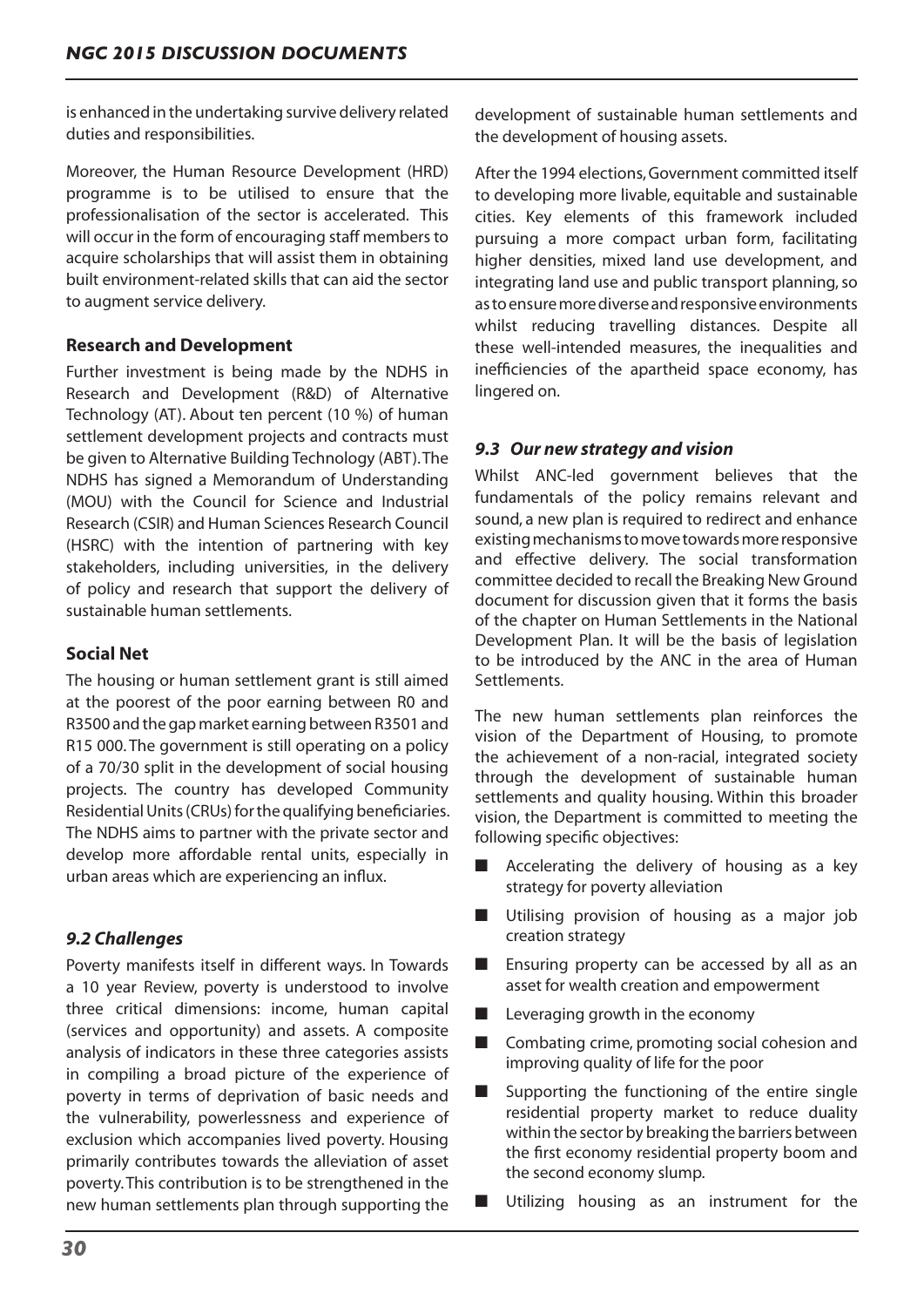development of sustainable integrated human settlements, in support of spatial restructuring.

The mechanisms which the Department intends to introduce to achieve these objectives are discussed in greater detail in the remainder of this section.

# *9.4 Supporting the entire residential property market*

#### **Expanding the scope of the housing mandate**

The new plan envisages the expansion of the mandate of the Department to encompass the entire residential housing market. This expanded scope is required to address the challenge of increased integration between the primary and secondary housing market. The impact of this expanded mandate is reflected throughout the plan, but is manifested most strongly through the expansion of the existing state-assisted housing scheme to support lower-middle income groups.

The current housing mandate restricts subsidies to households earning less than R3,500 per month. This was premised upon the assumption that end-user finance would be accessed for the construction of houses by income groups above R3500 per month. This has not in fact occurred and there is a growing disjuncture between subsidised and non-subsidised residential accommodation. This impacts negatively on the operation of the residential property market. In ordertoaddressthisproblem,anewsubsidymechanism is to be introduced to facilitate the availability and accessibility of affordable housing finance products/ instruments to medium income households (earning R3,500 to R 7,000 p.m.) by providing a mechanism to overcome the down-payment barrier.This mechanism will be linked to household savings and loans from financial institutions. This mechanism is discussed in greater detail under the Financial Subsidy Systems Reform Business Plan.

# **Shifting from product uniformity to demand responsiveness**

The dominant production of single houses on single plots in distant locations with initially weak socioeconomic infrastructure is inflexible to local dynamics and changes in demand. The new human settlements plan moves away from the current commoditized focus of housing delivery towards more responsive mechanisms which address the multi-dimensional

needs of sustainable human settlements2. This approach is intended to provide maximum flexibility and will ultimately enhance the mobility of households3. The movement towards increased flexibility and demand responsiveness inevitably increases tension between uniform subsidy payments and increasingly non-uniform housing products as policy moves away from allocative equity to demand responsiveness and flexibility. The mechanics of this approach is discussed in greater detail in the Social Housing Programme Business Plan and the Informal Settlement Upgrading Programme Business Plan.

# **Enhancing the role of the private sector**

The new plan envisages a continuation and deepening of the partnership between government and the private sector vis-à-vis the development of sustainable human settlements. In particular, the support of the private sector will be required in the following areas:

## *Construction capacity and the collapsing of the subsidy bands*

The withdrawal of large construction firms from the state-assisted housing sector has meant that the conditions for reproducing public-private partnerships for housing construction in the primary market have been reduced and the rate of construction has accordingly dropped. In order to promote the participation and contribution of the private sector in housing construction, the existing 3 subsidy bands are to be collapsed to enable households earning below R3500 to access a uniform subsidy amount. This mechanism will address housing bottlenecks in respect of households earning above R1500 and will also substantially increase the number of households who qualify for a full housing subsidy. This increased demand for housing, coupled with the removal of key bottlenecks, will create new opportunities for private sector participation in the housing programme.

## *The provision of housing finance*

Housing finance from financial institutionsis key to the development of the primary and secondary housing market. The new human settlements plan will introduce the following interventions to support lenders to meet their commitments under the Financial Sector Charter:

**Mechanisms to overcoming the down-payment barrier** – The expansion of the subsidy instrument to medium-income households (earning R3500 to R 7000 p.m.) by providing a mechanism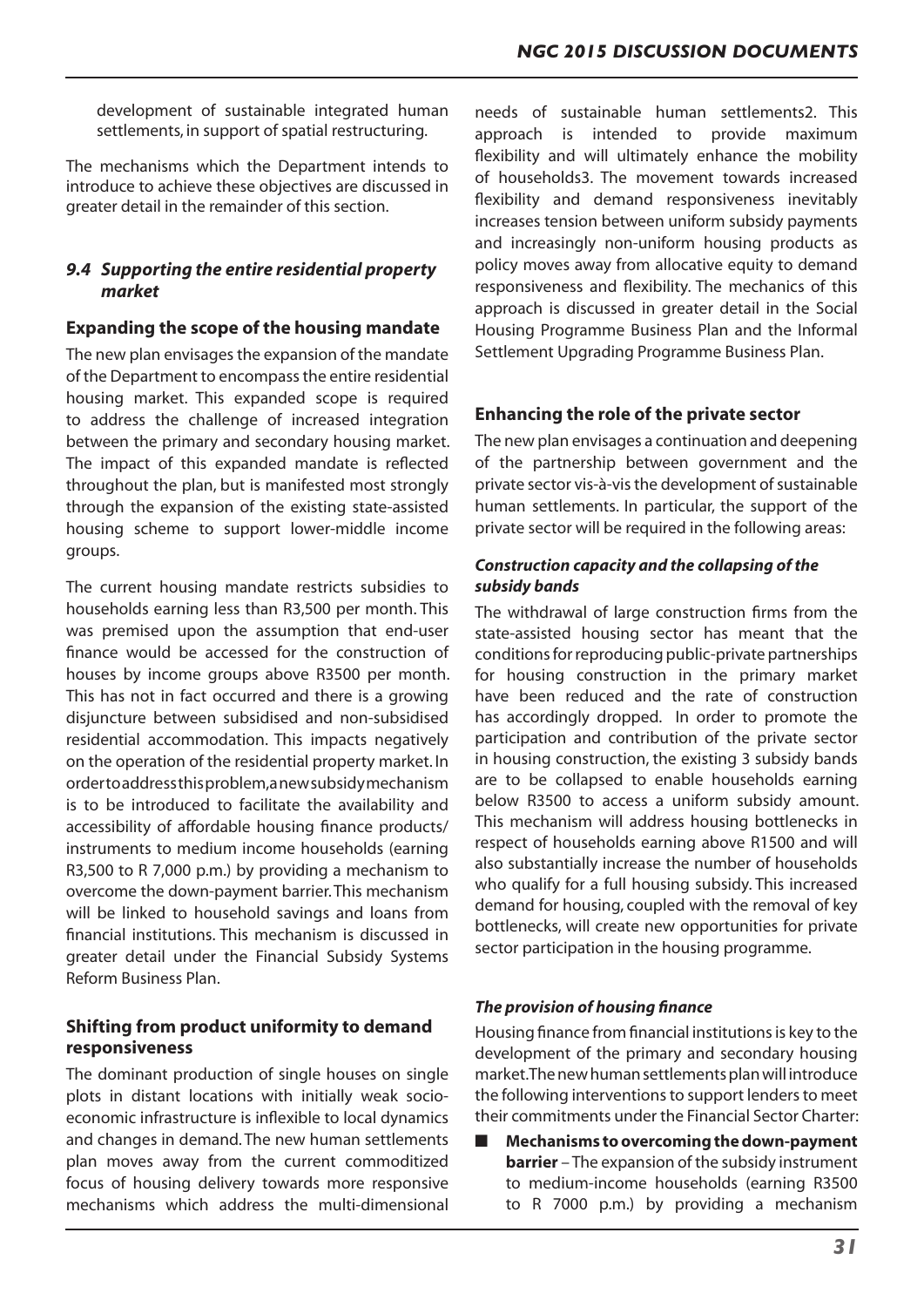to overcome the down-payment barrier and will enhance lending by financial institutions. This aspect is discussed in greater detail under Financial Arrangements.

- **Funding for Social Housing** Funding is to be provided for social housing institutions through public private partnerships and/or Special Purpose vehicles.
- **E** Loss Limit Insurance Government may investigate the introduction of a risk sharing mechanism to limit the lender's loss to a more normal proportion of loan value in the event of default.
- **Fixed Interest Rates** The Department will work with the financial sector to develop mechanisms to address volatile interest rates including the development of fixed rate loan products.
- **New Product Development** While significant attention has gone into extending the mortgage loan product down market for the benefit of low income earners, this product is not appropriate for everyone. Specifically, no appropriate loan products exist to service secondary transactions in an incremental residential property market. A significant proportion of households in this submarket lacks the formal employment and levels of income necessary to support medium- to longterm instalment mortgage loans. Alternatives linked to savings/insurance products, which generate cash endowments, are accordingly to be developed in conjunction with the financial sector.
- **Monitoring lending trends and enforcing the Financial Services Charter** – The Department will increase lending transparency through the establishment of the Office of Disclosure under the Home Loan and Mortgage Disclosure Act.This will facilitate the monitoring of lending trends. The Department will, in addition, engage with the Reserve Bank to establish instruments to enforce the targets contained in the Financial Services Charter vis-à-vis participation in the state-assisted housing programme.

## *Project management and other support*

Significant capacity constraints are currently being experienced in the public sector. It is accordingly vital that the resources of the private sector be harnessed to deliver housing programmes at scale. A portion of the

capital budgets is to be made available for operational expenses and outsourcing planning, engineering, project management and social facilitation to the private sector to ensure delivery in the short term. It will be expected of the private sector teams to provide skills transfer and training to public sector employees who will increasingly have to take on the responsibilities of ensuring delivery. The need for outsourcing will depend on capacity across government and will not be the same everywhere.

#### *Employer-assisted Housing*

It is imperative that the private sector and particularly employers take an active role in the housing process for low- to moderate-income earners. Discussions will be held with employer groups regarding their contribution to the process.

# *Creating linkages between the primary and secondary residential market*

Housing represents the most significant investment that most families make and is often their only provision for long-term security. Currently, the secondary property market is dysfunctional at the lower end of the market. A dysfunctional secondary market undermines the realisable value on properties and consequently the value underpinning security for mortgage loans. Mechanisms must accordingly be introduced to support the development of a functioning residential property market and enhance the linkages between the primary and secondary residential property market. The new human settlement plan accordingly introduces the following inter-related interventions:

**Supporting individual housing demand** – The operation of a secondary market is dependent upon the existence of effective housing demand i.e. purchasers with the necessary funds to acquire property. The existing subsidy scheme is presently associated with a supply side delivery model in which subsidies are accessed through new housing projects. This makes it difficult for people to acquire housing in other circumstances. In response, the Department will now reintroduce and promote the demand-side individual subsidy instrument which will enable individuals to purchase properties on an individual basis. Due to previous abuses of this mechanism, this subsidy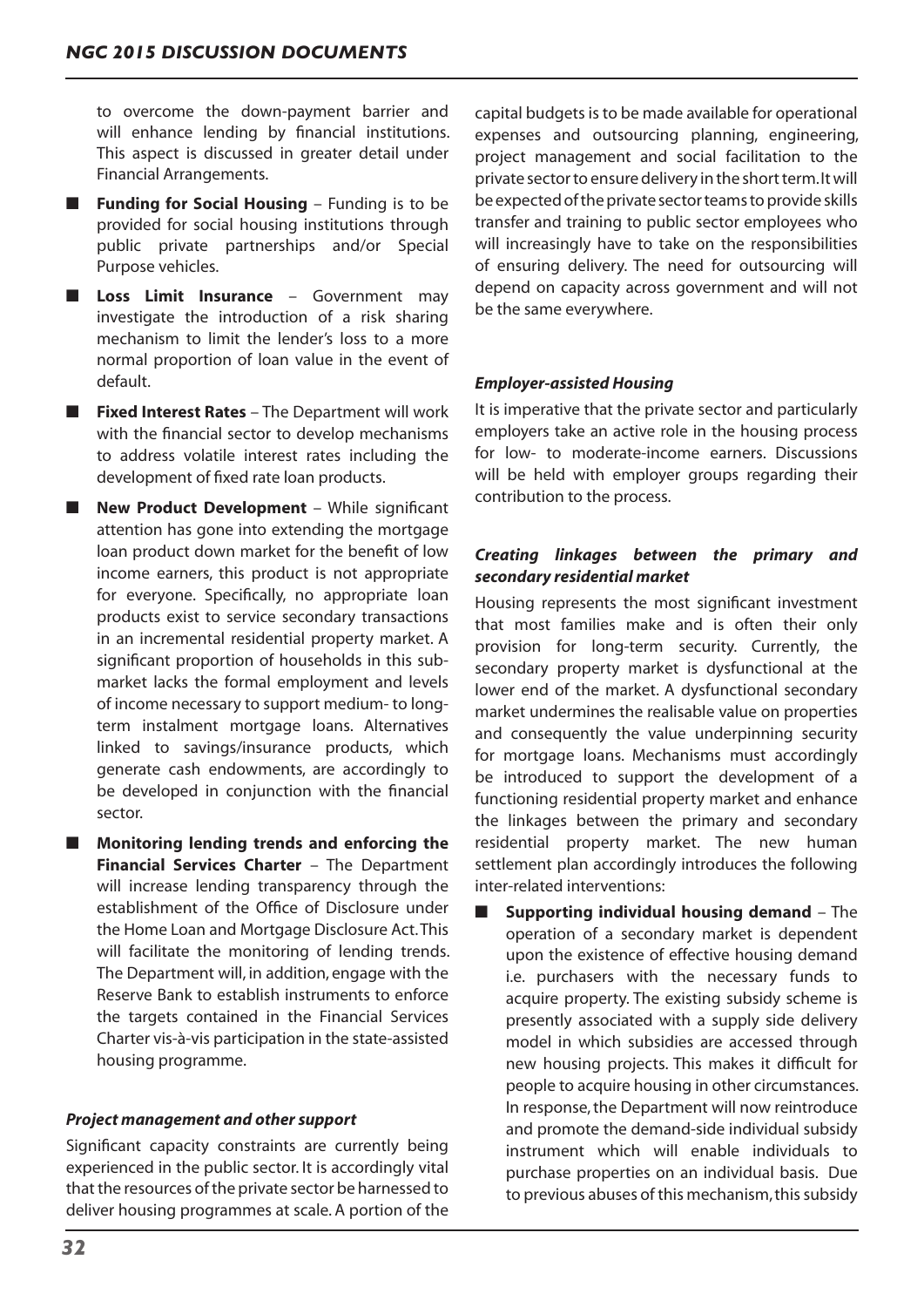will only be available to support secondary market transactions.

**Removing barriers to housing trade** – Section 10A of the Housing Act prohibits the sale of government-subsidised property for a period of eight years. This section was enacted to protect subsidy beneficiaries from downward raiding. The provision has also had the unintended consequence of undermining beneficiary choice and housing mobility and has created a significant barrier to formal secondary transactions. For this reason, an amendment to Section 10A of the Housing Act, 1997, is to be introduced to reduce the prohibition period following occupation to five years.

■ **Focusing on the local level** – The supply of state-assisted housing must respond to housing demand. This relationship is best packaged at local level. Municipalities must accordingly take the lead role in negotiating the location of housing supply to facilitate spatial restructuring. Municipalities must also facilitate a greater match between the demand and supply of different state-assisted housing typologies. This approach envisages that municipalities will play a significantly increased role in the housing process. This will help to build linkages between housing delivery, spatial planning,and transportation systems and will also support the integration of housing into Municipal IDPs, ensuring greater budgetary coherence. This issue is dealt with in greater detail under the Institutional Arrangements Business Plan.

■ **Enhancing access to title** – Access to title is a fundamental principle of national housing policy. While security of tenure has been achieved in principle, a significant proportion of public housing stock has not yet been transferred into the names of the entitled individuals4. In addition, a large number of houses constructed under the existing housing programme have not yet been transferred to households. In order to address these problems, the Department will implement a range of measures to stimulate a renewed uptake in the Discount Benefit Scheme in order to transfer the balance of the free-standing public housing stock. The Department will also establish a high priority focus to complete the registration of transfer in respect of houses constructed under the existing housing programme.

## *9.5 Strategic interventions*

# **From Housing to sustainable integrated human settlements**

Cabinet has adopted the National Spatial Development Perspective (NSDP) as an indicative framework to inform decisions on infrastructure investment and development spending. This perspective has noted that several development programmes, including the housing programme, is not addressing the distortions of the inherited apartheid space economy. The Department of Provincial and Local Government has furthermore prepared the Draft National Urban Strategy (2004), which proposes a vision for South African towns and cities where they will be spatially and socially inclusive, well-designed and developed in an environmentally efficient way.

Through this new plan, the Department will shift towards a reinvigorated contract with the people and partner organizations for the achievement of sustainable human settlements. "Sustainable human settlements"refer to:

*"well-managed entities in which economic growth and social development are in balance with the carrying capacity of the natural systems on which they depend for their existence and result in sustainable development, wealth creation, poverty alleviation and equity".* 

At the heart of this initiative is the move beyond the provision of basic shelter towards achieving the broader vision of sustainable human settlements and more efficient cities, towns and regions. This issue is discussed in greater detail in the Spatial Restructuring and Sustainable Human Settlements Business Plan. In line with the NSDP and the Draft National Urban Strategy, the Department will enhance its contribution to spatial restructuring by:

#### *Progressive Informal Settlement Eradication*

Informal settlements must urgently be integrated into the broader urban fabric to overcome spatial, social and economic exclusion. The Department will accordingly introduce a new informal settlement upgrading instrument to support the focused eradication of informal settlements. The new human settlements plan adopts a phased in-situ upgrading approach to informal settlements, in line with international best practise. Thus, the plan supports the eradication of informal settlements through in-situ upgrading in desired locations, coupled to the relocation of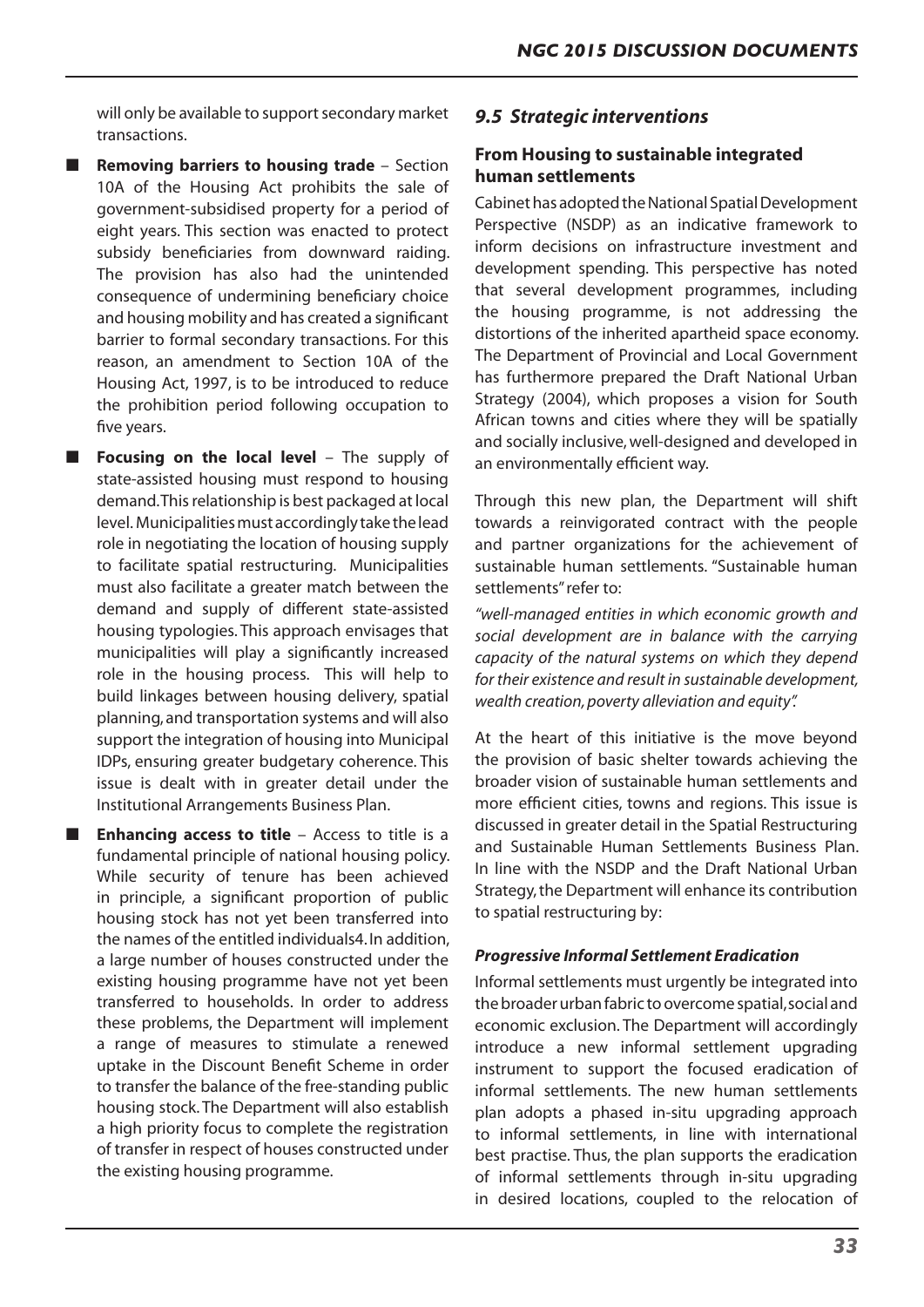households where development is not possible or desirable8. The upgrading process is not prescriptive, but rather supports a range of tenure options and housing typologies. Where informal settlements are upgraded on well-located land, mechanisms will be introduced to optimize the locational value and preference will generally be given to social housing (medium-density) solutions. Upgrading projects will be implemented by municipalities and will commence with nine pilot projects, one in each province building up to full programme implementation status by 2007/8. In addition, it is indicated that a joint programme by the National Department, the Western Cape Provincial Government and Cape Town Metropolitan Council has already initiated the N2 upgrading project from the Airport to Cape Town, covering the informal settlement in Gugulethu, Cross Roads, Khayelitsha, and Langa as a lead pilot project. Therefore a further 8 projects are to be identified. This intervention is discussed in greater detail in the Informal Settlements Programme Business Plan.

# *Promoting Densification and Integration*

Integration and restructuring are public interventions in the way in which towns and cities are built and the processes by which wealth is generated and distributed. The key objective is to integrate previously excluded groups into the city and the benefits it offers, and to ensure the development of more integrated, functional and environmentally sustainable human settlements, towns and cities. The new human settlements plan includes the following interventions, which are discussed in greater detail in the Spatial Restructuring and Human Settlements Business Plan.

- **Densification policy** Suitable policy instruments andadjustmentstopromotedensificationinurban areas are required. The National Department of Housing, in conjunction with the Department of Provincial and Local Government, will investigate the development of suitable policy instruments and adjustments to promote densification. This will interrogate aspects of promoting densification, including planning guidelines, property taxation, zoning, subdivision, and land swops and consolidation. A draft densification policy will be ready for consideration by October 2004.
- **Residential development permits** The Department will investigate the introduction of mechanisms such as residential development

permits. These permits are used extensively in the international context and facilitate income integration by obliging developers either to set aside units within residential developments for lower-income groups or, alternatively developing lower-income residential accommodation in adjacent areas. In this instance it is proposed that 20% of all residential development would constitute low cost to affordable housing and would be prescribe through the permit. This can be achieved on site of in alternative location initially to overcome negative perception about property value depreciation. It is envisaged that once the programme has been successfully implemented those perceptions will change and on site development can be achieved in the medium term. In all instances, adequate provision is to be made for the construction of supportive social infrastructure in support of residential development.

■ **Fiscal incentives** – The Department, in conjunction with Treasury and SARS, will investigate the development of fiscal incentives to promote the densification of targeted human settlements and whilst introducing disincentives to sprawl. This may require engagement with DPLG and municipalities.

# *Enhancing Spatial Planning*

The development of sustainable human settlements must be undertaken within a broader spatial restructuring framework, incorporating the principles of the NSDP and the National Urban Strategy. In practice, however, spatial planning is spread between the Departments of Housing, DLA and DPLG, with significant aspects being addressed by the Department of Transport. Greater coordination and alignment of various planning instruments and economic policies lies at the heart of sustainable human settlements. This requires more than mere co-ordination between departments, but instead suggests the need to develop a single overarching planning authority and/or instrument to provide macro-level guidance to support the development of sustainable human settlements. This will enhance the sustainability and success of the new plan.

## *Enhancing the location of new housing projects*

The location of housing projects has been criticized as reinforcing apartheid spatial settlement patterns.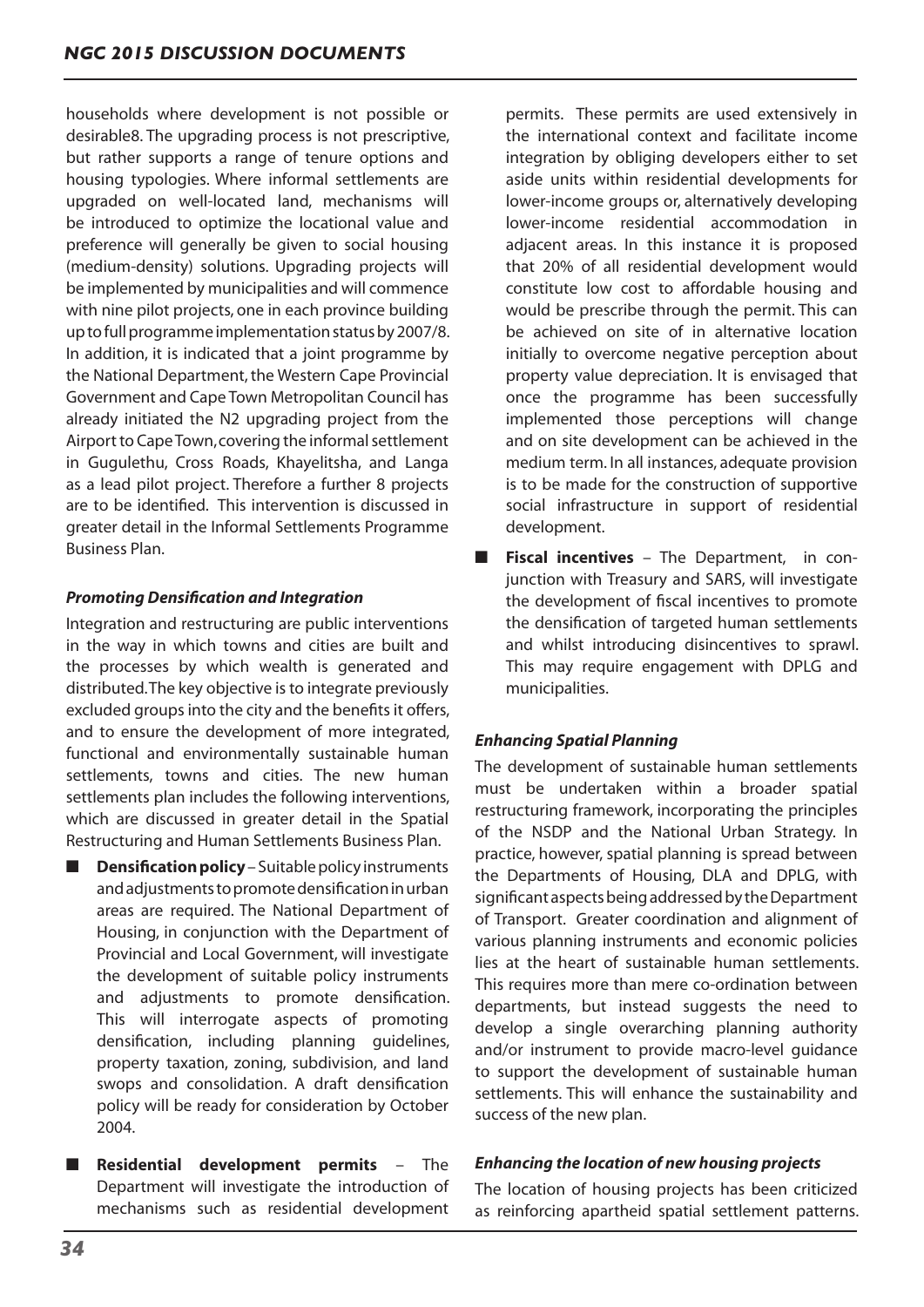The objective of spatial restructuring demands a more decisive intervention in land markets. The new human settlements plan envisages the following interventions:

- Accessing well-located state-owned and para**statal land** – An overall strategy to facilitate the release of well-located public land to municipalities will be developed in co-operation with the Department of Land Affairs and the Department of Public Works. Public land and land held by para-statal organisations, where deemed suitable for housing purposes, is to be transferred to municipalities at no cost. The strategy will be coupled to the Public Land Register, which is expected to enhance the coordination of land assembly at project level. Municipalities, in coordination with provincial departments, will request land parcels for vesting and transfer.
- **Acquisition of well-located private land for housing development** – A strategy will be developed in conjunction with the Department of LandAffairsto finance and guide the acquisition of private land for housing purposes. All land will be acquired by municipalities in line with Municipal IDPs,SpatialDevelopment Frameworks and will be made available for housing development in line with the Housing Chapter of IDPs. Private land will only be acquired where there is no appropriate state-owned land and whilst preference will be given to the negotiated purchase of land, land may also be expropriated at market value as a final resort.The strategy is expected to be complete by December 2004,with full implementation by April 2005.
- **Funding for land acquisition** The acquisition of land to enhance the location of human settlements constitutes a fundamental and decisive intervention in the Apartheid space economy. This cost should not be borne by the poor, but should be treated as a broader social cost. As a result,funding for the acquisition of land will no longer form part of the housing subsidy. Rather, the acquisition of well-located private land will be funded through a separate funding mechanism.
- **Fiscal incentives** The Department will engage with SARS and Treasury to investigate the introduction of fiscal incentives (and disincentives) to support the development of well-located land. This will also require engagement with DPLG and municipalities.

# *Supporting Urban Renewal and Inner City Regeneration*

Urban renewal is a targeted intervention by government to resuscitate declining urban areas. Housing plays an important role in a range of urban renewal interventions focused on urban centres and exclusion areas such as inner cities and historical townships. Increasingly,the renewal ofinner city areas hasbecome focused on commercial and high-income residential property redevelopment. During the implementation of these projects, the current inhabitants of these areas are often excluded as a result of the construction of dwelling units that they cannot afford. Many municipalities are striving to avoid this by promoting, amongst others, affordable inner-city housing. The new human settlements plan will support this by:

- **Encouraging Social (Medium-Density) Housing** – Social Housing is generally medium-density and this housing intervention may make a strong contribution to urban renewal and integration. Social housing interventions may also be used to facilitate the acquisition, rehabilitation and conversion of vacant office blocks and other vacant/dilapidated buildings as part of a broader urban renewal strategy. Social housing developments should be dovetailed with other initiatives such municipal redevelopment projects and the urban development zone tax incentive offered by SARS.
- **Increasing effective demand** The introduction of a new incentive to facilitate access to loan finance in the middle income group above the R3 500 income limit and the re-introduction of demand-driven individual subsidies will have the effect of increasing effective demand for existing, well-located property. This is expected to provide an incentive for the redevelopment of properties within inner city areas.

## *Developing social and economic infrastructure*

There is a need to move away from a housing-only approach towards the more holistic development of human settlements, including the provision of social and economic infrastructure. The new human settlements plan proposes that:

■ Construction of social and economic infra**structure** – Municipalities must determine the need for social/community facilities through a community profile and facilities audit to ensure that facilities are appropriately targeted.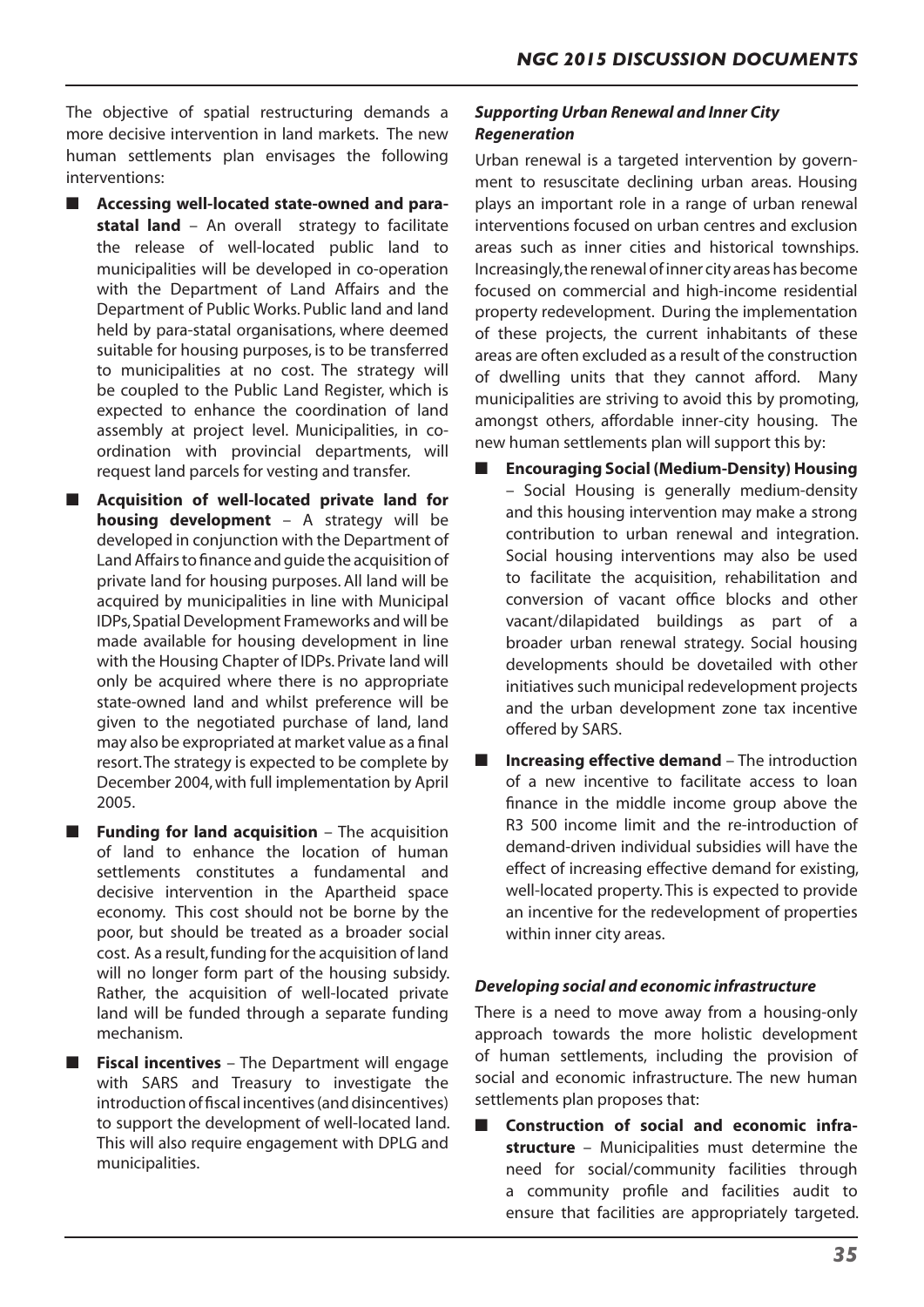It is thereafter envisaged that a multi-purpose cluster concept will be applied to incorporate the provision of primary municipal facilities such as parks, playgrounds, sport fields, crèches, community halls, taxi ranks, satellite police stations, municipal clinics and informal trading facilities.

- **New funding mechanism** A new funding mechanism will be introduced to fund the development of the primary social/community facilities, which will focus on informal settlement upgrading projects, completed housing projects still lacking social facilities and new housing projects. The programme will provide funding assistance amounting to 50% of the primary, social/community facility development costs of projects implemented by district councils, while 100% of the development costs of projects implemented by local municipalities will funded.
- **Municipal implementation** Municipalities will be the primary implementation agencies and will submit business plans for approval to Provincial Housing Departments. Municipalities will be responsible for the operational and maintenance costs, but facilities may be managed/operated by CBO's and NGO's active within the beneficiary communities. Implementation will commence on 1 April 2005 and will continue for a three-year period after which the assistance provided will fall away and become the responsibility of all municipalities concerned.

# *Enhancing the Housing Product*

There is a need to develop more appropriate settlement designs and housing products and to ensure appropriate housing quality in both the urban and rural environments. The new human settlements plan accordingly proposes the following:

- **Enhancing settlement design** The Department will investigate the introduction of enhancing measures and incentives to include design professionals at planning and project design stages, and will develop design guidelines for designers and regulators to achieve sustainable and environmentally efficient settlements. This is aimed at promoting the development of dignified size of house that supports morality of family and society.
- **Enhancing housing design** Within the rural context, there is a need to make housing

interventions more effective, to enhance the traditional technologies and indigenous knowledge which are being used to construct housing in rural areas and to improve shelter, services and tenure where these are priorities for the people living there. Within the urban context, there is a need to focus on "changing the face" of the stereotypical "RDP" houses and settlements through promotion of alternative technology and design. The Department will investigate measures and incentives to enhance housing design and promote and alternative technologies, including support and protection of indigenous knowledge systems.

■ **Addressing housing quality** – The Department will undertake an audit of and develop a programme to address the poor quality of houses built before the introduction of national norms and standards and the NHBRC Warranty Scheme. Municipalities must also play an increasing role to ensure compliance with building plan approvals and township establishment conditions. The maintenance of construction standards in the face of the shift towards supporting smaller economic interests will be addressed by capacitating municipalities and the National Home Builders Registration Council to monitor quality.

# **10. ON ARTS, CULTURE AND HERITAGE**

At our 53rd national policy conference in Mangaung, the ANC resolved that, *"We must work towards the implementation of the recommendations of the 2030 National Development Plan as a long term vision which should serve as a basis for partnerships across society to attain the South Africa of our dreams, as eloquently articulated in the constitution."*

Informed by the ANC's and government's policy framework, our arts, culture, social cohesion and nation building mandate is captured in our vision of *"a thriving arts, culture and heritage sector contributing to sustainable economic development, leveraging on partnerships for a socially cohesive nation."*

As the NDP states, *"Arts and culture open powerful spaces for engagement about where a society finds itself and where it is going. Promoted effectively, the creative and cultural industries can contribute substantially to small business development, job creation, and urban development and renewal."*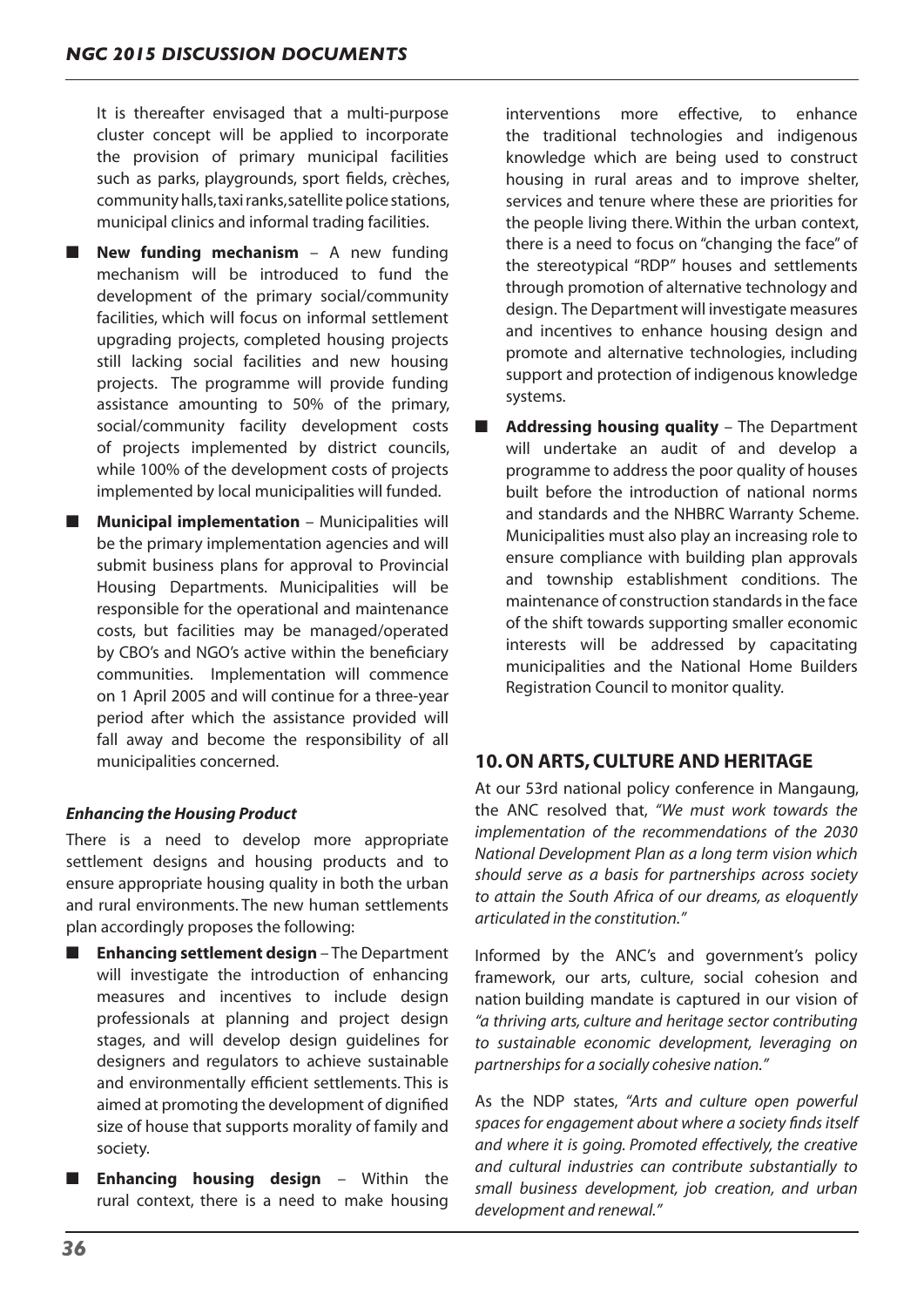Hence, the transformatory electoral mandate of the 2014 election, captured in the ANC's manifesto and translated into several outcomes, identifies the promotion of social cohesion and nation building as Outcome 14.The Delivery Agreement for Outcome 14 pertaining to arts and culture points out that while the Constitution and its Chapter Nine Institutions have laid the foundations for an inclusive and just relationship between citizens and the state at different levels of government, as well as with other public and private agencies, the effective realisation of the full participation of all citizens remains uneven.

This outcome was assigned to the Ministry of Arts and Culture.The core of the resolution is the need to focus on development in order to drive social cohesion.

# *10.1 Achievements*

Since 2012, initiatives to take forward our strategic priorities in the Arts, Culture and Heritage (ACH) sector have included a comprehensive review of our strategies and programmes towards building a national democratic society. In 2011, we conveneved a National Consultative Summit which provided a revised strategy and plan, including new large-scale interventions to:

- reinforce the Arts, Culture and Heritage (ACH) Sector as an economic growth sector; and
- introduce programmes that contribute to largescale employment.

Pursuant to our strategy and vision, the following measurable objectives were aligned to the mandate:

- a) Coordinate and support the national strategic programmes by developing and reviewing policy and legislation and developing systems for monitoring and evaluation.
- b) Increase and facilitate access to and broader participation in arts and culture through policy formulation, legislation and equitable funding.
- c) Increase the access and participation of grassroots arts practitioners in cultural industries economic activities through training, legislation and international opportunities.

Consistent with the above, we re-engineered our strategic focus during the 2009-2014 term of government. Such re-engineering was informed by the government-wide strategic re-orientation, following the National Consultative Summit in 2011

and a conference on social cohesion at Kliptown in 2012, which put sustainable livelihoods and cultural entrepreneurship at the centre of our priorities. It was then imperative for us to clearly articulate our contribution to the job creation and economic development agenda of government.

To give effect to our strategic mandate we launched the Mzansi Golden Economy (MGE) strategy in 2012. The strategy essentially focused on the creation of an estimated 5 million jobs over the next ten years as a primary objective by:

- Identifying areas where employment creation is possible on a large scale, as a result of substantial changes in conditions in South Africa and globally.
- Developing a policy package to facilitate employment creation in these areas, above all through:
	- $\Box$  A comprehensive drive to enhance both social equity and competitiveness;
	- $\Box$  Systemic changes to mobilise domestic investment around activities that could create sustainable employment;
	- $\Box$  Strong social dialogue to focus all stakeholders on encouraging growth in employmentcreating activities.

The following programmes constitute the MGE:

# *National Academy for Cultural & Creative Industries of SA (NaCISA)*

NaCISA will provide training, not necessarily in the form of bricks and mortar, as a way in which to expand knowledgeandexpertisetopeople.Themainemphasis of this programme isthe provision of enabling training kits that are widely accessible.

## *Creative Arts Incubators*

Once people are trained, artists will progress to incubation centres across the country. These incubators will help provide artists with the tools for production. For example a film maker will be provided with the tools (camera equipment, etc.) to make films. The tangible measure of impact of the two programmes will be more local content.

#### *Venture Capital*

Our Venture Capital programme will help artists who have progressed beyond the apprentice and professional (incubator) levels to access capital and markets. It is often the case that entrepreneurs struggle to sustain business initiatives because of financial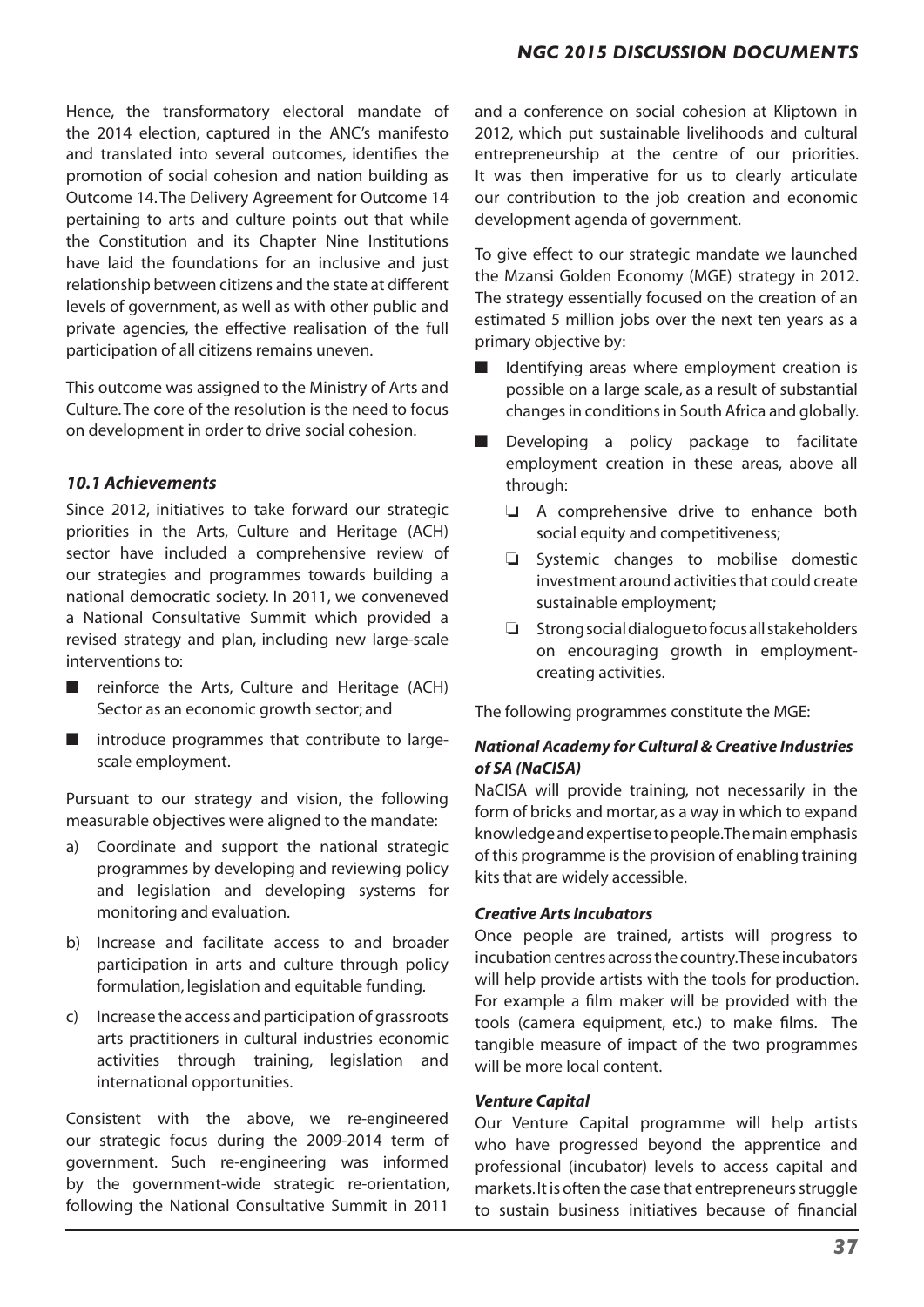dips. The Venture Capital fund will assist with moving people out of dips into more sustainable economic activities.

## *Tax Incentives*

Ourtaxincentiveinterventionsaddressbothimmediate concerns around Section 18A of the Income Tax Act and more comprehensive medium-term interventions pursuant to a tax regime that both enables artists to build sustainable enterprises and contribute towards the tax revenues of the country.In large measure,these programmes are aimed at making it easier for artists to expand sources of funding. We are currently designing a strategy to achieve this objective.

## *Audience Development*

Our Audience Development programme will enable us to leverage our institutions and resources to create more customers who buy local content from artists.

## *Market Development*

The final leg of the MGE programme is the creation of an Mzansi Golden Market that is able to pool the buying power of government and the private sector. Both government and the private sector will source local content that artists themselves create. One method of maximising the Mzansi Golden Market is an online platform that will expand market opportunities for creative entrepreneurs.

## *Loyalty programme*

The Mzansi Golden Market will be complimented by a loyalty programme aimed at incentivising and creating more markets.

# **a. Strategic Challenges**

There are a number of challenges and key issues for consideration as we proceed with the rollout of the various MGE strategic initiatives, discussed below:

- Funding and the high dependence on government sources of funds. Alternative sources of funding such as the Lotto should be leveraged, and the available funding should be equitably spread and all forms of duplication removed.
- A lack of understanding of the role of Arts and Culture, in particular, its impact on society and the economy is a stumbling block towards elevating the importance of Arts and culture. This is exacerbated by the inability to quantify the socioeconomic contribution of Arts and Culture.
- Investing in the 'usual suspect' sector bodies leading to a lack of participation by potentially powerful partners and unexploited strategic partnerships. The lack of utilisation of indigenous knowledge systems as a strategic driver for MGE needs to be reconsidered.
- Inadequate policy development and related monitoring and evaluation. There is a need to ensure that the programmes and interventions are well conceptualised and broadly meaningful and that there is a cross-cutting involvement of government across the 3-spheres, in order to improve on the current lack of ownership and commitment.
- The participation and implementation of programmes across the sector is too narrow due to a perceived lack of consultation and engagement across the sector and an inequitable distribution of opportunities, compounded by a loss of intellectual capital.
- The lack of a research strategy in the MGE resulting in inaccurate monitoring and reporting on concepts that are only 'lightly' defined. Specifically, there is a lack of research infrastructure for the sustainable development of digital content and official language services.
- There is a lack of balance between developing new infrastructure and maintaining existing, thereby impacting on the sustainability of programmes.
- The promotion of literacy through the development of a culture of lifelong reading and writing as an emphasis on market development and not only as a skills development intervention.
- There are a number of transversal issues to be taken into account in the area of human capital and skills development, including:
	- $\Box$  The need for capacity building for the arts in general across many levels;
	- $\Box$  The need to develop ACH skills pipelines and career paths and to make it attractive for qualified arts practitionersto be recruited into civil services in all 3-spheres of government;
	- $\Box$  The lack of transformation of existing institutions;
	- $\Box$  The lack of clarity on the NACISA implementation plan;
	- $\Box$  Under-utilised internal human resources due to an organisational design and structure not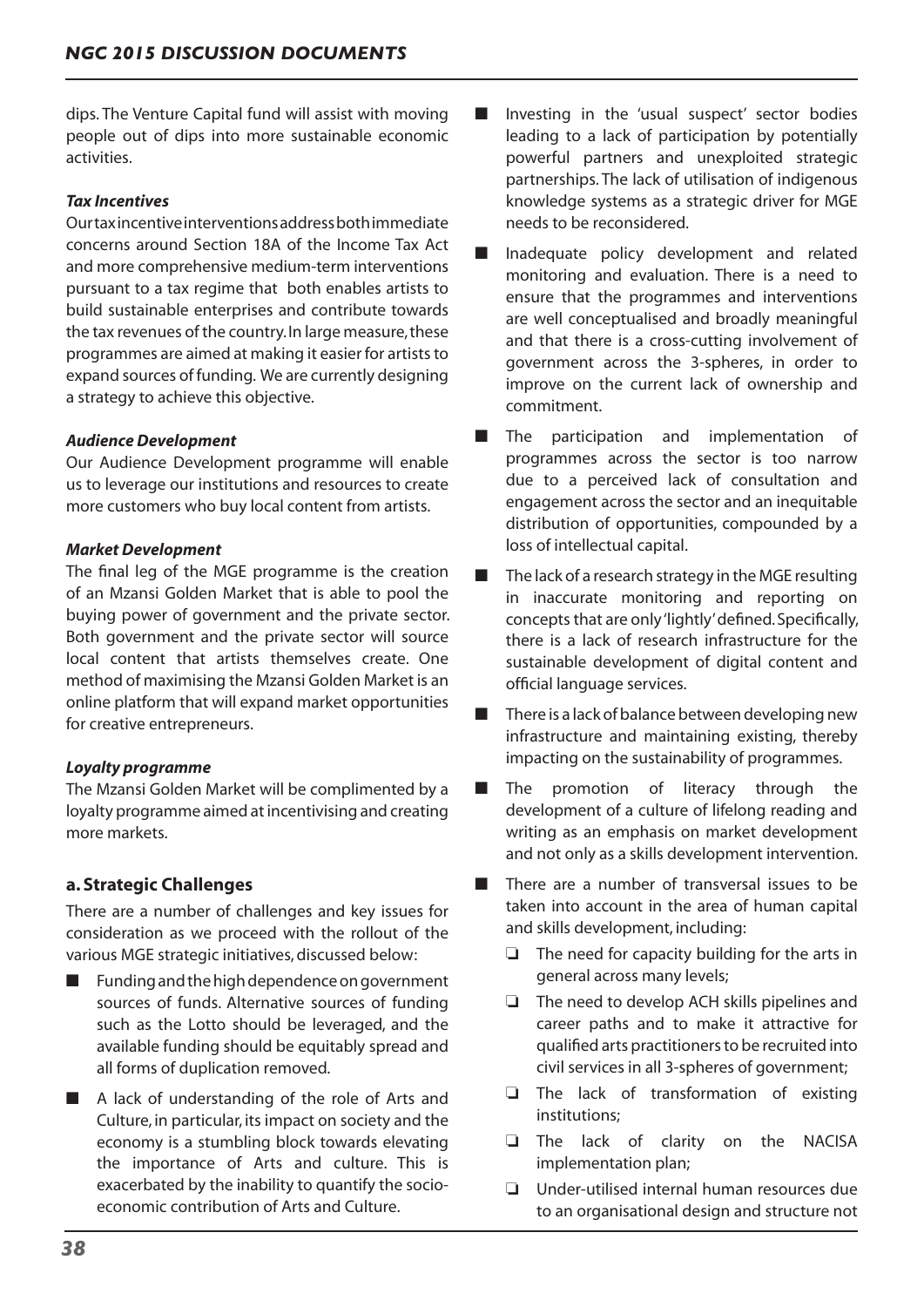aligned to strategy. Re-skilling and up-skilling may be required.

- In the area of job creation and entrepreneurship there are persistent challenges related to the full participation of the sector. Some of the issues to be addressed include:
	- $\Box$  The need to create a platform for the creative industries to operate effectively;
	- $\Box$  The creation of a linkage between skills development and job creation;
	- $\Box$  Assisting in expanding the markets for products through the creation of an enabling environment for artists to market their products;
	- $\Box$  The articulation of the competencies that are needed for the 200 artists in schools programme and the performance management of same.
- Developing markets and building and growing audiences in a low economic growth environment remains a critical but challenging issue. Extensive marketing of the MGE strategies and initiatives are required to gain broader awareness, buyin and collaboration, with the possibility of incentives, public-private partnerships and intergovernmental partnerships.
- Research, monitoring and evaluation require proper systems to be instituted with a view to measuring the impact of ACH on communities and the economy.
- Governance and administration across the sector needs to be improved with a clear delineation of the roles and responsibilities of the various participants. The intention being to eliminate duplication, minimise conflict, confusion and inefficiencies in the allocation of scarce resources. The ever-increasing compliance demands are also to be considered.
- The resource base of the arts requires growth and development with the creation of additional revenue streams for the sector and improving access to the arts.

The above analysis of the context and environment of the ACH sector suggests that it can no longer be business as usual, with the overwhelmingly strong message being the need for radical socio-economic transformation and the creation of an ACH sector which adds value through its nation building and social cohesion leadership, as well as the championing of programmes with an economic spin-off.

# **10.3 Our plan for programmatic alignments and reprioritisations of outputs**

The programmes we have embarked on are therefore designed to addressthe challenge of radical economic transformation in a context of declining growth and diminishing demand. We do not thereby recommend a single-minded approach.We advocate an integrated plan to guide the department through the current downturn and position it for the future.

This will include working towards the implementation of the recommendations of the National Development Plan: Vision 2030 as our blueprint to reducing unemployment and inequality and eliminating poverty.

Consistent with these challenges, an engagement with the nation-formation and social cohesion mandate relates to the economic and social status of the majority of black poor citizens.The transformatory electoral mandate of the 2014 election, captured in the ANC's election manifesto, and translated into outcomes, identified *'active and responsible citizenship'*, which included the promotion of social cohesion, as Outcome 14. This outcome was assigned to the Ministry of Arts and Culture to lead. The core of the resolution is the need to focus on development in order to drive social cohesion.

The Delivery Agreement for Outcome 14 pertaining to arts and culture points out that while the Constitution and its Chapter Nine Institutions have laid the foundations for an inclusive and just relationship between citizens and the state at different levels of government, as well as with other public and private agencies, the effective realisation of the full participation of all citizens remains uneven.

Therefore, our focus over the medium-term will be on improving the economic competitiveness of arts and culture,whilst pursuing its developmental mandate as public *"custodian of the diverse cultures, languages and heritage of the people of South Africa and in the provision of support for the development of innovation across the full spectrum of the arts as creative, economic and social practices, and as bearers of a dynamic society."*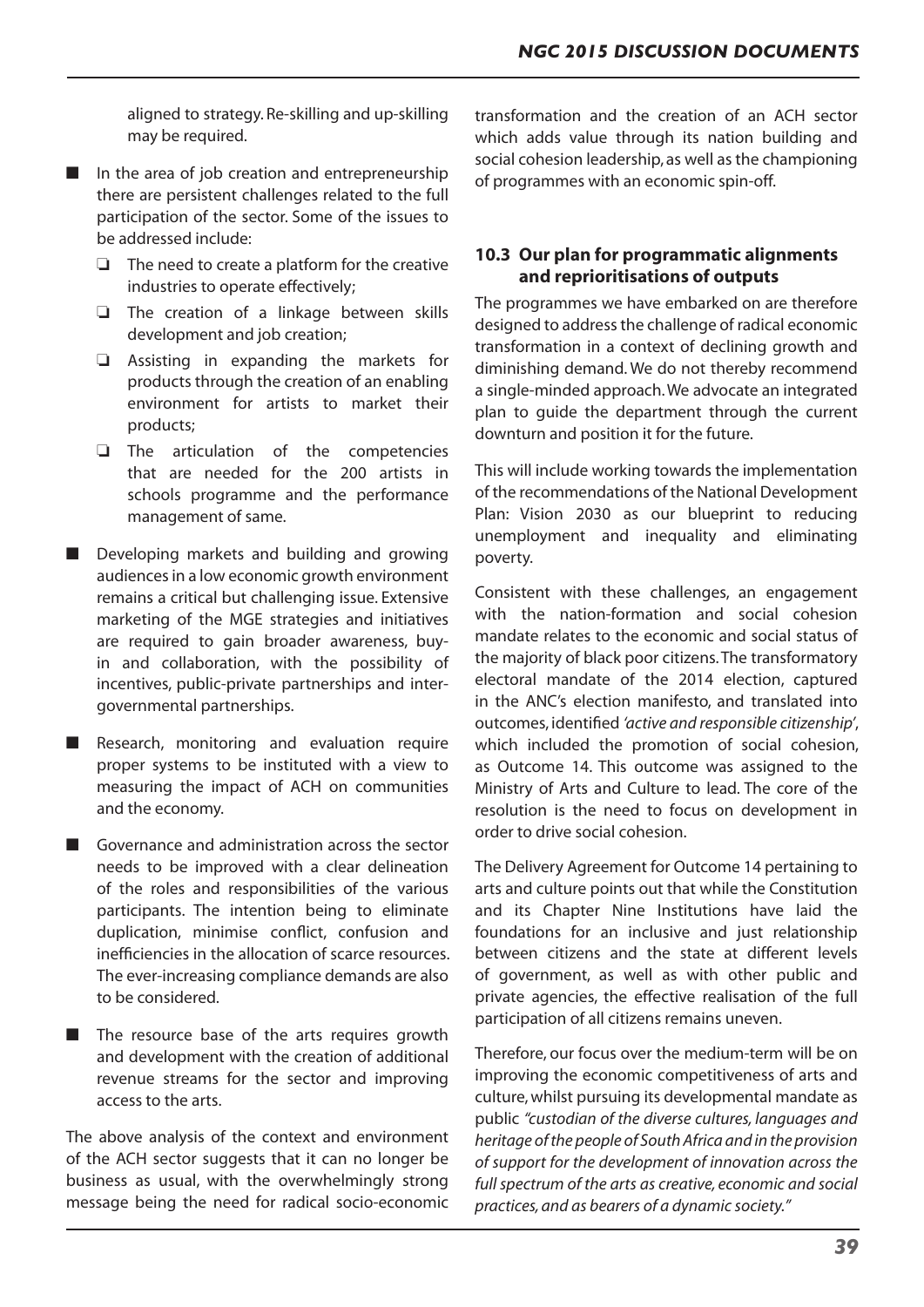Our strategy is built on existing initiatives, categorised into five areas: stimulation of demand, audience development and consumption, heritage, a cultural observatory, and human capital development.

Informed by the aforementioned policy framework, the arts, culture, social cohesion and nation building mandate is captured in its vision of "*a thriving arts, culture and heritage sector contributing to sustainable economic development, leveraging on partnerships for a socially cohesive nation."*

Pursuant to our strategy and vision, a major reprioritisation exercise has since been undertaken in order to allocate resources to specific programmes and interventions that optimise value for money. Consistent with the economic impact on budget allocations, spending baselines have since undergone rigorous review, areas of inefficiency and lower priority have been identified, and funds are being redirected towards key priorities, both new and existing, in recognition of the relationship between the composition of spending and sustainability over the long term.

# **b. The Phakisa programme**

To give effect to these objectives, we have adopted a strategic plan – called the *Phakisa* programme – which (loosely translated) means *'big results now'.*  Phakisa demonstrates clear directional thinking and experimentation as basic value doctrines for the creation of Virtuous capital,understood as a symbiotic relationship between the value we create as a result of our interventions in the economy, the value we capture, and the value we circulate for poverty alleviation.

This is necessary because, currently, the development of artists and cultural entrepreneurs is constrained by numerous challenges including access to information, access to funding, corruption, bribery and nepotism, lack of business skills, and access to tools of production. The Phakisa programme responds to these constraints by broadly advocating a paradigm shift from resource scarcity to a value for money approach to development. If funds are not readily available, the question pivots around getting more value for money at our disposal.

What it takes:

■ Getting big results now means overcoming challenges entrepreneurs face of inexperience, weak networks, a lack of credibility and visibility, a lack of workspaces, and a lack of capital.

- Getting big results now means choosing low hanging fruit.
- Getting big results now means designing programmes that add value.
- Getting big results now means removing a paper pusher mentality from departments generally, which typically make it difficult for people to access real value, and introducing innovations that encourage experimentation in development models that work.
- Getting big results now means transcending factional struggles that have cascaded from the ANC to the department and now threaten to derail the transformation agenda of the ANC.

Against the above challenges, entrepreneurs possess ideas, enthusiasm, commitment, motivation, knowledge and peers.Harnessing these characteristics to achieve big results now is not only desirable but possible. Through the Phakisa programme, the Depaertmet oif Arts and Culture (DAC) will be a catalyst for entrepreneurship and a bridge between opportunity seekers and opportunity providers, providing entrepreneurs with an enabling environment and the tools to build bridges to thriving enterprises.

Within the DAC itself we are made all the more aware of the critical need for employees with the requisite skills to create more content and generate more outputs in the process of advancing towards .our mandate of social cohesion and nation-building.

# **Our strategic approach**

Framed as a set of guiding principles, our philosophy and approach to radical economic transformation builds on the NDP's vision and mission of creating a virtuous cycle of development.

As a broad strategic framework, the NDP proposes a multidimensional approach to confronting poverty and inequality. By forging a virtuous cycle of development, with progress in one area supporting advances in others, the NDP sets out a combination of interventions aimed at expanding opportunities, increasing employment, and raising incomes through productivity growth as interlinked challenges.

Social cohesion, the NDP states, needs to anchor the strategy.*"If South Africa registers progress in deracialising ownership and control of the economy without reducing poverty and inequality, transformation will be superficial. Similarly, if poverty and inequality are reduced without*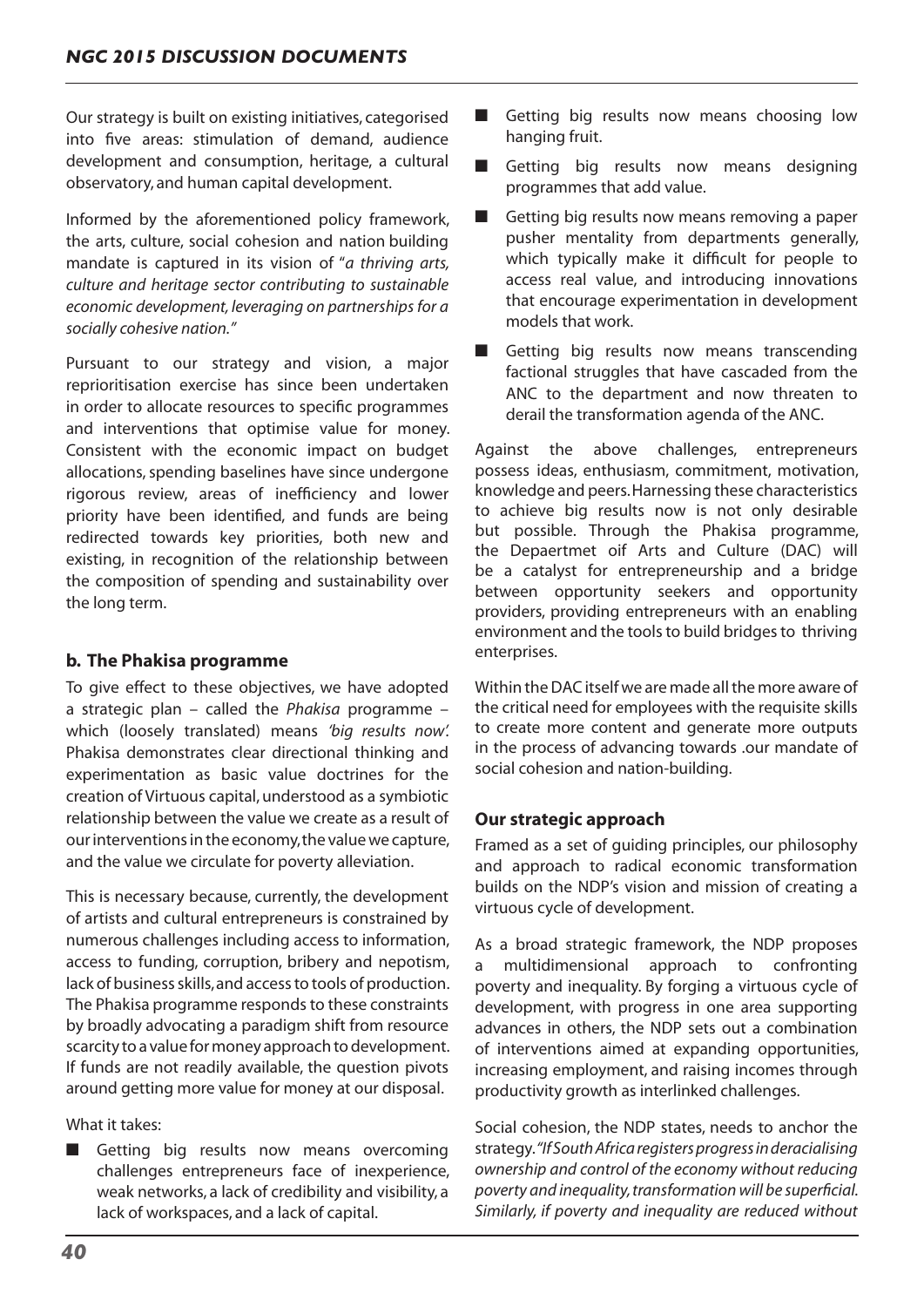## *demonstrably changed ownership patterns, the country's progress will be turbulent and tenuous."*

What is clear is that we cannot afford a vicious cycle that sharpens social tensions. Achieving and maintaining this balance requires a confluence of several factors. A growing economy, rising employment and incomes, falling inequality, an improving education system, fertile conditions for entrepreneurship and career mobility will contribute significantly to uniting South Africa's people.

To this effect, our approach advances the concept of Virtuous Capital (Value Creation, Value Capture and Value Circulation) as a basis for a formal social compact to help strengthen the alignment between growth, development and nation building, generating a virtuous cycle.

In essence:

- $\blacksquare$  Value Creation is the process of unlocking value through direct and immediate measures by government – given the skewed and limited nature of the market – aimed at the expansion and redistribution of opportunities?
- $\blacksquare$  Value Capture is the benefits to government from remittances to the fiscus generated by an expanding economy.
- $\blacksquare$  Value Circulation is the process by which income and opportunities are redistributed towards a more equitable, shared and sustainable growth path.

At issue in the arts and culture sector is new opportunities and new market creation. Rather than a model of sustainability that measures progress by efficiency gains alone, this model framework for radical change measures progress by the capacity of those changes to create new markets in a virtuous cycle of poverty reduction, innovation and economic expansion.

At the same time, this approach can be applied to all sectors and departments, and it is proposed that the NEC gives consideration to its deployment across the board.

What then are the components of the Phakisa programme that respond to the challenges we face?

# *Recasting the Mzansi Golden Economy*

The limits of the MGE approach are an overriding concern with job creation over more sustainable

imperatives of new enterprise creation as a basis for employment. Recognising these limits, our new approach to the MGE is focused on the development of artists through the following interventions:

## ■ **Mentorship**

This stage provides information, training, experience, and networks to artists.

## ■ **Incubation**

Once the mentorship stage has been implemented, artists will proceed to incubators in which information, experimentation, credibility and visibility, and much needed workspaces are provided.

## ■ **Venture capital**

From incubation, venture capital enables artists to access information, markets and finance partners.

The South African scenario is that the glut of artists at the base of the pyramid is fragile. Their progression to the next level – that of professionals – is the core of incubator interventions. The level of master is largely the preserve of cultural elite at present. Thus progression through different levels and genres is facilitated through the staged technical and entrepreneurial development interventions of our new approach aimed at transforming artists into creative entrepreneurs.

# *MGE programme interventions*

- **National Academy for Cultural & Creative Industries of SA (NaCISA)** - NaCISA will provide training, not necessarily in the form of bricks and mortar, as a way in which to expand knowledge and expertise to people.The main emphasis ofthis programme is the provision of enabling training kits that are widely accessible.
- **Creative Arts Incubators Once people are** trained, artists will progress to incubation centres across the country. These incubators will help provide artists with the tools for production. For example a film maker will be provided with the tools (camera equipment, etc.) to make films. The tangible measure of impact of the two programmes will be more local content.
- **Venture Capital** Our Venture Capital programme will help artists who have progressed beyond the apprentice and professional (incubator) levels to access capital and markets. It is often the case that entrepreneurs struggle to sustain business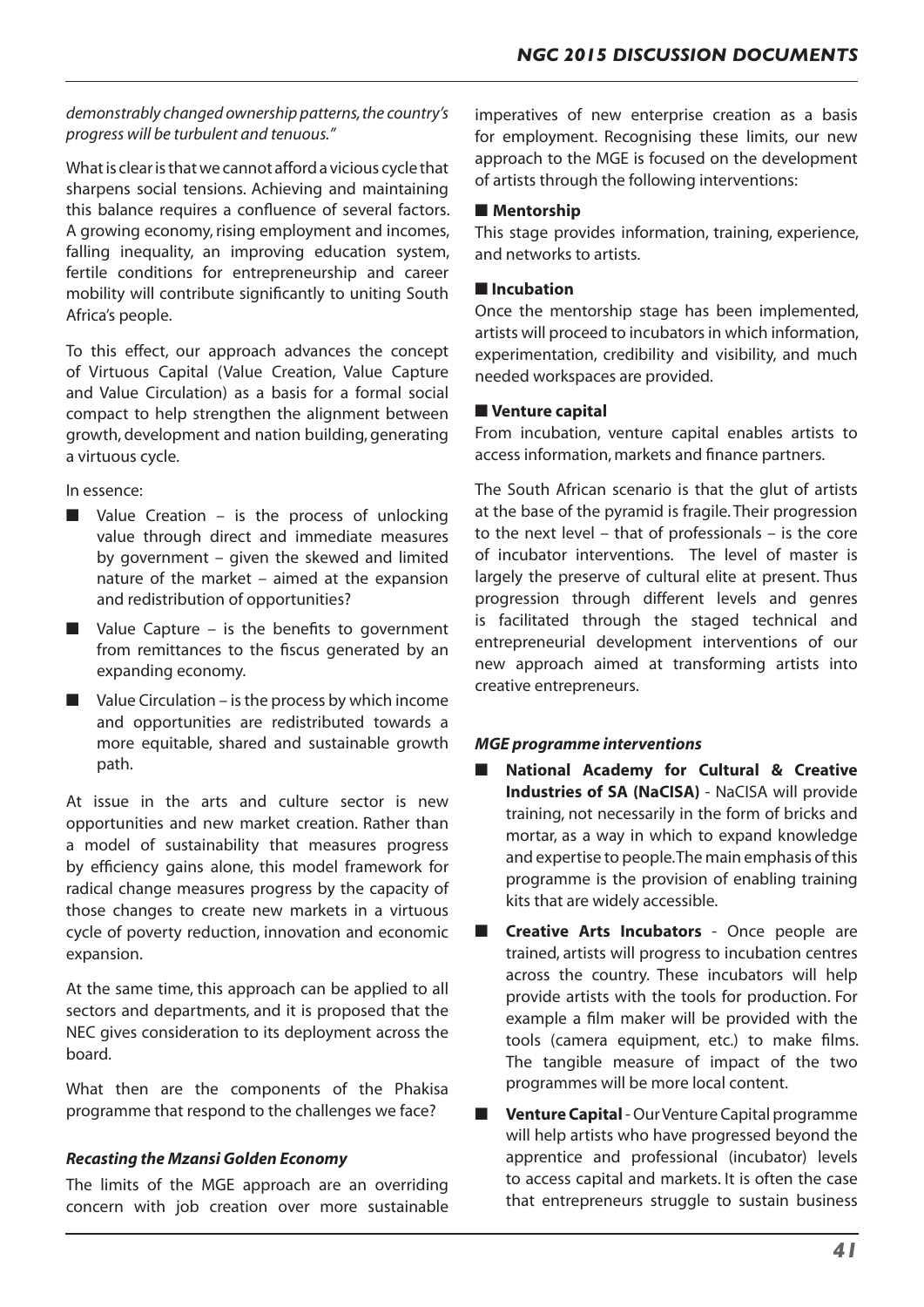initiatives because of financial dips. The Venture Capital fund will assist with moving people out of dips into more sustainable economic activities.

- **Tax Incentives** Our tax incentive interventions address both immediate concerns around Section 18A of the Income Tax Act and more comprehensive medium-term interventions pursuant to a tax regime that both enables artists to build sustainable enterprises and contribute towards the tax revenues of the country. In large measure, these programmes are aimed at making it easier for artists to expand sources of funding. We are currently designing a strategy to achieve this objective.
- **Audience Development** Our Audience Development programme will enable us to leverage our institutions and resources to create more customers who buy local content from artists.
- **Market Development** The final leg of the MGE programme is the creation of an Mzansi Golden Market that is able to pool the buying power of government and the private sector. Both government and the private sector will source local content that artists themselves create. One method of maximising the Mzansi Golden Market is an online platform that will expand market opportunities for creative entrepreneurs
- **Loyalty programme** The Mzansi Golden Market will be complimented by a loyalty programme aimed at incentivising and creating more markets.
- **DAC entities** We are in the process of finalising revisions to the White Paper, the outcome of which will enable us to rationalise functions of entities within DAC. In order to get value for money, we will review our business models to both strengthen our capacity for service delivery and avoid wasteful duplication of scarce resources. There are currently a proliferation of entities and programmes within the DAC that prohibit the achievement of economies of scale and the efficient use of resources.The utility of our entities will thence be measured by their impact on social cohesion and nation building. But most importantly, these interventions will aim at making sure that our entities spend more money on delivering programmes rather than on salaries and related costs.
- **Cultural Diplomacy** Our Cultural Diplomacy programme will introduce Africa month as a

festival of ideas. Where previously we had Africa day, we have now extended the occasion to a month-long celebration. These celebrations will be marked by performing arts including music, dance and theatre sessions, dialogues, business conferences, and culinary festivals.

- **Programme of Seasons** This programme will continue to focus on BRICS countries.To this effect, we are currently exploring a China season which will include cultural exchange programmes aimed at sharing our heritage and ideas. In similar vein, Russia will be next.
- **Liberation Heritage Route The liberation** heritage route programme, aimed at celebrating ourstruggle heroes,will be an economical journey of heritage routes widely accessible to people.
- **Unite Schools clubs** These clubs will be an avenue for fostering our Constitutional values in schools. The programme allows learners to come up with projects at school level and increase their application of constitutional values. The programme will also look at sports projects and arts and culture projects, ultimately expanding to other projects such as environmental and health projects in schools. The schools club concept will be announced in Mandela Day, that day being the 22nd of November.
- **Language** The Official Language Act will be implemented across government departments in our effort to encourage the use of official languages. To this effect, the department will be making sure that the implementation of the use of official languages is monitored. In that regard, one of the critical elements is making sure that we turn around the management challenges of our language board and also encourage the use of the Khoisan and San languages.
- **Libraries** We currently have a conditional grant from National Treasury for the development and upgrade of libraries.The key priority will be rolling out the programme, especially in rural areas, to make sure that there is a culture of reading and in the process guarding against libraries becoming white elephants. To this effect, we will be developing strategies that increase their utilisation and impact.
- **Community Arts Centres** Finally, we will be reviewing our Community Arts Centre strategy to avoid them falling into derelict states, upgrade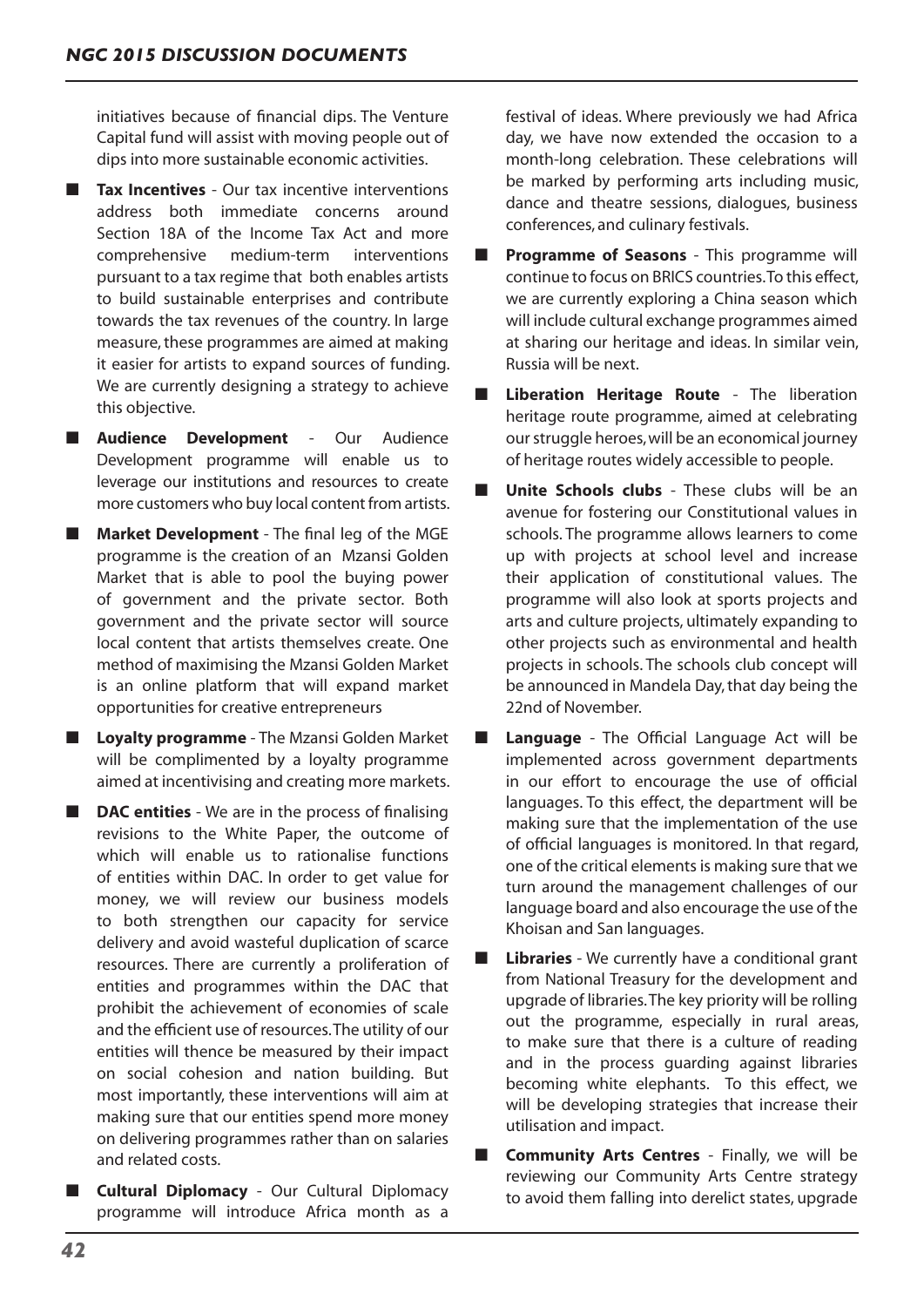those that need improvement and encourage greater use of the facilities by communities by introducing more programming.

# **Reviewing the White Paper**

In order to increase the contribution of this sector to nation building,social cohesion and economic growth and development, we are reviewing the White Paper on Arts and Culture.

# *Preserving our cultural heritage*

We should ensure the development and promotion of indigenous languages, with a view to including the programme in the education curriculum.In thisregard, indigenous language policy should seek to ensure that one African language should be compulsory in schools depending on the region. Special emphasis should be placed on promoting the arts in historically marginalised communities to ensure the building of patriotism and national consciousness.

As the ANC we should remain at the forefront of promoting and preserving our cultural heritage but ensure that all cultural practices are not in conflict with the South African Constitution with special reference to human rights and gender. This includes ensuring that all patriarchal practices are discouraged and that practices such as *ukuthwalwa* and *ukungenwa*, which are in their nature gender oppressive and abusive to women and children, must be outlawed.

We must also ensure that measures to reduce Xenophobia and to protect people from discrimination based on sexual orientation.

## *Measuring outputs*

The key to the success of our programmes is effectively measuring their outputs within DAC. Lean processes, value for money, opportunities generated, and social cohesion are key success measures within the DAC. At stakeholder level, success measures include the number of cultural entrepreneurs impacted, meaningful opportunities created, financing provided or leveraged, and the 'feel good'factor.

Ultimately, the degree of social cohesion and nation building is the cross-cutting measure of success. Delivering our programmes requires that we think outside the box. This in turn means taking a very experimental approach to designing and driving our interventions.

# **11. ON SPORTS AND RECREATION**

# *11.1 Policy pronouncements*

The following policy directives have been scrutinized and pronouncements regarding sport and recreation extracted.

## **2012: National Development Plan**

The NDP recognizes that sport plays an important role in promoting wellness and social cohesion, and treats sport as a cross-cutting issue, with related proposals in the chapters on education, health and nation building.

The NDP sets out five long-term nation building imperatives for South Africa. These are as follows:

- **Fostering constitutional values**
- Equal opportunities, inclusion and redress
- Promoting social cohesion across society
- Active citizenry and leadership
- Fostering a social compact

Sport and recreation contribute substantially to promoting social cohesion across society and detailed initiatives in this regard are captured in the Medium Term Strategic Framework.

It is acknowledged that sport and physical education are an integral part of a child's development and with this in mind the Department of Basic Education (DBE) and SRSA have taken important steps to reintroduce sport in schools. The NDP recommends that this should be expanded so that all schools develop and maintain infrastructure for at least two sports. All communities should have access to sport facilities and encourage the formation of amateur leagues. The NDP proposes an initiative to encourage South Africans to walk, run, cycle or play team games on the second Saturday of every month. The extensive network of formal and informal sporting clubs can be mobilized to organize these events. Expanding opportunities for participation in sport will help to ensure that sports teams represent all sectors of society. It will also ensure that South Africa produces results that match its passion for sport. The NDP recognizes health as being everyone's responsibility, including city planning officials. Many functions of a city government, like providing pedestrian walks, cycling lanes, open parks and street lighting, can have a positive effect on physical activity which is essential for health outcomes.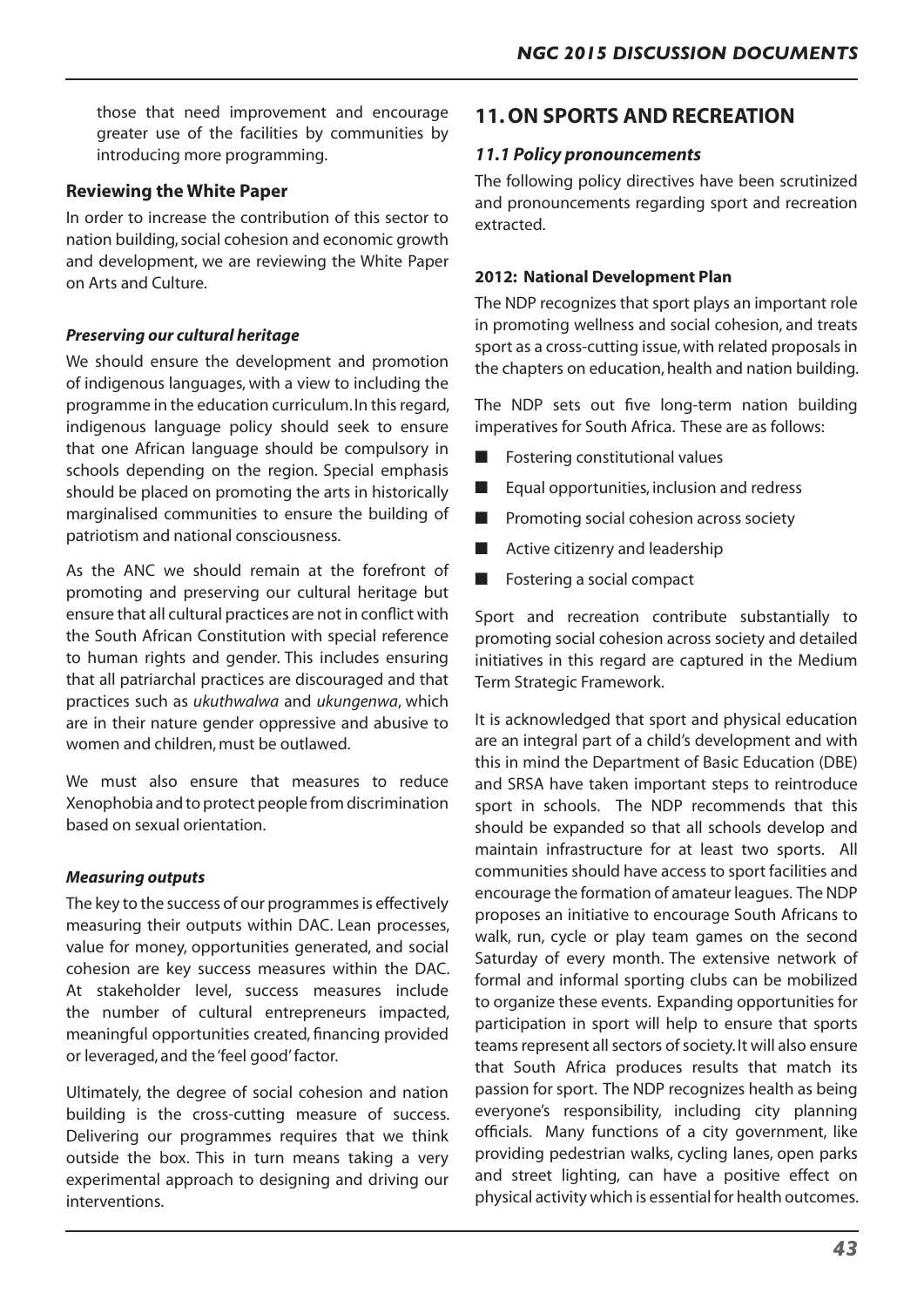Although there is alignment between the NDP and the DBE Action Plan and Vision for Schooling in 2025, it does identify, amongst others, that sport, school health, arts and culture require attention. The NDP encourages sport and physical education. They are an integral part of the holistic development of a learner. Schools are where talent is identified, career choices made (including careers in sport) and habits learnt. Given the growing problem of obesity, the habit of leading an active life-style can be developed at a young age through participation in sport.

The NDP states that the best place to instill changes in lifestyles and behavior is at school. To this end the following proposals are made:

- Physical education should be compulsory in all schools.
- Every school in South Africa should employ a qualified physical education teacher.
- Schools should have access to adequate facilities to practice school sport and physical education.
- All schools should be supported to participate in organized sport at local, district, provincial and national levels.
- School health promoting teams should be established in each district and should visit schools regularly.
- A culture of wellness must be established in communities and at work.
- Every ward should have adequate facilities for basic exercise and sporting activities.
- There should be incentives for employers to provide opportunities for employees to exercise and have access to information about healthy eating.

For the transformation vision for sport to be realized, school sport must be adequately resourced. The government must ensure, that there are adequate facilities for the majority of the population to play sport and that these are adequately maintained. This does not need expensive buildings, but recreational environments with basic facilities that can function as community hubs. Communities should organize sporting events,leagues,championships and generally look after the sports facilities once they are installed or developed. Corporate investments in grassroots sport should also be encouraged.

The NDP acknowledges that in the area of sport there is a need to showcase South Africa and promote its presence and leadership on strategic issues as part of its *"soft power"* in international relations. Similarly, as a middle-income African country, there needs to be a more comfortable fit between critical domestic socio-economic demands, regional and continental obligations and international cooperation through BRICS (Brazil Russia India China & South Africa) and the world. Foreign policies cannot be disassociated from these demands and obligations. They should be made through engaging with domestic constituents like the business community, the Development Bank of South Africa and arts, culture and sporting bodies, which ultimately constitute the relations between countries.

In terms of building safer communities the NDP acknowledges that initiatives in this regard should involve the youth and could be run by sectors, such as education, sport, arts and culture, and social welfare, coordinated by community safety centers.

The NDP also acknowledges the significant role that sport plays with regards to fostering nation building. The NDP envisions a South Africa where all will be more conscious of the things they have in common, rather than their differences, where their shared experiences will cut across divisions of race, gender, space and class.

# **The second transition – Building a national democratic society and the balance of forces**

Apart from the state-building and socio-economic aspects of nation-formation, we must also continue to pay attention to the role of arts and culture, religion, language, media, tradition, and sports as they evolve and contribute to an emerging and diverse South African identity. These too remain terrains of struggle, because aspects of each of these may well detract from our non-racial and non-sexist objectives, or even counteract our democratic goals.

Our approach to social transformation must therefore be people-centered by involving people in their own development, through the public provision of a minimum package of publicly delivered transfers, goods and services known as a 'social floor', and by providing a safety net for the most vulnerable. This includes providing basic rights to shelter, food security, health services, education, water and sanitation, and a social security network. It also includes other programs that promote the physical, social, safety and emotional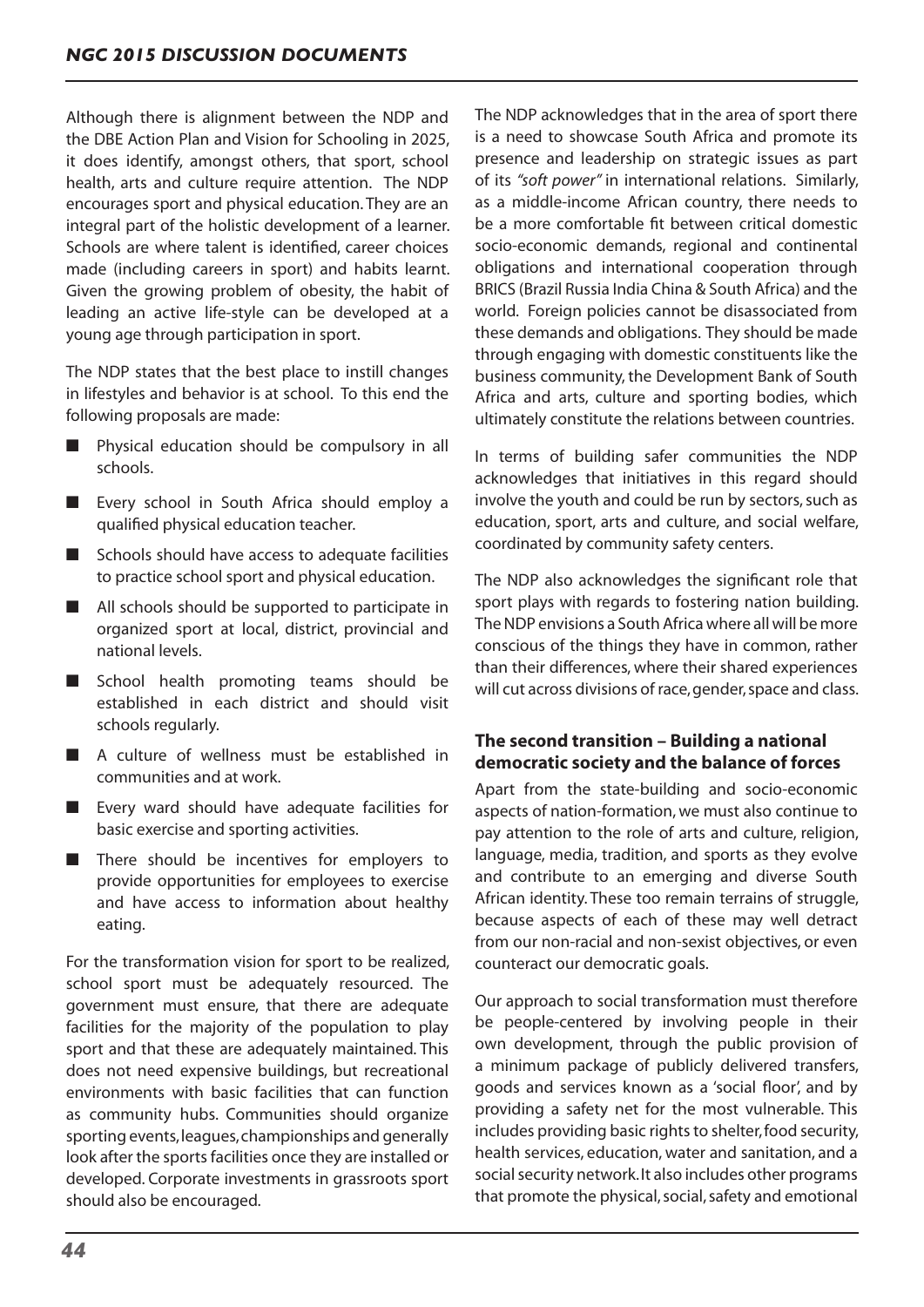well-being of all in our society, including through culture, community safety and sports. It also involves a focus on the values of caring, excellence; cooperation and solidarity that we want to build as part of the social capital for social and economic transformation.

# *2014: National Election Manifesto*

A phased-approach to the introduction of compulsory African languages in schools will be adopted. We will continue to promote sports, arts, heritage and culture at our schools.

# **11.2 Achievements**

In the past eighteen years we have made significant improvement in the development of all sporting codes in the country.These include:

Physical education is now a stand-alone and a compulsory subject in schools,

- Since 1994, sport has been a unifying force in South Africa. Sporting code institutions such as the South African Council on Sport, the South African Non-Racial Olympic Committee and the National Sports Council were consolidated by building a democratic and unified sports system.
- A dedicated focus was placed on transforming this sector to increase and ensure equitable access to sporting opportunities. Sports interaction has contributed towards increased interaction across race and class.
- From being a pariah state, South Africa is now an affiliate of the Supreme Council of Sport (SCSA, Zone VI) and also participates in various international sport organisations and events, such as the Commonwealth Games, Olympic Games, Paralympic Games, World Games, and World Antidoping Agency, and the International Antidoping Arrangement.

During the period 1994 to 2005, Sport and Recreation South Africa constructed 744 sport and recreation facilities throughout the country. South Africa has also successfully hosted a number of key international sporting events, most notably the Rugby World Cup in 1995, the Africa Cup of Nations in 1996 and the FIFA World Cup in 2010. These events strengthened the glue that keeps this country together by fostering an overarching national identity as well as a spirit of camaraderie. They also contributed significantly towards developing South Africa as a tourist destination.

The sixth edition of the Development Indicators was published in 2012 by the Minister in The Presidency for DPME. As with previous publications, DPME employed quantitative measures to track the progress made in implementing the government policies based on data sourced from research institutions, government databases and official statistics.

In an analysis of the findings on public opinion on race relations it was found that "*at a 39% average for 2012, public perceptions about race relations have reached a record low. This could be signaling an urgent need for sustainable nation-building initiatives aimed at improving social cohesion in the country."* It is clear that sport and recreation have a role to play here in promoting social cohesion and eliminating racism while building the nation as they provide a tool for all South Africans to unite and strive towards common goals. Sport and recreation also offer a medium to recognise our common humanity in meaningful ways.

When exploring pride in being South African it was noted that national pride was at its highest (90%) during the economic boom years and at it's lowest at the height of the economic crisis (65%). Since 2009, pride in being South African significantly increased. The 2012 publication on the Development Indicators recognises that the hosting of the 2010 FIFA World Cup™ could have partly contributed to this increase in national pride. Sports events commonly address the indicator of belonging and inclusion by showcasing and valuing the contributions of different groups of residents. These events can aim to create positive social capital by facilitating friendly interactions among groups who normally rarely meet. By involving marginal groups in public activities in a "safe space" sports events can promote civic engagement and participationaswell. Thiswas afindingina2012African Centre for Migration and Society (ACMS) research report that studied social cohesion interventions in fourteen South African townships.

There is still a need to ensure the organisation and development of all sporting codes in the country. In this regard, we welcome the adoption of the new sports and recreation plan which seeks to ensure the development and growth of the sports sector and the welfare of the sporting fraternity.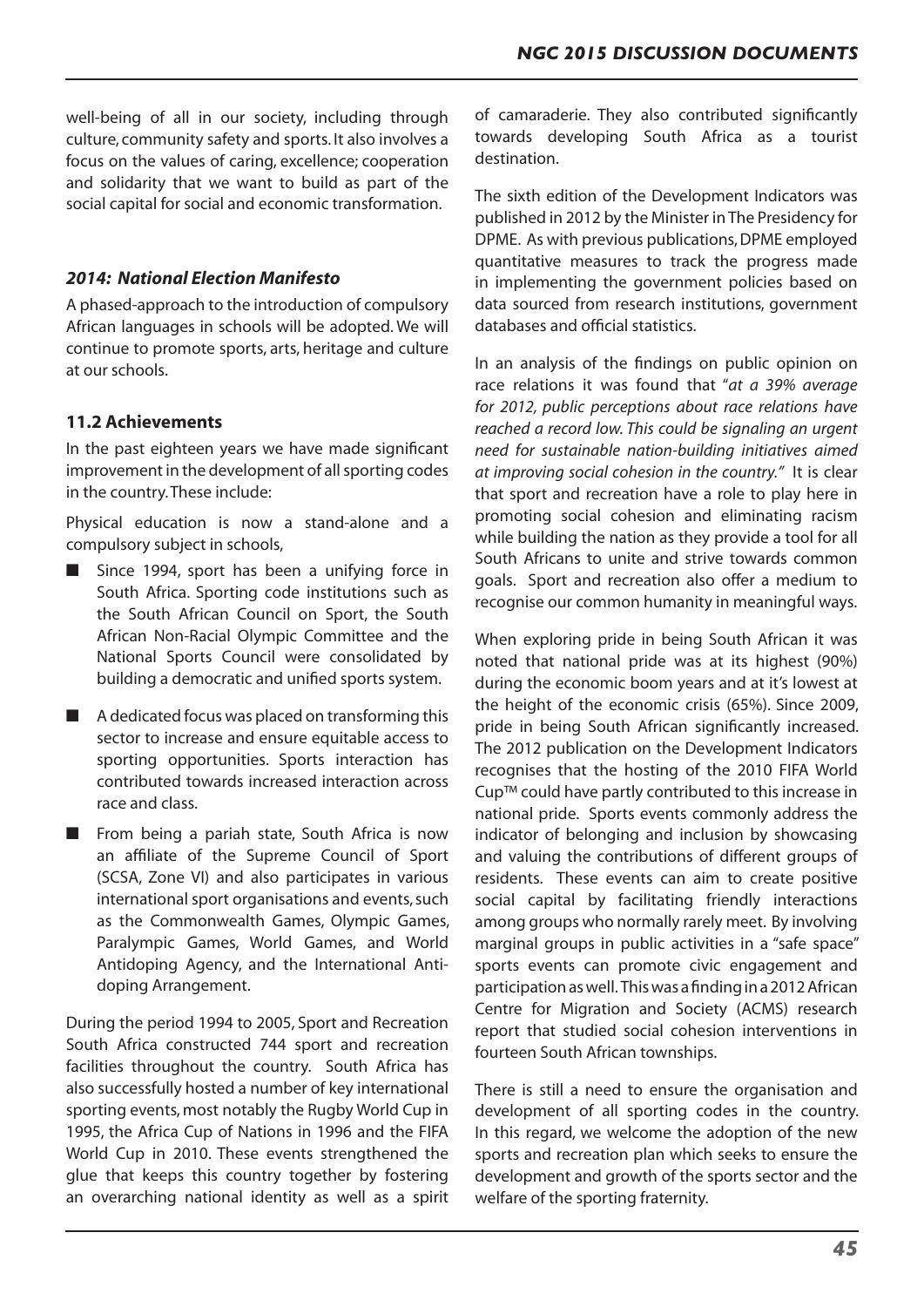In order to fully realise the implementation of the vision of building a competitive sporting nation we must resource sport in the country from the public fiscus at all levels. The MIG must be ring-fenced so as to facilitate investments in sports and recreation infrastructure.

The utilisation of transformation charters and scorecards to transform 'Sporting Franchises', Sporting Councils and Federations and the High Performance Centres must focus on local talent development. This includes targeting developing sporting facilities that are historically not available in other parts of the country, e.g.swimming.

The Adopted National Sport and Recreation plan (NRSP) must include the decision to implement the quotas as a means to attain sporting excellence in the medium term.

We will focus on indigenous and grassroots sport development over the next 10 years so that the need for quotas is phased out.

All sport facilities must enable access to people with disabilities and that special attention must be paid to children with disabilities.

Sport development must also include targeting an active ageing programme, and this must be done working with all sectors of society.

# **Social Transformation Policy Discussion Document: 2012**

Since, culture, sports, recreation and heritage play integral components in the realisation of development and social upliftment through contributing to nation building and economic as well as social development, these sectors are central in the pursuance of most economic and social outcomes including job creation and economic growth.

Apart from the state-building and socio-economic aspects of nation-formation, we must also continue to pay attention to the role of arts and culture, religion, language, media, tradition, and sports as they evolve and contribute to an emerging and diverse South African identity. These, too, remain terrains of struggle, because aspects of each of these may well detract from our non-racial and non-sexist objectives, or even counteract our democratic goals.

Our approach to social transformation must therefore be people-centred by involving people in their own development through the public provision of a minimum package of publicly delivered transfers, goods and services known as a 'social floor', and by providing a safety net for the most vulnerable. This includes providing basic rights to shelter, food security, health services, education, water and sanitation, and a social security network. It includes other programmes that promote the physical, social, safety and emotional well-being of all in our society, including through culture, community safety and sports. It also involves a focus on the values of caring, excellence; cooperation and solidarity that we want to build as part of the social capital for social and economic transformation.

A key aspect of social and economic transformation is investment in the education and training and the health of all our people. The critical questions and programmes for the next few decades therefore include developing and preserving our arts, culture, sports, heritage and language to promote social cohesion and nation-building. This will require a coordinated approach, deepening political and ideological development in the ANC, deliberately developing progressive intellectuals, organic and otherwise, and ongoing engagement on the roles of media, education, arts and culture, sports and other institutions that produce and reproduce knowledge, ideas and values.

Thedescriptionofmultipledeprivationsisanimportant and framing statement in that it recognises that poverty is not only defined by a lack of income (income poverty), but by the fact that people are rendered vulnerable and caught up in systemic poverty through lack of opportunity to work, limited access to quality education and training (human capability assets), through inadequate access and exposure to sports and recreation, to inadequate access to safe drinking water through not having access to physical assets such as land (physical assets), inadequate health, they live in unhealthy environments and their safety and security are not sufficiently protected and guaranteed.

In this regard, the provision of human settlements must be recognised as an integral part of local governance and necessary for the promotion of social cohesion. The development of cohesive communities requires the availing of all the necessary amenities and assets. The current local land acquisition strategies, planning and land use processes must be reviewed to ensure communities are provided with access to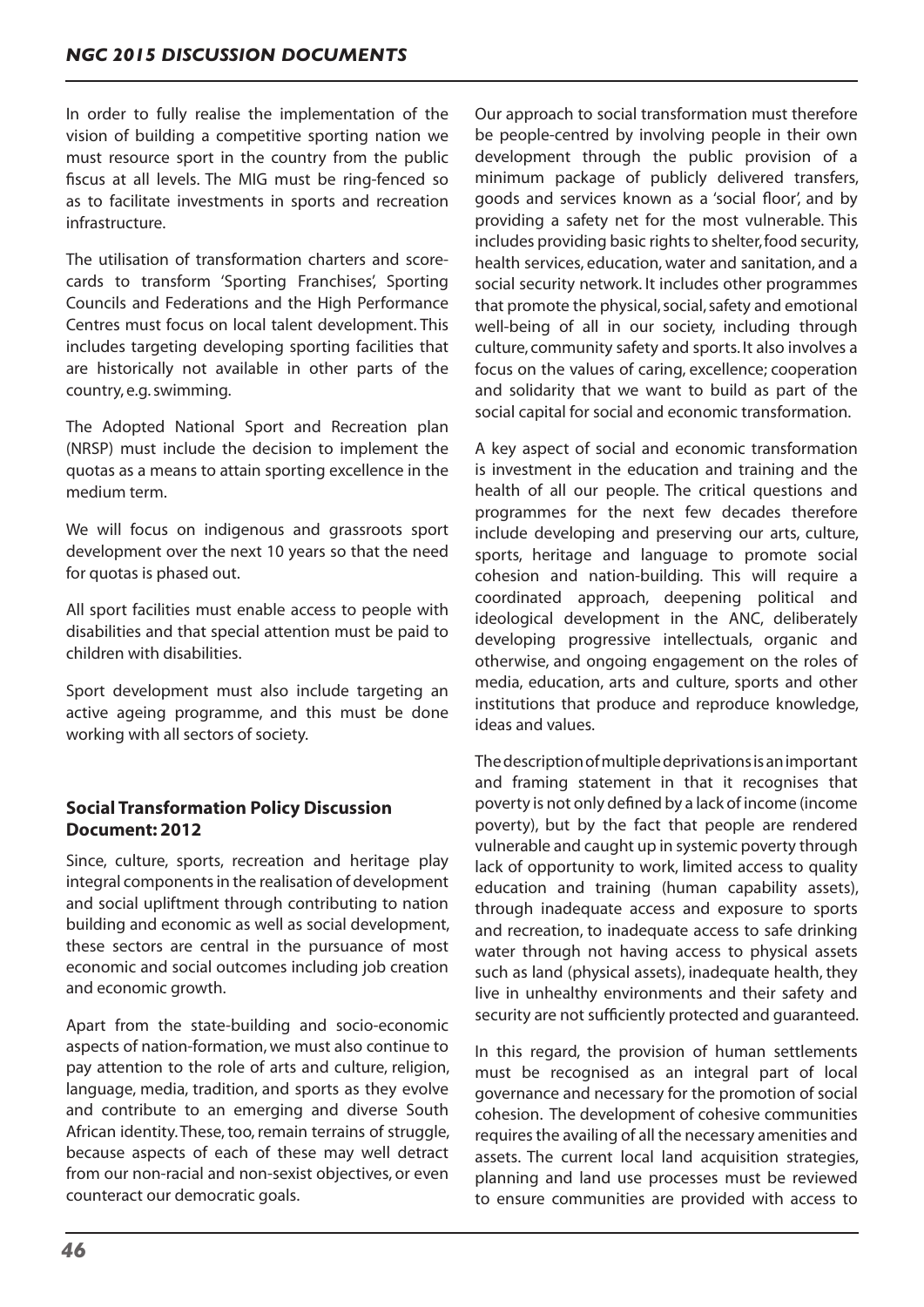basic services and integrated human development including the provision of sports, recreation, arts, culture and communal heritage.

Since the introduction of these policies, there have been some significant changes as is evident in sporting codes,in schools and in the development of integrated communities. Our people are now more tolerant of each other's diversity.

However, after 17 years efforts of sport and recreation transformation has been largely unsuccessful. In its attempts to transform and re-invent itself, the concept of transformation and the motivations for and against the need thereof have been oversimplified, often emotional, not clear and sometimes misunderstood.

To implement, manage and monitor sports transformation, a multidimensional Transformation Performance Scorecard will be used. The Scorecard will enable the sport system to measure where it is in its transformation journey, whether it is improving and to set targets. It is intended to reflect a balanced and timely view of sport and recreation performance in implementing transformation strategies in proposed dimensions.

In recognising this role, Sport and Recreation South Africa (SRSA) finalised an updated White Paper on sport and recreation and a Road Map outlining priority areas. In advancing this Roadmap, SRSA adopted the National Sport and Recreation Plan (NSRP) at the National Sport and Recreation Indaba (NSRI) held in December 2011 to address strategic focus areas to assist with broadening the base of sport and recreation in South Africa. The Roadmap and NSRP reflect on the limitations, misconceptions and perceptions of the current transformation discourse in the sporting sector and calls for a greater sense of urgency, resourcing and linkage to the schools programmes. It is therefore imperative that the Sports and Recreation Act be amended to integrate new developments and important policy intentions. Such amendments should also provide for the revision of the appointment and accountability of the South African Sport Confederation and Olympic (SASCOC) board and recreation Federations.

The NSRP emphasises Schools Sport as the 'bedrock' of South Africa's sport strategy for the coming 20 years and being key to laying the foundation for both an active and a winning nation. It is therefore imperative for all branches of the ANC and the broader movement and society at large to contribute to the NSRP. The

NSRP also facilitates for increasing representative participation levels in all levels of various sports codes, so as to foster a common South African identity and social cohesion.

The NSRP paves the way to ensure that physical education is compulsory and implemented in all schools and that schools sport contributes to the development of sport in line with national priorities. Therefore, there is a need for all branches of the ANC and the Alliance to assist in identifying sport and recreation legends and veterans to assist the country into the campaign to resuscitate schools and community sport.

Pursuant to our programme of massification of sport and recreation, we need to mobilise society at large especially local sports councils and branches of the ANC to implement grassroots sports programmes such as Modified Sport (in order to take youth out of the streets) as an important foundation for sporting codes. The purpose of the Modified Sport is to attract especially young people by modifying rules and equipment with the focus on fun and enjoyment.

The majority of municipalities in South Africa do not use the allocated budget for sport and recreation infrastructure for its mandated purpose. Therefore, all structures of the movement should be encouraged to participate fully and influence the IDP processes with regard with sport and recreation infrastructural development.

The ring-fencing of 15% of Municipal Infrastructure Grant (MIG) for building sport and recreation facilities in May 2011 was an important step to address backlogs. It for this reason that this ring-fenced 15% should be transferred to the coffers of the Department of Sport and Recreation with immediate effect as per the Resolution of the 2007 National Conference of the ANC. This should be complemented by the deployment of Community Development Workers (CDW) to assist in this exercise which will include, among other things, sport and recreation facilities audit.

In order to ensure alignment, it is proposed that all structures of sport and recreation especially sport federations and sport councils should be redemarcated in line with the Municipal Demarcation Board from 2012 to 2013 for integrated and seamless planning and service delivery.

All branches of the ANC, Alliance and fraternal organisationsshould embark on a sustained campaign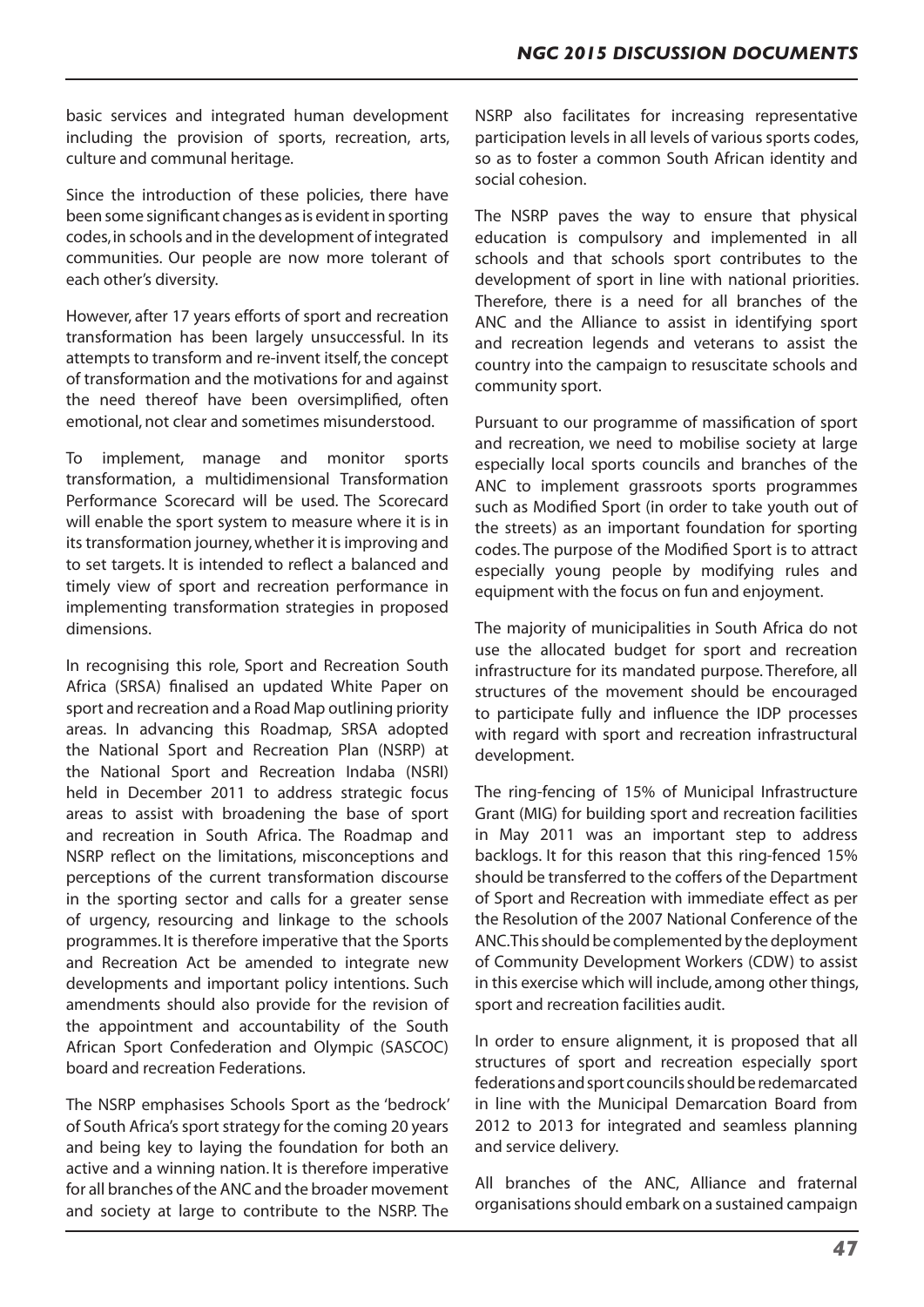to establish and strengthen local sport and recreation councils. Branches of the ANC should mobilise SANCO local structures, COSATU locals, and SACP districts as well as broader society to establish Sport and Recreation Subcommittees where they operate. This should be coupled with encouraging cadres of our movement to take an interest in sport including standing and be elected and be active in Sport and Recreation structures from local, district, regional, provincial and national levels.

Thisshouldinclude,butnotbelimitedto,strengthening the delivery system of sport and recreation through the empowerment of the people from our localities as well as the South African Sport Confederation and Olympic Committee (SASCOC) and Sport Councils at ward, local, regional, and provincial level; and in the end work towards greater cooperation with strategic partners between our branches, SRSA, the Police, Defence Force, and other related structures, including Correctional Services that will enhance sport participation while in service or serving a term as well as the employment of athletes giving them a career while offering opportunities for them to train at an appropriate level.

All this will also be successful if our branches and the ANC government focus on a well-coordinated education and training programme and functional Athlete's and Coaching system. SRSA must as a matter of urgency establish an Athletes' and Coaches' Commission to pave the way towards the development of sport and recreation leaders that will adhere to sound governance principles and guide South African sport and recreation to higher and new heights.

AkeyproposalintheNationalSportandRecreationPlan (NSRP) is the Transformation Charter which is aimed at establishing a competitive and demographically representative sport system guided by a value set based on equal opportunity, fairness, just behaviour, equitable resource distribution, and empowerment. In developing and anticipating the implementation of the Charter, SRSA should implement grassroots based sport development, talent identification and academies so that in the long run the quota system is abandoned. Such implementation must also include Transformation Scorecards and Monitoring and Evaluation systems and bodies.

Inordertocoordinateandmonitortheimplementation of sports and recreation oriented plans it is proposed that the ANC establish a National and Sports Recreation

Desk as a matter of urgency as agreed by the 52nd National Congress. The work of Sports and Recreation Desk should be complemented by local sports and recreation councils. This Sport and Recreation machinery should be charged with monitoring and evaluating the implementation of the social cohesion programme of the STC whilst also conducting audits of community members especially the youth who have been involved in sport or/and having some skills in athletics and coaching to enroll in the SRSA database of athletes and coaches.

To bring about equity and fight poverty the state would do well in putting in place a platform or social floor to facilitate for sustainable livelihoods. This can be achieved by;(1) the deepening of the social protection system, (2) a strengthening of delivery in education and health services, (3) a vigorous promotion of sports, arts, recreation, culture and heritage, (4) improved access (especially to young mothers) to social services, and (5) reduced cost of living. Such responsive measures must be complemented by proactive labour market measures which should link the poor and potentially labour active social grant recipients to employment opportunities.

This will require that the state determines and implements a minimum and acceptable package of quality and publicly delivered transfers, goods and services so as to enable households to access opportunities and engage in sustainable livelihoods. This may include access to quality and free education, health, water, sports and recreational opportunities, affordable and accessible transport and access to affordable quality nutrition. The implementation of such a package of services would ensure improved livelihoods for vulnerable individuals, families and households.This would contribute to the reduction of the number of people living below the poverty line, and would facilitate for human capital development and upward class mobility.

Additional programmatic responses which engage particularly young people in the sports and recreation sector will be needed to complement the legislative and policy level proposals to which end additional local level sports and recreation facilities have to be built.

The functionality of Sport and Recreation South Africa (SRSA) is premised on the Constitution of the Republic of South Africa, Act 108 of 1996, which guarantees the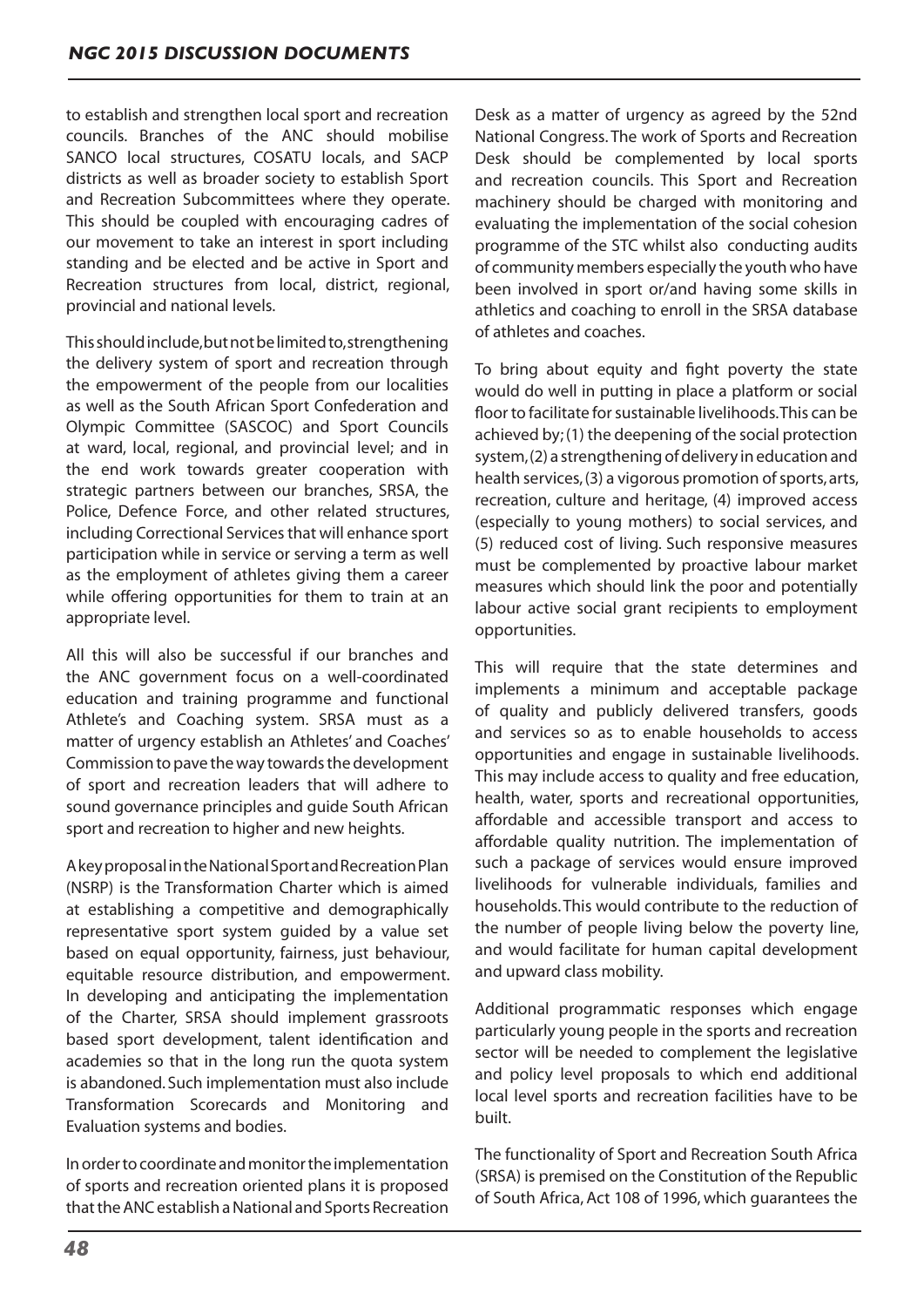right to social security in Schedule 27. The Constitution affirms the democratic values of human dignity, equality and freedom. In line with these Constitutional imperatives, SRSA has been assigned the powers and functions to develop and implement national policies and programmes regarding sport and recreation in the country.

The third revision of the White Paper addressed the afore-mentioned issues. ThisWhite Paper was finalised in 2012 together with the development of a Road Map that outlined priority areas for sport and recreation. An increased and focused commitment at all levels of sport would be advantageous for the country since this could reap greater health, economic, social and international benefits. This being the case, government must consider expenditure on sport and recreation as a worthwhile, and indeed a necessary investment in the future of our country and its people.

On 18th May 2012 Cabinet approved a NSRP for South Africa. This plan covered a period of more than 10 months and included contributions from all roleplayers that comprise the sports sector in the country. The NSRP, underpinned by a declaration of intent, was adopted at the National Sports Indaba that took place in Midrand from 21 to 22 November 2011 with the theme:*"From policy to practice".*

The strategic focus of the NSRP is to reconstruct and revitalise the sport and recreation sector for an active and winning nation whilst improving the quality of lives of all South Africans. In addressing these challenges the NSRP provides the framework for a coordinated, integrated and aligned national sports system within which all component parts are focused towards a common set of goals and objectives.

This however has become an unfunded mandate. In the initial Medium Term Expenditure Framework period the SRSA requires approximately R10b for the 1st year reducing to R7.8b by the 2nd year and stabilising at R4b annually to roll-out and implement the entire plan for the 20 year life cycle of this plan. This will leave a lasting legacy for the country in addressing facility backlogs, the training of coaches, and the establishment of sustainable clubs and so on.A phased-in approach has been designed to ensure that various aspects can be implemented on an incremental basis.

Considering the prevailing financial situation, the Department realises that key funding priorities need to be identified and in this regard the following are

proposed:

- Development and maintenance of sport and recreation facilities;
- Transformation in sport;
- School sport;
- Community sport; and
- Recreation.

The basis for selecting these priorities was the fundamental value placed on them in both the NDP and in the Medium Term Strategic Plan (MTSF).

# *11.3 Challenges*

Organisational factors that influence our ability to effectively implement programmes and policies include:

- Inadequate financial resources to address historical backlogs and current needs;
- Sectorial capacity constraints;
- Limited revenue streams for sport;
- A politically incorrect view that sport and recreation is not an important portfolio; and
- A skewed participation landscape with severe accessibility limitations.

For the transformation vision for sport to be realised, school sport must be adequately resourced. A reconfiguration of the existing funding models is required to fully implement the National Sport and Recreation Plan and in so doing to effectively address the policy pronouncements made by the ANC.

The government must ensure that there are adequate facilities for the majority of the population to play sport and that these are adequately maintained. This does not need expensive buildings, but recreational environments with basic facilities that can function as community hubs. Communities should organise sporting events, leagues, championships and generally look after the sports facilities once they are installed or developed

As the MTSF articulates government's commitment to implementing the NDP and delivering on its electoral mandate as well as its Constitutional and statutory obligations, it is critical that these priorities are adequately resourced. Outcome 14, where sport and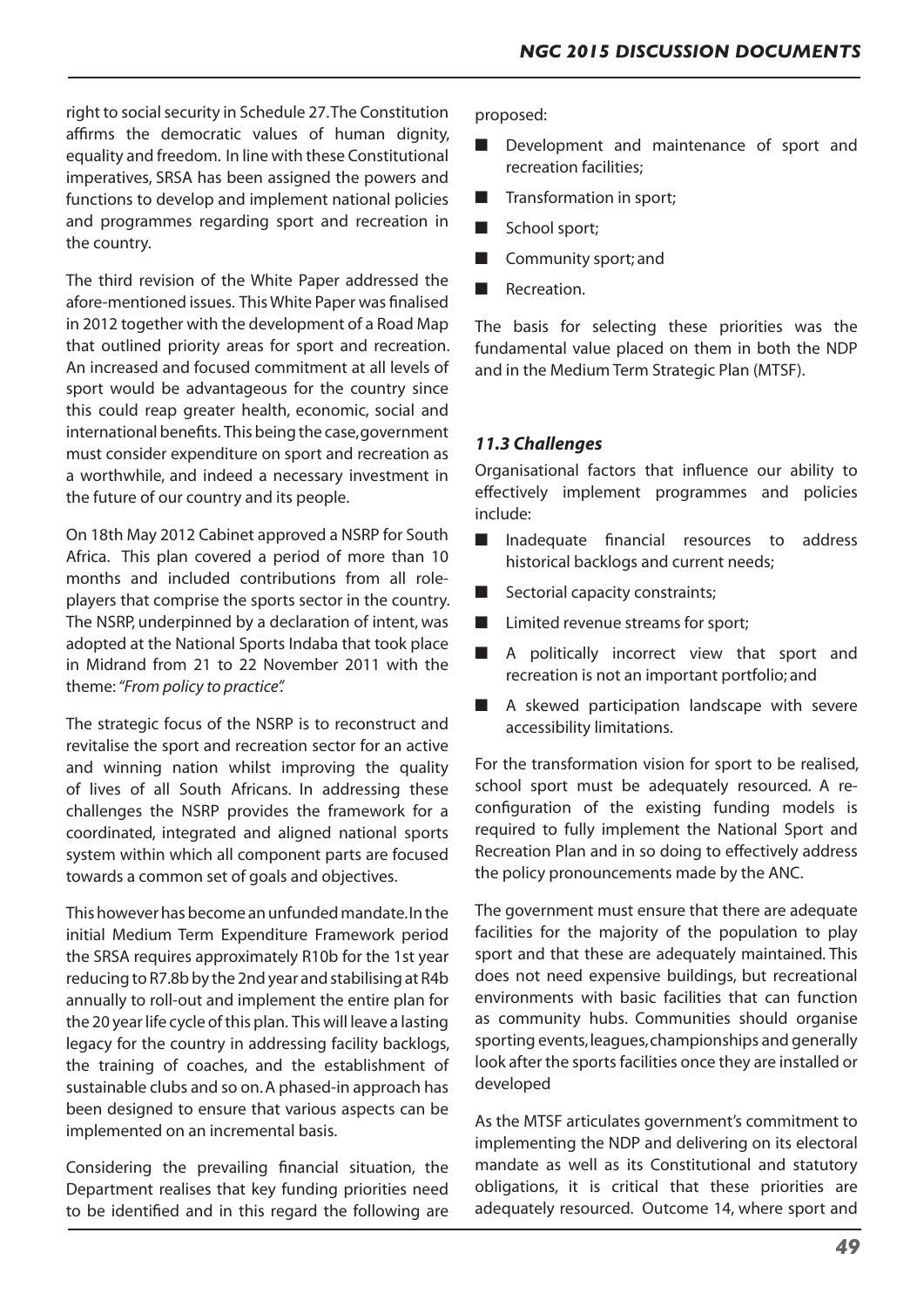recreation feature prominently, acknowledges that despite progress since 1994, the South African society remains divided. The privilege attached to race, class, space and gender has not yet been fully reversed, and the quality of services continues to be affected by who you are and where you live.Apartheid spatial patterns mean limited opportunity for sharing of space across race and class and thus there is still limited interaction across race. The sharing of common space across race, space and class will be enabled through instituting sustained community dialogues, improving public spaces and services and elevating sport at both community and school levels.

Sport and recreation contribute notably in suboutcome 3 of Outcome 14 (Promoting social cohesion across society through increased interaction across race and class) and have committed to the following for the MTSF:

- Increase the access of South African citizens to sport and recreation activities.
- Provide mass participation opportunities.
- Advocate transformation in sport and recreation.
- Provide adequate sport and recreation facilities and ensure that these are maintained.
- $\blacksquare$  Develop talented athletes by providing them with opportunities to excel. Support high performance athletes to achieve success in international sport.

The Ministry and the Department have identified the following key critical success factors to achieve these priorities:

- Consolidation of the Municipal Infrastructure Grant(MIG)intoanewNationalGrantadministered by Sport and Recreation South Africa. This will radically change the sport facilities landscape of the country and contribute towards addressing the imperative of shared public spaces.
- Acceleration of the transformation agenda and the imposition of penalties to non-compliant sport and recreation bodies which will radically change how transformation in sport has been approached in the last 20 years.
- Allowing Sport and Recreation South Africa to be a lead department in driving the delivery of school sport which will radically change how school sport is being approached and how it is delivered in the country.
- Given the historical empirical evidence that sport plays a pivotal role in instilling positive behaviour, encouraging healthy lifestyles, and promoting social cohesion and nation building, the current funding models and the National Lotteries Act must be reviewed. A ticket levy is proposed and the Draft Bill on the Ban on Alcohol Advertising needs to be reconsidered.
- The recreation portfolio has in the past generally been neglected and with a heavy focus on formalised sport it suffered severely. The Committee should take a concrete a clear resolution on recreation as key to the promotion of healthy lifestyles.

# *11.4 Strategic Interventions*

The NDP recognises that sport plays an important role in promoting wellness and social cohesion, and treats sport as a cross-cutting issue, with related proposals in the chapters on education, health and nation building. The NDP sets out five long-term nation building imperatives for South Africa. These are as follows:

- Fostering constitutional values
- Equal opportunities, inclusion and redress
- Promoting social cohesion across society
- Active citizenry and leadership
- Fostering a social compact

It is acknowledged that sport and physical education are an integral part of a child's development and with this in mind the Department of Basic Education (DBE) and SRSA have taken important steps to reintroduce sport in schools. The NDP recommends that this should be expanded so that all schools develop and maintain infrastructure for at least two sports. All communities should have access to sport facilities and encourage the formation of amateur leagues. The NDP proposes an initiative to encourage South Africans to walk, run, cycle or play team games on the second Saturday of every month. The extensive network of formal and informal sporting clubs can be mobilised to organise these events.

Expanding opportunities for participation in sport will help ensure that sports teams represent all sectors of society. It will also ensure that South Africa produces results that match its passion for sport.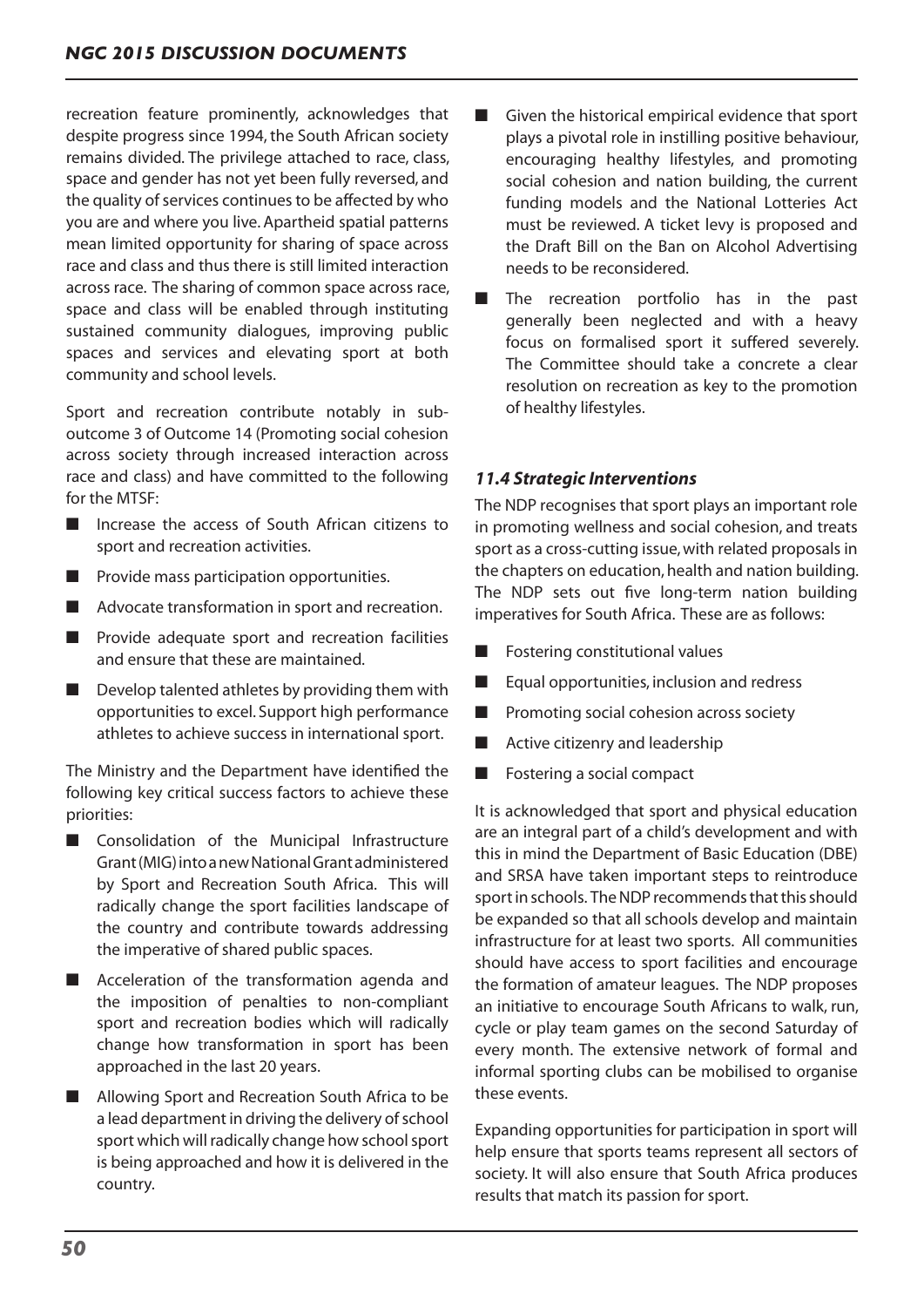The NDP recognises health as being everyone's responsibility, including city planning officials. Many functions of a city government, like providing pedestrian walks, cycling lanes, open parks and street lighting, can have a positive effect on physical activity which is essential for health outcomes.

The NDP states that the best place to instill changes in lifestyles and behaviour is at school. They are an integral part of the holistic development of a learner. Schools are where talent is identified, career choices made (including careers in sport) and habits learnt. Given the growing problem of obesity, the habit of leading an active life-style can be developed at a young age through participation in sport.

To this end the following proposals are made:

- Physical education should be compulsory in all schools.
- Every school in South Africa should employ a qualified physical education teacher.
- Schools should have access to adequate facilities to practice school sport and physical education.
- All schools should be supported to participate in organised sport at local, district, provincial and national levels.
- School health promoting teams should be established in each district and should visit schools regularly.
- A culture of wellness must be established in communities and at work.
- Every ward should have adequate facilities for basic exercise and sporting activities.
- There should be incentives for employers to provide opportunities for employees to exercise and have access to information about healthy eating.

Although there is alignment between the NDP and the DBE Action Plan and Vision for Schooling in 2025,it does identify, amongst others, that sport, school health, arts and culture require attention. In divided societies like South Africa, levels of trust are low and groups tend to prioritse their immediate sectoral interests. The National Planning Commission (NPC) suggests the public signing of an agreement which represents an important symbolic commitment by leadership and a public statement of what is important.

It is further suggested that this should not be a once-off event. Leaders of sport and faith-based organisations, unions, non-governmental organisations (NGOs), cooperatives, student organisations, governing bodies, traditional leaders and traditional healers should discuss the agreement and address obstacles to implementation.

Sport and recreation teach discipline and are an integral component of a healthy lifestyle. They enable South Africans to share common space. But the conditions for a culture of physical activity also need to be addressed. For example, authorities must ensure that the design of cities, suburban areas and rural villages encourages people to run, walk and cycle, as mentioned above.

The NDP proposes that every ward should have adequate facilities for basic exercise and sporting activities and suggests improving public services and spaces as well as building integrated housing and sports facilities in communities to ensure sharing of common spaces across race and class. It also encourages a holistic approach to low-cost housing developments that include local recreational facilities. Daily interactions on an equal basis build social cohesion and common understanding. These interactions will be promoted effectively when South Africans share more public spaces, as was the case briefly during the 2010 FIFA World Cup.

The NDP recognises water as being a foundation of activities for tourism and recreation and reinforces the importance of its protection. The NDP also highlights the importance of maintaining ecosystem services such as those delivering cultural benefit, such as recreational opportunities, as fundamental to achieving South Africa's social and economic development objectives.

For the transformation vision for sport to be realised, school sport must be adequately resourced. The government must ensure, that there are adequate facilities for the majority of the population to play sport and that these are adequately maintained. This does not need expensive buildings, but recreational environments with basic facilities that can function as community hubs. Communities should organise sporting events,leagues,championships and generally look after the sports facilities once they are installed or developed. Corporate investments in grassroots sport should also be encouraged.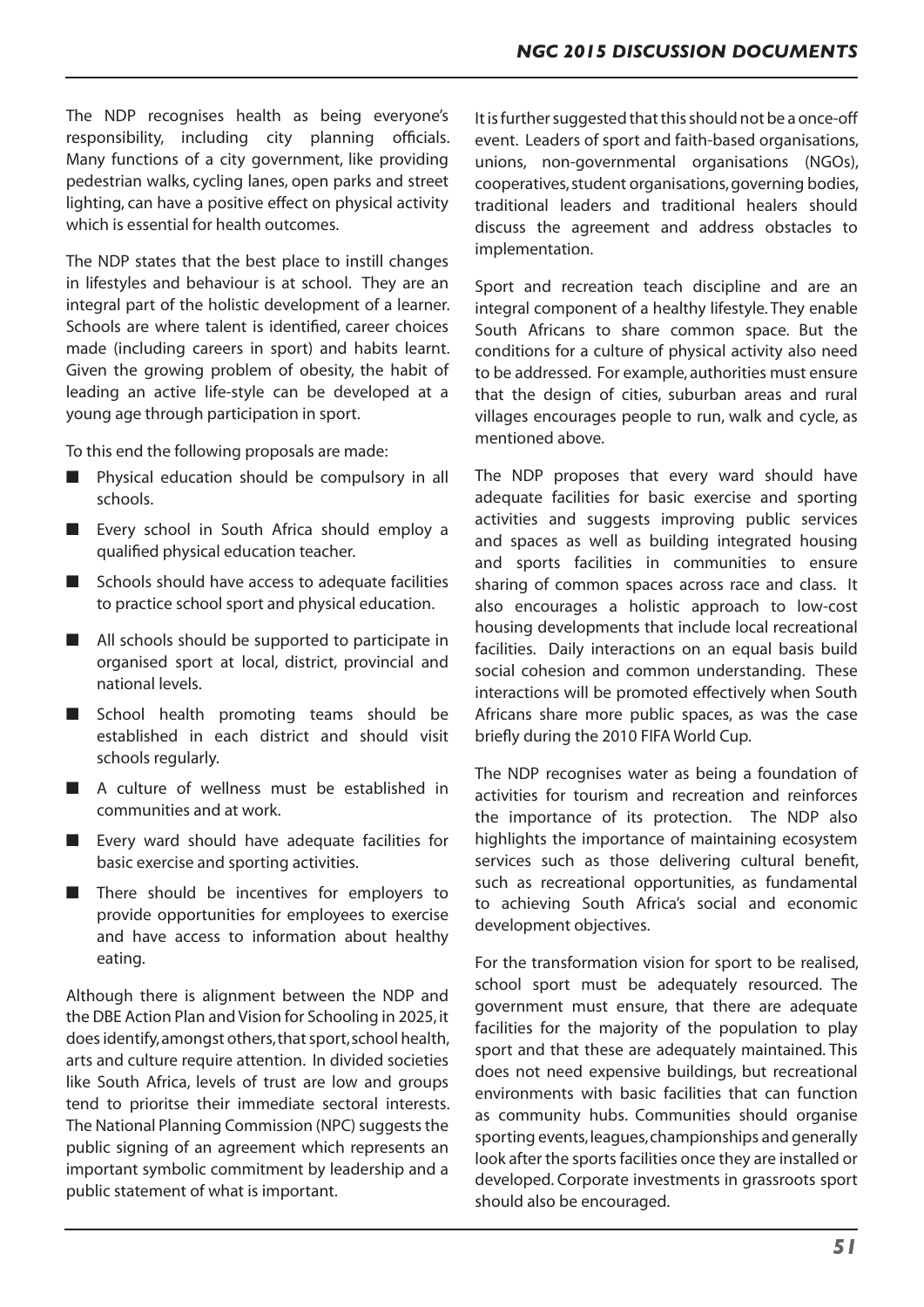The NDP acknowledges that in the area of sport there is a need to showcase South Africa and promote its presence and leadership on strategic issues as part of its"soft power" in international relations. Similarly, as a middle-income African country, there needs to be a more comfortable fit between critical domestic socio-economic demands, regional and continental obligations and international cooperation through BRICS (Brazil Russia India China & South Africa) and the world. Foreign policies cannot be disassociated from these demands and obligations. They should be made through engaging with domestic constituents like the business community, the Development Bank of South Africa and arts, culture and sporting bodies, which ultimately constitute the relations between countries.

In terms of building safer communities the NDP acknowledges that initiatives in this regard should involve the youth and could be run by sectors, such as education, sport, arts and culture, and social welfare, coordinated by community safety centres.

It is clear from the excerpts above taken from the NDP thatsportandrecreationplayapivotalroleinpromoting wellness and social cohesion and that benefits can be derived by both the education and health sectors. The NDP also acknowledges the significant role that sport plays with regards to fostering nation building. The NDP envisions a South Africa where all will be more conscious of the things they have in common, rather than their differences, where their shared experiences will cut across divisions of race, gender, space and class. SRSA has heeded the call to prioritise the NDP and a strategic decision has been taken to support identified initiatives that contribute directly to the vision of the NDP.

# **Sport and recreation infrastructure**

The ANC 2007 National Conference in Polokwane resolved that funding for sport and recreation currently under the Municipal Infrastructure Grant (MIG) be diverted to the Departments of Education and Sport and Recreation. However, Sport and Recreation Infrastructure is still a challenge.

The ring-fencing of 15 % of the Public Municipal Service Infrastructure component of the Municipal Infrastructure Grant (MIG) towards building sports facilities in rural areas, as gazetted in May 2011, was an important step to addressing the shortage of sports infrastructure in municipalities. However, the funding mechanism does not take into consideration the significant funds needed for the maintenance costs of these. As SRSA remains adamant that the most feasible avenue to address this issue is in the form of dedicated funding, it has approached National Treasury to consider the establishment of a Conditional Grant, managed by the Department and dedicated to provide adequate sport and recreation facilities. The original planning was that the transfer of the MIG funding would be allocated to the SRSA budget in the 2014/15 financial year. This has been delayed by a global review of grant funding.

Currently municipalities are expected to deliver sport and recreation through the Municipal Infrastructure Grant. Our observations and monitoring of the spend on thisring-fenced funding over the past two financial years indicates that most municipalities, specifically the rural municipalities (which ironically need the sport and recreation facilities the most,) do not spend this ring-fenced funding on its intended purpose.

We accordingly proposed the creation of a new Building for Sport and Recreation Grant made up of the currently identified and ring-fenced funding. The Minister of Finance is called upon to support this initiative. The proposal is that the ring-fenced amounts should be consolidated and transferred to Sport and Recreation South Africa to administer. No new funds are required.This will enable sport and recreation facilities to be rolled-out directly and through intermediaries (these will include state entities with capacity to deliver in the building and maintenance environment and non-profit bodies such as the Sports Trusts and Dreamfields, recognised sport and recreation bodies, municipalities and the private sector).

The National Sport and Recreation Plan should be supported by adequate and well maintained sport and recreation facilities including in all schools of the Republic of South Africa.

## **Transformation in sport and recreation**

There has recently been a greater sense of urgency, pro-active and coordinated engagement with regards to the transformation of South African sport.The main tool used is the Transformation Scorecard as reflected in the NSRP. The Transformation Scorecard is a multidimensional model defining an entity's transformation profile in more than one area.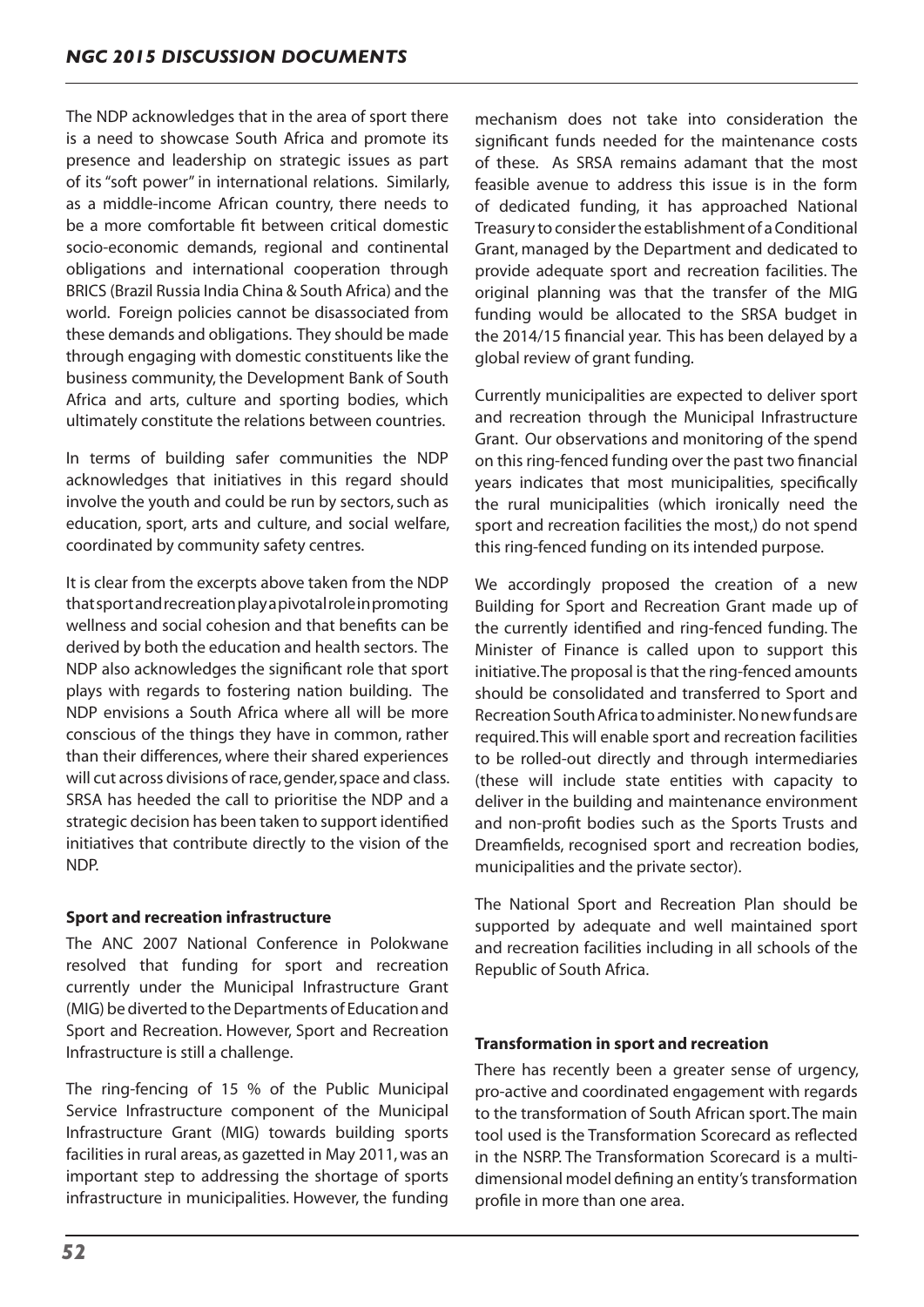Under the leadership of the Eminent Persons Group (EPG) appointed by Minister Mbalula, a pilot transformation audit of five Federations (Rugby, Cricket, Football,Netball and Athletics) was conducted at the end of 2013.A report in this regard was released at a media briefing on 25 March 2014.

In appointing thisGroup the Ministertook into account issues of representativity, gender, disability and experience and in the South African and international sporting context.

The decision to appoint the Eminent Persons Group was taken after wide consultation within the Sporting and Recreation community and eventually the adoption of a resolution by the Sport and Recreation Indaba on the need to monitor and evaluate the implementation of the Transformation Charter with its stated scorecard by the federation.

Thecompletionandpresentationofthepilotevaluation of transformation status of the five selected sports codes was an important milestone and a stepping stone for sports transformation. This preliminary multidimensional assessment goes beyond the traditional focus on racial representivity in our national teams to include other critical variables such as gender, access to infrastructure and participation opportunities, governance practice, employment equity and leadership diversity, preferential procurement as well as the demographic profiles of coaches and referees in these codes.

The following resolutions were adopted in this regard:

- Committee adopts the steps being taken to bring about total transformation in sport and recreation in South Africa.
- The Committee implores all ANC structures to launch all-round campaigns for the creation of transformation forums and embarking on programmes to revitalize transformation processes in all sporting codes from local to national levels.
- The Committee adopt a resolution making it a prerequisite and mandatory for all sporting codes to publish the outcomes of their transformation plans quarterly in line with the score-card and also submit quarterly reports to the Minister of Sport and Recreation.
- The Committee adopts a resolution for government and private sector to increase to

funding of activities and action plans arising from the findings and recommendations of the Eminent Persons Group.

# **School sport and compulsory physical education**

Progress has been made in the implementation of the Resolutions of the 52nd National Conference with regard to school sport and compulsory physical education in allschools of the Republic of South Africa.

The School Sport programme and compulsory physical education will assist the government to achieve its national goals such as fight against crime and communicable and non-communicable diseases including lifestyle diseases, and increasing the level of school attendance and pass rate.

The NDP pertinently states that the best place to instill changes in lifestyles and behaviour is at school. To this end the following proposals are made:

- Physical education should be compulsory in all schools.
- Every school in South Africa should employ a qualified physical education teacher.
- Schools should have access to adequate facilities to practice school sport and physical education.
- All schools should be supported to participate in organised sport at local, district, provincial and national levels.
- School health promoting teams should be established in each district and should visit schools regularly.
- A culture of wellness must be established in communities and at work.
- Every ward should have adequate facilities for basic exercise and sporting activities.
- There should be incentives for employers to provide opportunities for employees to exercise and have access to information about healthy eating.

School Sport has been identified as a key priority over the next MTSF. This, we believe, is the bedrock of our entire sport and recreation development continuum. However resources for this critical programme have not been made available to roll-out this programme to scale. The debate should support the critical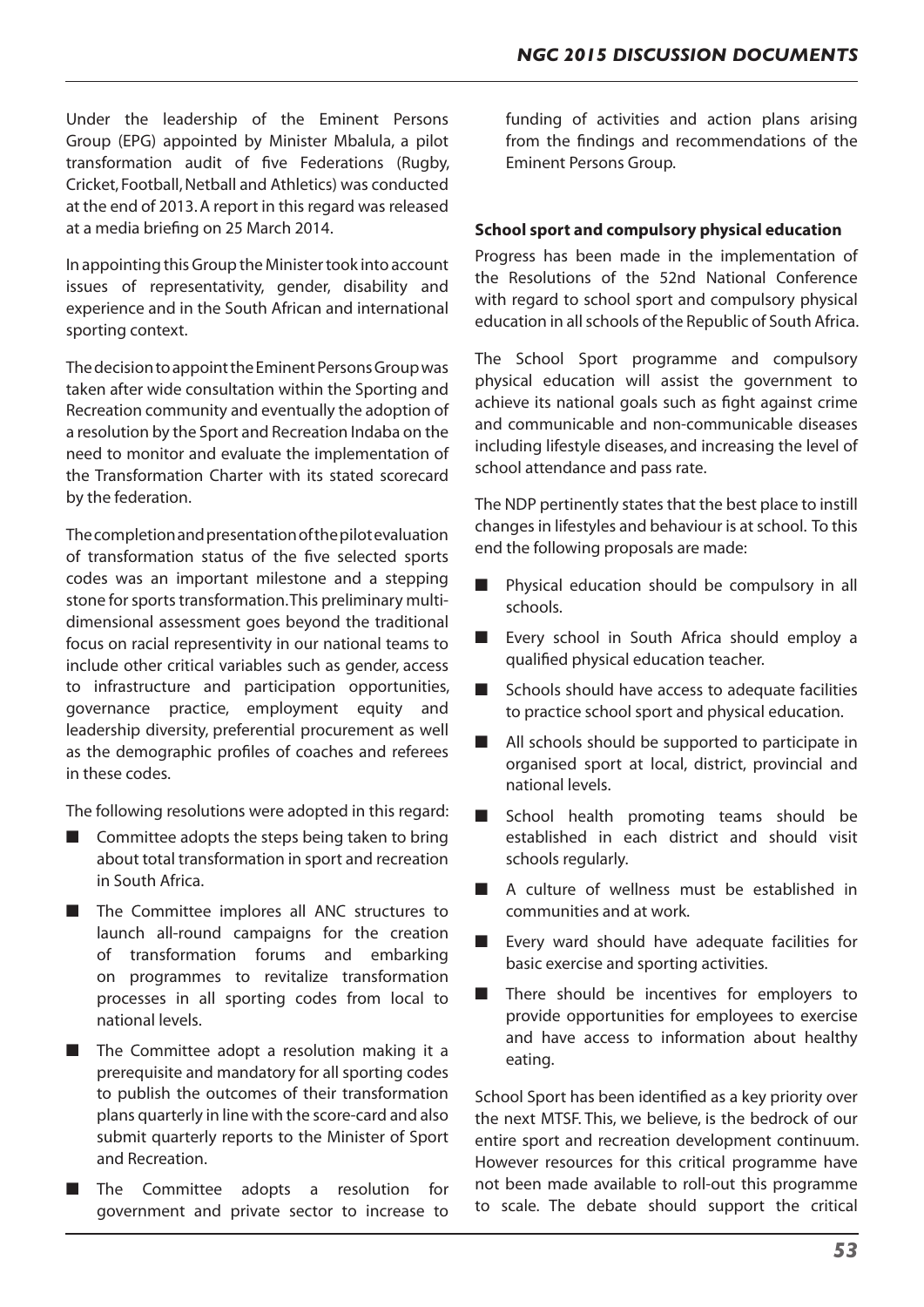matter of funding for school sport. Our firm proposal is that funding for sports attire, equipment and school competitions be made available to SRSA. It is estimated that the funding for this programme will cost approximately R870 million annually.

There are currently loosely organized and erratic tournaments played over the weekends and holidays. They are largely unsupported and generally not funded. The existing Community Based Sport and Recreation Hubs service a fraction of the need in communities. The funding required (R17 million) will be utilized to support these tournaments in major townships in the Republic and also to fund the Rural Sport Improvement Project being implemented with the House of Traditional Leadership.

In this regard, we resolved to:

- Make physical education a stand-alone subject or learning area in all schools of the Republic.
- Make physical education/training compulsory. This should be implemented/ practiced at least 2½ hours per week in all schools.
- The Department of Higher Education in collaboration with the Department of Basic Education, including Sport and Recreation,should draft and adopt a Policy for Sport and Recreation Education and Curriculum for Teacher Training Colleges as well as a Policy for the Recruitment of Sport and Recreation Educators as to assist as coaches in the school sport programmes and facilitators in the physical education programmes. All learners should be obliged to choose at least one or more sporting or art and culture activities at registration at the beginning of each year.
- All ANC structures from the branch to province and society should be mobilised to give full support to the school sport programmes including the school sport competitions.

## **Alternative funding sources**

SRSA acknowledges the funding pressures currently restraining government, and as such the possibility of two alternative sources is being tabled for consideration. The current debates and the Draft Bill on the Ban on Alcohol Advertising will negatively affect revenue streams to sport, arts and culture. We believe that the Bill should be converted into a Money Bill where a 2.5% levy is imposed that will constitute a fund to support health promotion campaigns, sport, arts and culture as well as educational programmes relating to the dangers of alcohol abuse.

If the Draft Bill proceeds in its current form it is inevitable that there will be devastating consequences for the sport and recreation sector. The alcohol industry, which has historically been very supportive of sports programmes through generous sponsorship initiatives, will undoubtedly withdraw this support when the marketing benefits associated with sponsoring sport cease with the sponsorship deals. This happened when the ban on tobacco advertising was instituted and it would be naive to assume that the effect with the ban of alcohol advertising would be any different.

It is essential that a contingency plan is put in place. The Industry Association for Responsible Alcohol Use (ARA) was established in 1989 by the major manufacturers of alcohol beverages in South Africa to reduce alcohol-related harm through combating the misuse and abuse of alcohol and promoting only its responsible use. The ARA is registered as a nonprofit organisation with the Department of Social Development. The Association's members include the major manufacturers of alcohol beverages in South Africa, such as SAB, Distell, brandhouse, KWV, Pernod-Ricard and DGB. Four thousand wine producers and 60 cellars are also members of the ARA and more than 180 distributors and retail chains such as Tops, Makro and Diamond Liquors are associate members.

The ARA acknowledges that the industry has a responsibility to make every effort to reduce alcoholrelated harm and since its establishment, its initiatives in this regard have had three focus areas:

- 1. Effective self-regulation by member companies and other alcohol beverage manufacturers, distributors and retailers;
- 2. partnerships with government, public health bodies and other relevant stakeholders to combat abuse; and
- 3. education on the nature and risks of alcohol abuse. and on the responsible use of alcoholic beverages by those not at risk who have made the decision to drink alcoholic beverages.

Anticipating the considerable loss of revenue that will inevitably follow the promulgation of the ban on alcohol advertising, it is proposed that the government departments negatively impacted by the new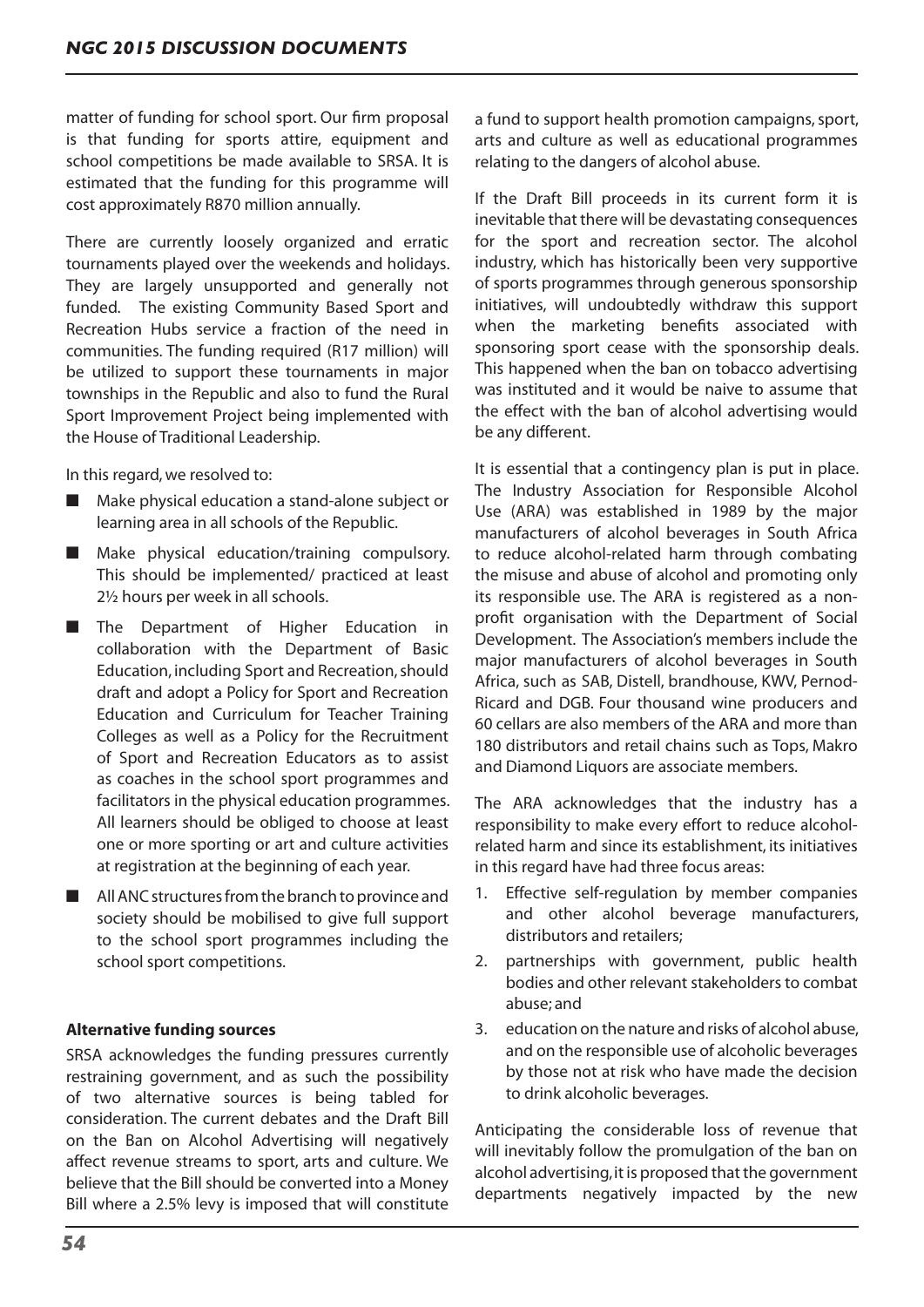regulation be compensated through this fund that is already in existence. A 2% levy is suggested.

A second alternative source of funding is a Sport Ticket Levy to be collected on all sport tickets being sold for major classified tournaments and competitions including on registration fees and participation fees for major tournaments and competitions being hosted in the Republic.

We envisage a 5% levy on all tickets.This new revenue stream (conceivably implemented as an ear-marked levy through SARS) will contribute towards grass roots sports development programmes including mass participation. Furthermore it will contribute to the funding of the NSRP considering the expenditure ceiling that National Treasury and Cabinet have put in place.The Tourism industry has a similar levy levied on hotel bills and air travel tickets.

The Committee is therefore requested to support the new funding streams.The operational mechanism can be finalised with the National Treasury.

# *11.5 Recommendations*

The ANC Social Transformation Committee (STC) in its discussion and dialogue should consider the following policy proposals on Sport and Recreation:

- Support the proposal that the MIG ring fenced amounts for facilities should be consolidated in full and transferred to Sport and Recreation South Africa to administer.
- Adopt the steps being taken to bring about total transformation in sport and recreation in South Africa.
- Take note of the funding needs of Sport and Recreation South Africa and consider the allocation of additional funding.
- Consider the proposal to revise the draft bill on the ban on alcohol advertising and to lobby for an allocation to sport from the existing Industry Association for Responsible Alcohol Use fund.
- Support the proposal of a 5% levy on all sports tickets sold.
- Lobby the Provincial Treasuries allocate adequate resources from their provincial equitable share to the provincial departments responsible for sport and recreation.

# **12. ON WOMEN**

Women make up approximately 52% of the population of our country. Women have suffered the most and continue to be faced with the burden of providing for children and building families. This includes the burden of patriarchy and continued forms of abuse against women in society by their partners. Many of them still remain outside of the economy, including access to economic opportunities.

Despite the above challenges, the ANC government working together with society, women and private sector has ensured that women are now actively involved in the decision making structures in society and in government. Some key initiatives include progress towards achieving the 50/50 parity mark. In addition,we will continue to ensure that women play a more meaningful role in the growth and development of communities and society at large. We will continue to fight the scourge of violence and abuse against women.

As part of implementing our policy of radical social and economic transformation, we will implement programmes geared towards the development of women, in particular those that live in abject poverty, the disabled and the most vulnerable in society. This includes access to opportunities, access to free basic services; systematically fighting patriarchy in society; increasing access to economic opportunities for women, including targeted procurement for women companies and SMME's; ensuring that we work with the rest of society, in particular the private sector, so that women are part of decision making structures in society; and ensuring that women are part of the mainstream economy.In the latter regard,we welcome the proposal by the Ministry on Women, which we must engage to ensure that it achieves its goals.

# **13. ON DISABILITIES**

We are making strides in ensuring that the disabled are protected and supported. This includes the establishment of a Ministry dedicated and focusing on the disabled in society. However, we note that whilst there is progress towards addressing challenges facing the disabled in society, there has been a lack of enabling facilities to support the disabled such as the development of braille and sign language.

We have therefore taken decisions to implement policies and programmes geared towards the protection and promotion of the rights of people with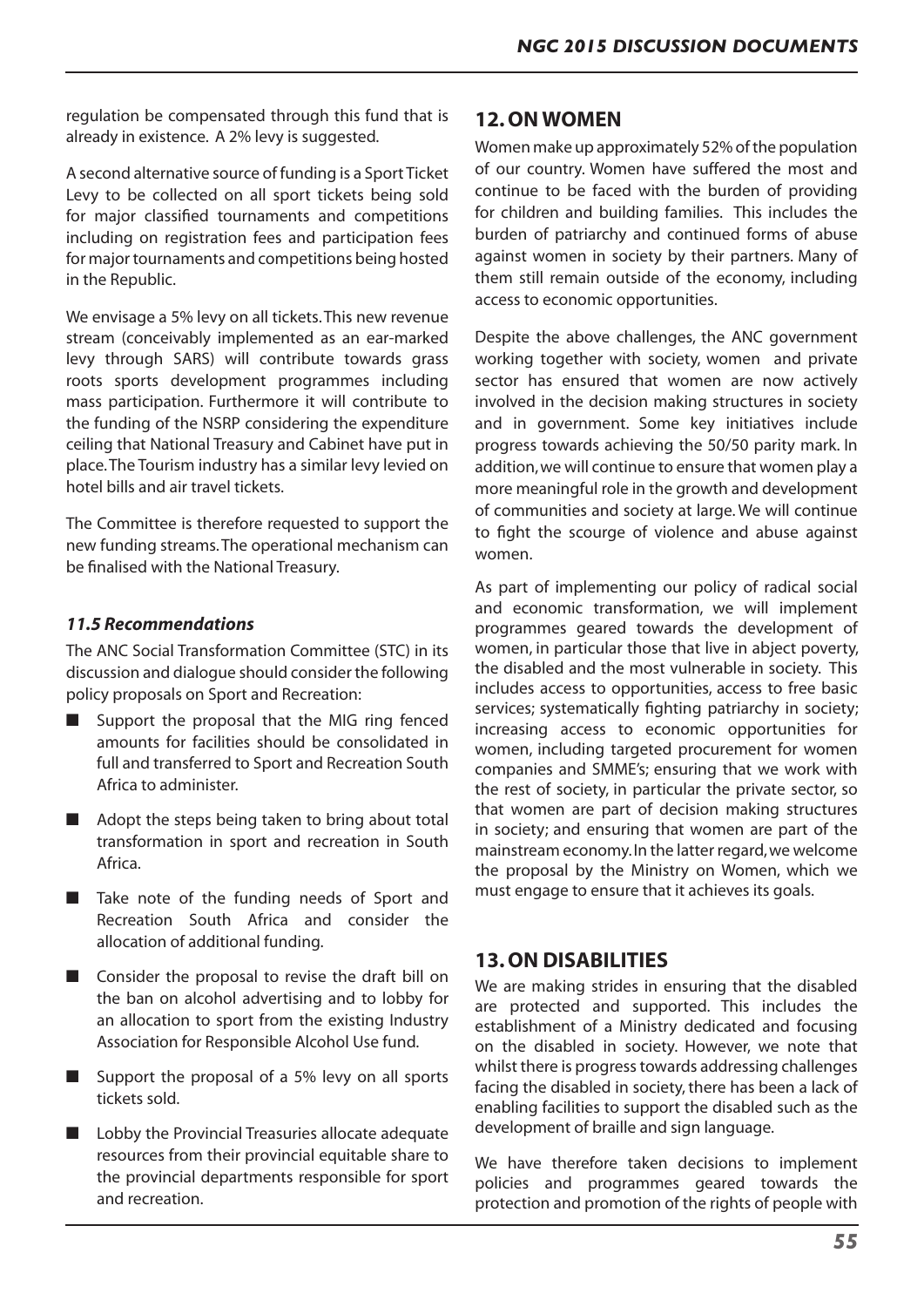disabilities, including embarking on a campaign for the protection of the disabled in society with relevant stakeholders; ensuring that we make it compulsory that all public buildings make it easy forthe disabled to access such facilities; and promoting the participation of people with disabilities at all levels of the movement and in all spheres of governance.

We are also making progress towards mainstreaming disabled people through establishing full services in schools and prioritizing the establishment of special needs schools for specific disabilities where the need arises. This includes the development of mechanisms at the Early Chilhood Development (ECD) level in order to be able to detect the needs and challenges of a disabled child at an early age. We must also develop mechanisms at the Early Childhood Development (ECD) level in order to be able to detect the needs and challenges of a child at an early age. We need to establish stimulation centersfor disabled children that needs this specialized intervention.

We must consider the establishment of a commission, or a structure,focusing on the disabled in society.

# **14. ON WATER PROVISION**

As part of our developmental efforts, we are required to protect natural resources such as water. This is so because water is a scarce commodity. Over the past twenty years there have been efforts made by government to ensure that we preserve water and also produce clean quality water. Hence our vision as the ANC remains that of ensuring that people have access to clean and quality water.

Over the next fifteen years we will embark on a process of reviewing current legislation to facilitate the removal of unused and inequitable allocations from entitlement holders in order to ensure a more equitable distribution of water; abolish water trading and change the funding model for the development and maintenance of infrastructure; further explore conservation initiatives including restrictions on the number of golf courses within a particular radius; develop small dams especially in rural areas as part of water conservation; and urgently provide every household with quality, clean water which in the short term may include portable purification tanks and water tanks for rain water harvesting to promote food security.

# **15. ON THE SOCIAL WAGE AND ALLEVIATING POVERTY**

As indicated in this document, our aim is to eliminate poverty and inequality. Whilst over the past twenty years of Freedom and Democracy, significant strides have been made in building a socially inclusive society, reducing poverty, and closing the gap between the poor and the rich, we still face challenges of race, gender and slow economic growth which results in many being excluded from the economy.

In order to respond to the above challenges, we will have to strengthen our resolve to implement the National Development Plan, Vision 2030 and this will include the development of a comprehensive antipoverty strategy that will help eliminate poverty and reduce inequality in society.

Key strategies for the next fifteen years will ensure the elimination of poverty, and the reduction of unemployment and inequality. In response to challenges of social wage, we took a decision at the 2007 ANC 52nd National Conference to equalise the pensionable age forthe older persons.This has assisted in responding to some of the immediate challenges when it comes to ensuring that the vulnerable, especially those that need to be assisted by the state, are able to contribute towards the development and growth of their families.

Thus far, and in particular since Polokwane, we have completed the Consolidated Government Document that sets targets, coverage of social assistance and social insurance. We have also been able to target more than 15 million people in this country benefit from social grants which allows the care-givers of children, the aged and those with disabilities to fulfill their basic needs and sustain their households.Hence, more than 94 % of our people have access to water, 84% have accessto sanitation,81 % of our people have electricity 71% of South Africans have refuse removed from their homes and that we have supplied more than 3 million of households with formal dwellings.

In response to the challenges of poverty, inequality and unemployment, we have since 2007 developed a Comprehensive Social Security strategy, which includes the expansion of the assets base of the poor through housing, small business and land reform programmes.

We have also increased the capacity of the state to ensure the acceleration of the implementation of the